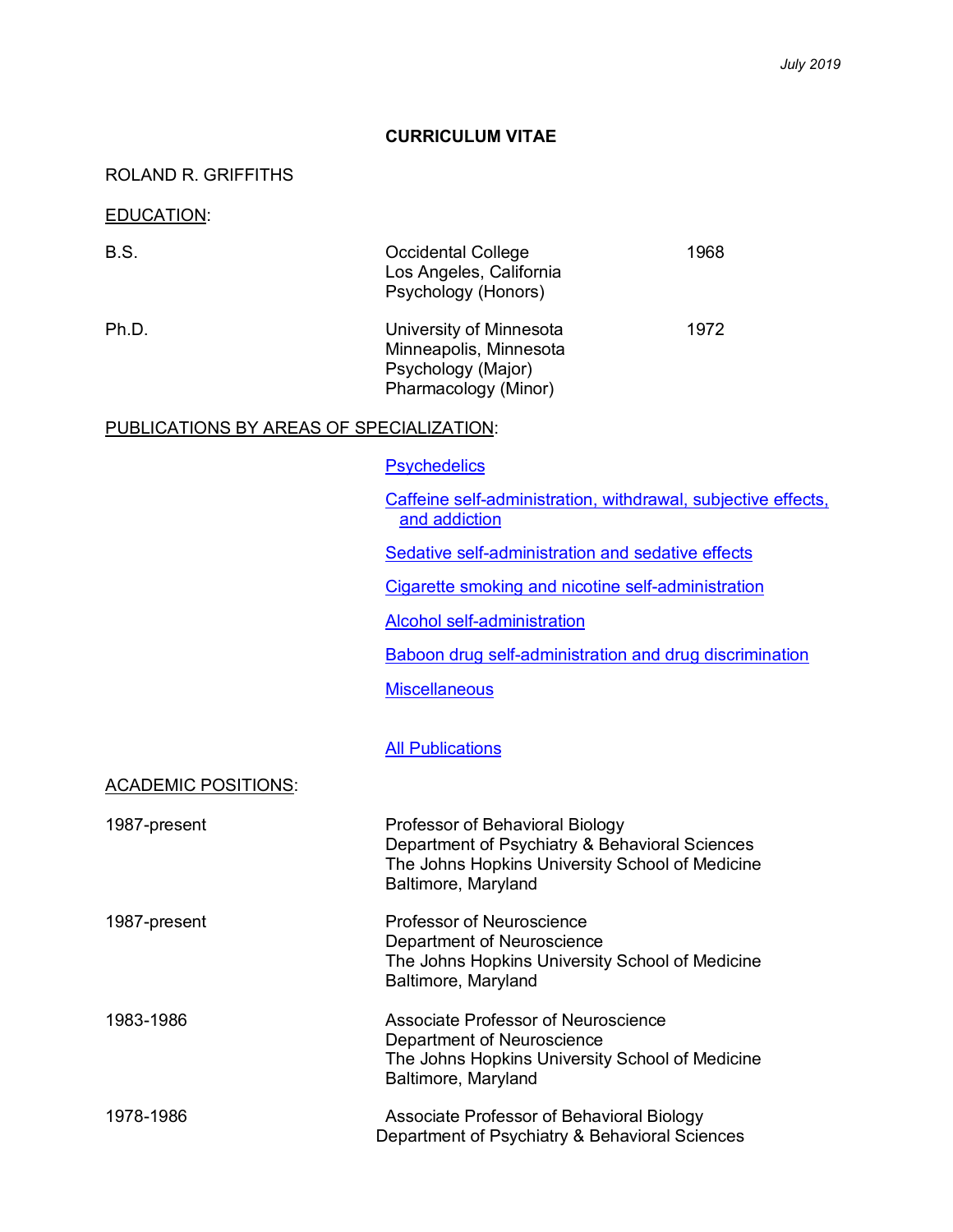|                        | The Johns Hopkins University School of Medicine<br>Baltimore, Maryland                                                                                                |
|------------------------|-----------------------------------------------------------------------------------------------------------------------------------------------------------------------|
| 1972-1978              | Assistant Professor of Behavioral Biology<br>Department of Psychiatry & Behavioral Sciences<br>The Johns Hopkins University School of Medicine<br>Baltimore, Maryland |
| <b>POSITIONS HELD:</b> |                                                                                                                                                                       |
| 1975-1984              | <b>Research Chief</b><br>Department of Psychiatry<br><b>Baltimore City Hospitals</b><br>Baltimore, Maryland                                                           |
| 1972-1975              | Research Associate<br>Department of Psychiatry<br><b>Baltimore City Hospitals</b><br>Baltimore, Maryland                                                              |
| 1969-1972              | <b>Consultant in Behavior Modification</b><br><b>Faribault State Hospital</b><br>Faribault, Minnesota                                                                 |
| 1968-1972              | USPHS Pre-doctoral Research Fellow,<br>Psychopharmacology<br>University of Minnesota<br>Minneapolis, Minnesota                                                        |
|                        |                                                                                                                                                                       |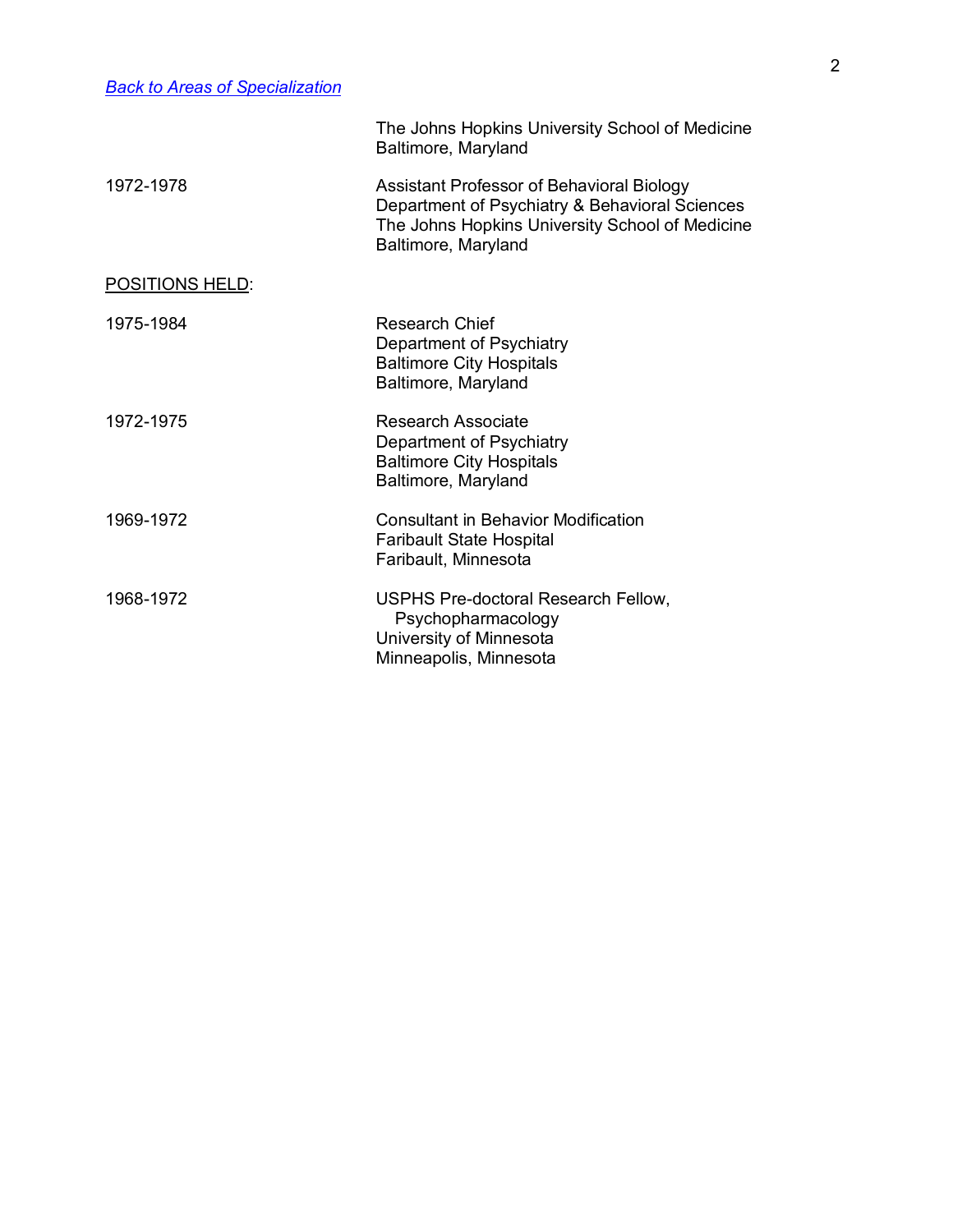### POSTDOCTORAL FELLOWS SUPERVISED:

L. DiAnne Bradford, 1976-1978; Jack E. Henningfield, 1978-1980; Nancy A. Ator, 1978-1982; Scott E. Lukas (co-mentored with J.V. Brady), 1979-1982; Daniel R. McLeod (co-mentored with G.E. Bigelow), 1981-1982; Larry D. Chait, 1981-1982; Rosemarie V. Nemeth-Coslett, 1982-1984; Richard J. Lamb, 1983-1986; John D. Roache, 1983-1985; Stephen T. Higgins, 1983-1985; Warren K. Bickel, 1984-1985; William T. Kirk, 1985-1987; Phillip P. Woodson, 1985-1987; Martin Y. Iguchi, 1986- 1988; Suzette M. Evans, 1987-1990; Christine A. Sannerud, 1987-1989; Eric C. Strain, 1988-1990; John G. Guarino, 1988-1989; Barbara Wolfe, 1988-1989; Thomas S. Critchfield, 1989-1990; Kenneth Silverman, 1989-1991; Barbara J. Kaminski, 1990-1992; Joseph R. Troisi II, 1990-1992; Geoffrey K. Mumford, 1991- 1992; Craig R. Rush, 1992-1994; Elise M. Weerts, 1993-1995; Mary E. Abreu, 1993-1994; Joseph M. Frey, 1993-1996; Katherine Bonson, 1995-1996; Bridgette E. Garrett, 1995-1997; Miriam Mintzer, 1995-1998; Ellen Nann-Vernotica, 1997-1998; Hendrée Jones, 1997-1998; Brandi Smith, 1998-2000; Xiao Sobel, 1999-2001; Allison L. Chausmer 2000-2002; Laura M. Juliano 2001-2002. Patricia Suess, 2002- 2004; Stacey Sigmon, 2002-2004; Darlene E. Crone-Todd, 2002-2003; Brian Richards, 2002-2006; Matthew Johnson, 2004-2007; Lawrence Carter, 2005-2007; Chad Reissig, 2006-2009; Angela Duke, 2008-2011; Daniel Evatt, 2009-2012; Katherine MacLean, 2009-2012; Matthew Bradstreet, 2012-2013; Steven Meredith, 2012-2014; Albert Garcia-Romeu, 2012-2016; Fred Barrett, 2013-2016; Theresa Carbonaro 2013-2017; Mary Sweeney, 2014-2018; Darrick May, 2015-2018; Alan Davis, 2017-2019; Manoj Doss, 2018-present.

### MEMBERSHIP IN SOCIETIES AND PROFESSIONAL ORGANIZATIONS:

 Behavioral Pharmacology Society American Psychological Association - Fellow Division of Psychopharmacology Division of the Experimental Analysis of Behavior American Association for the Advancement of Science ISGIDAR - International Study Group Investigating Drugs as Reinforcers. President 1977 and 1978. American College of Neuropsychopharmacology - Fellow The College on Problems of Drug Dependence - Executive Committee 1983-1987; 1991-1995. Heffter Research Institute – Board of Directors 2010-present.

### CERTIFICATION:

Maryland State Board of Examiners of Psychologists, 1975-present. National Register of Health Care Providers in Psychology, 1978-present.

#### JOURNAL EDITOR/EDITORIAL BOARD:

Behavioural Pharmacology - Editorial Board 1989-2010 Journal of Psychopharmacology - Editorial Advisory Board 1990-present Pharmacology Biochemistry and Behavior - Editorial Advisory Board 1989-2015 Journal of Studies on Alcohol - Behavioral Pharmacology Field Editor 1983-1992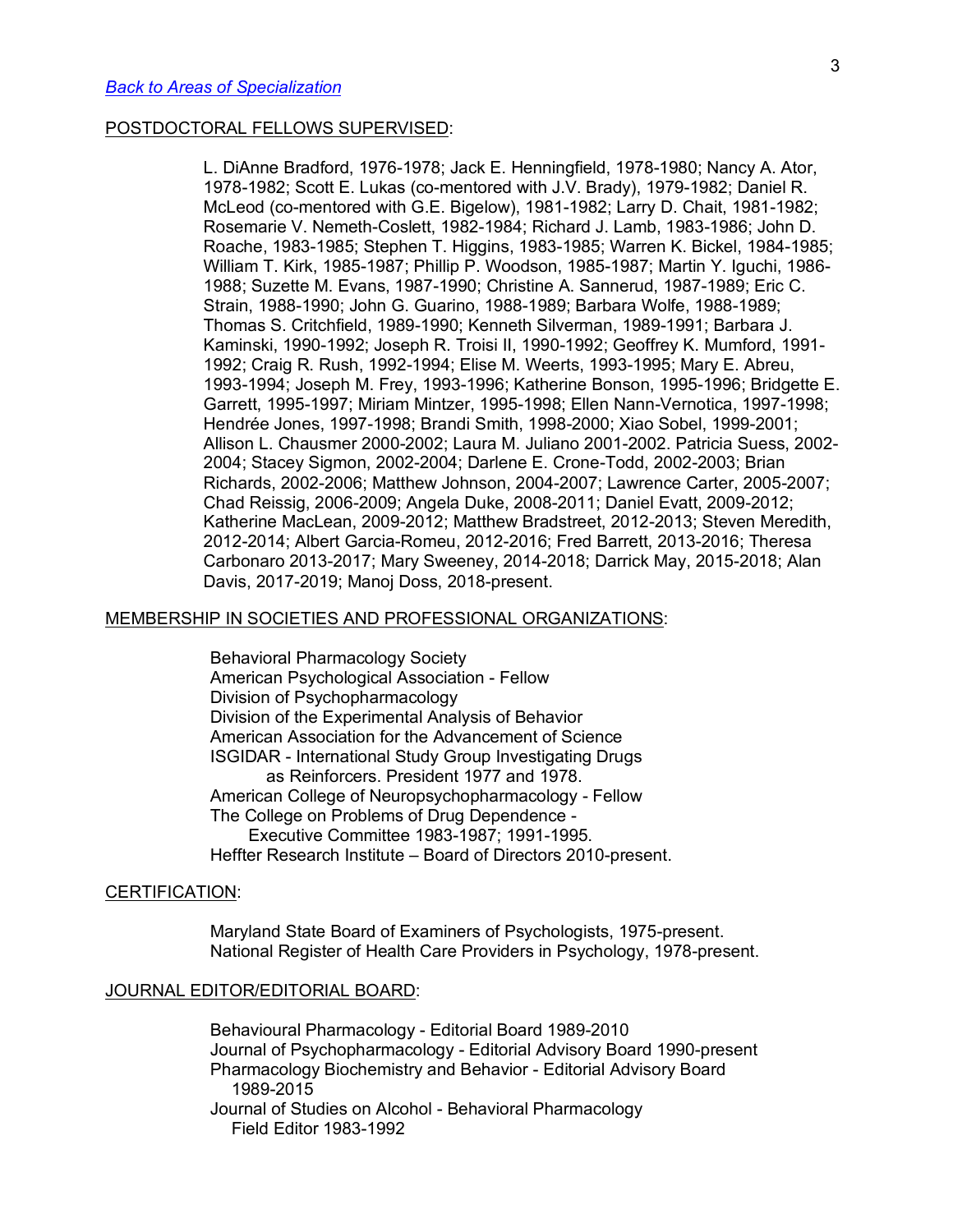Drug and Alcohol Dependence - Board of Editors 1985-1991 Journal of Caffeine Research – Board of Editors 2011-present

#### CONSULTANT:

- National Institutes of Health: Consultant for NIDA reviewing research contracts, grants and reports 1977-1992; Committee member on NIDA Clinical and Behavioral Research Subcommittee Study Section 1982-1987; NIDA Medication Development Program: NIDA Ad Hoc Consultants Panel 1996-1997; NIH Study Section BBBP-01 1999-2000; NIH Study Section ZRG1 SSS-C Predoctoral Fellowship Reviews 2002; NIH Study Sections, 2004, 2005.
- Food and Drug Administration: Subcommittee on Guidelines for Animal and Human Abuse Liability Testing, Drug Abuse Advisory Committee, 1990; Member, Drug Abuse Advisory Subcommittee, 2008-present
- World Health Organization: Invited participant for WHO 5th, 6th, and 8th Reviews of Psychoactive Substances for International Control - Benzodiazepines, Geneva, 1981, 1982, 1983; Invited participant in jointly sponsored WHO-U.S.S.R. review of use of psychotropic drugs with special emphasis on tranquilizers, Moscow, 1986; Consultant, WHO review of nonbarbiturate sedatives and benzodiazepines for international control, 1986, 1987; Consultant for preparation of WHO review document on benzodiazepines for international control, 1989 and 1990; Invited participant in 27th Expert Committee on Drug Dependence, Geneva, 1989, 1990; WHO Expert Advisory Panel on Drug Dependence and Alcohol Problems, 1995- 1998; Invited participant in 32nd Expert Committee on Drug Dependence, Geneva, 2000; WHO Expert Advisory Panel on Drug Dependence (Dependence Liability Evaluation), 1998-present
- Office on Smoking and Health: Invited participant for Working Meeting on Research Needs on Low Yield Cigarettes, 1980, resulting in a report of the Surgeon General: "The Health Consequences of Smoking: The Changing Cigarette", 1981. Consultant for the 1988 report of the Surgeon General: "The Health Consequences of Smoking: Nicotine Addiction."
- Drug Enforcement Administration: Consultant for a hearing of the Drug Abuse Advisory Committee of the Food and Drug Administration on the rescheduling of phentermine, phendimetrazine and diethylpropion, November 1980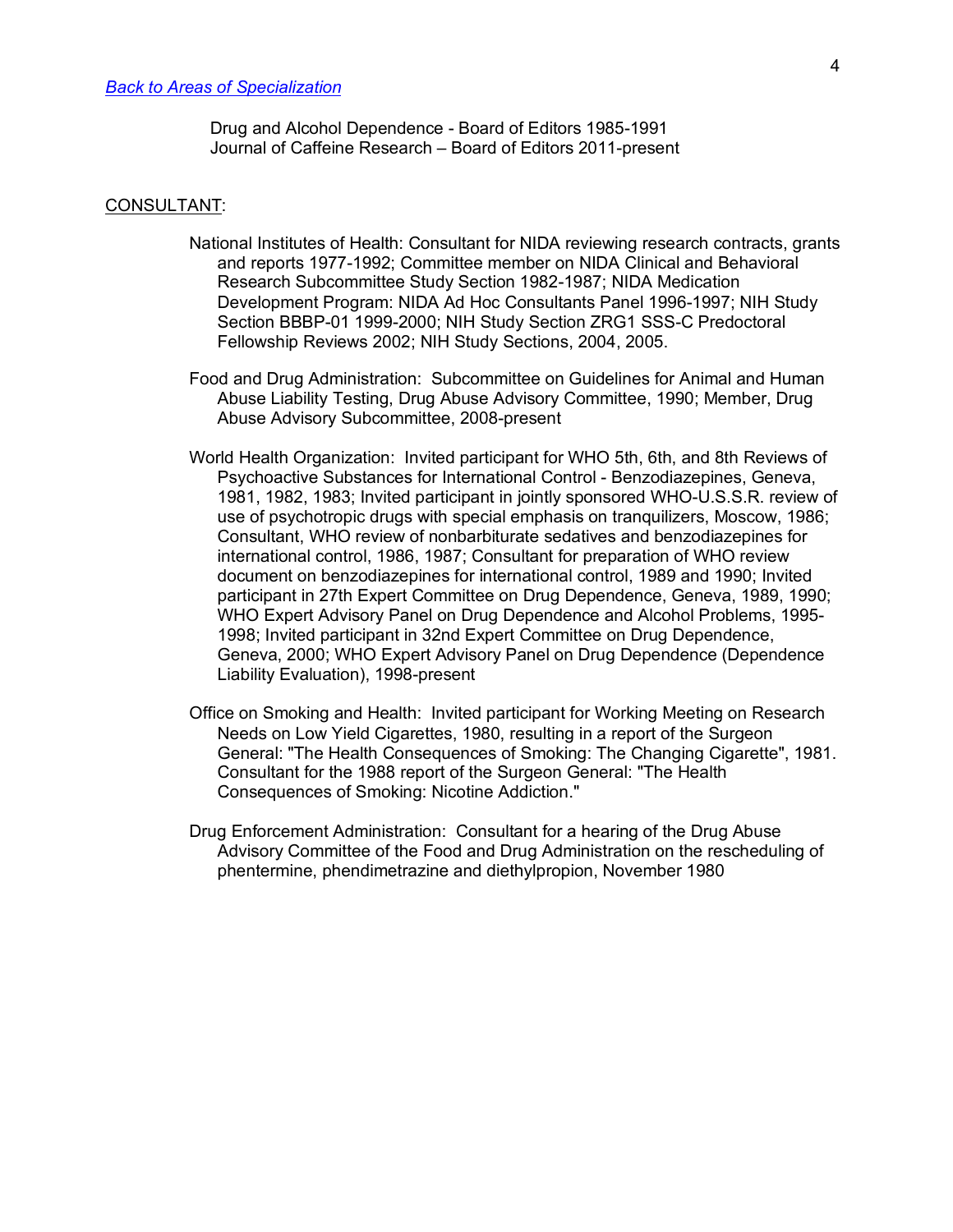Pharmaceutical Industry: Occasional consultant for CIBA Pharmaceutical Company (1986; 1991-1993), The Upjohn Company (1986; 1991-1995), A.H. Robins Company (1986-1990), Roche Laboratories (1987-1990), Lorex Pharmaceuticals (1987-1990), Schering AG (1988-1992), Pfizer Pharmaceuticals (1988-1994), Stuart Pharmaceuticals (1990), Wyeth Laboratories (1986), Synthélabo Researche Imidazopyridine Advisory Board (1991-1993), Searle (1991; 1993; 1997), Sandoz (1991-1994), American Cyanamid Co./Lederle Laboratories (1992, 1993-1995), Alza Corporation (1992), McNeil Consumer Products Company (1993), Zeneca Pharmaceuticals (1993), TAP Pharmaceuticals Inc. (1992-1994), Fisons Pharmaceuticals (1995); Bristol-Myers Squibb (1995), H. Lundbeck A/C (1995-1997), Wyeth-Ayerst Research (1995-1998), Astra Charnwood (1996); Proctor & Gamble Company (1996); G.D. Searle & Co. (1997); Cephalon, Inc. (1997); Organon Inc. (1999-2000); Parke-Davis (2000); Ancile Pharmaceuticals (2000-2003); Neurocrine (2002-2004); Alexza (2002-2003); Pharmacia Corp. (2002-2003); Somaxon Pharmaceuticals (2005), Wyeth Pharmaceuticals (2003), Neurocrine (2002-2004), Abbott Laboratories (2005); Pfizer Inc (2002-2003); Novartis (2005); TransOral Pharmaceuticals (2004-2007); Forest Laboratories (2002); Takada Pharmaceuticals (2001-2005); Merck & Co. (2001-2009, 2010 present); Bristol-Myers Squibb (2006-present); Jazz Pharmaceuticals (2007 present); Alexza Pharmaceuticals (2007-present); Sanofi-Aventis US LLC (2008); Actelion Pharmaceuticals (2008); Hoffman-La Roche Inc. (2009-present); Transcept Pharmaceuticals (2009-present); Vanda Pharmaceuticals (2011 present).

American Psychiatric Association: Task force on benzodiazepines, 1988-1990

#### AWARDS

- Solvay Award for Outstanding Basic Psychopharmacological Research on Affective Disorders. American Psychological Association Division 28, 1994.
- Brady/Schuster Award for Outstanding Behavioral Science Research in Psychopharmacology and Substance Abuse. American Psychological Association Division 28, 2002
- Marian W. Fischman Award for Outstanding Research on Drug Dependence. Columbia University, 2010
- Nathan B. Eddy Award for Outstating Research in Drug Dependence. College on Problems of Drug Dependence, 2015.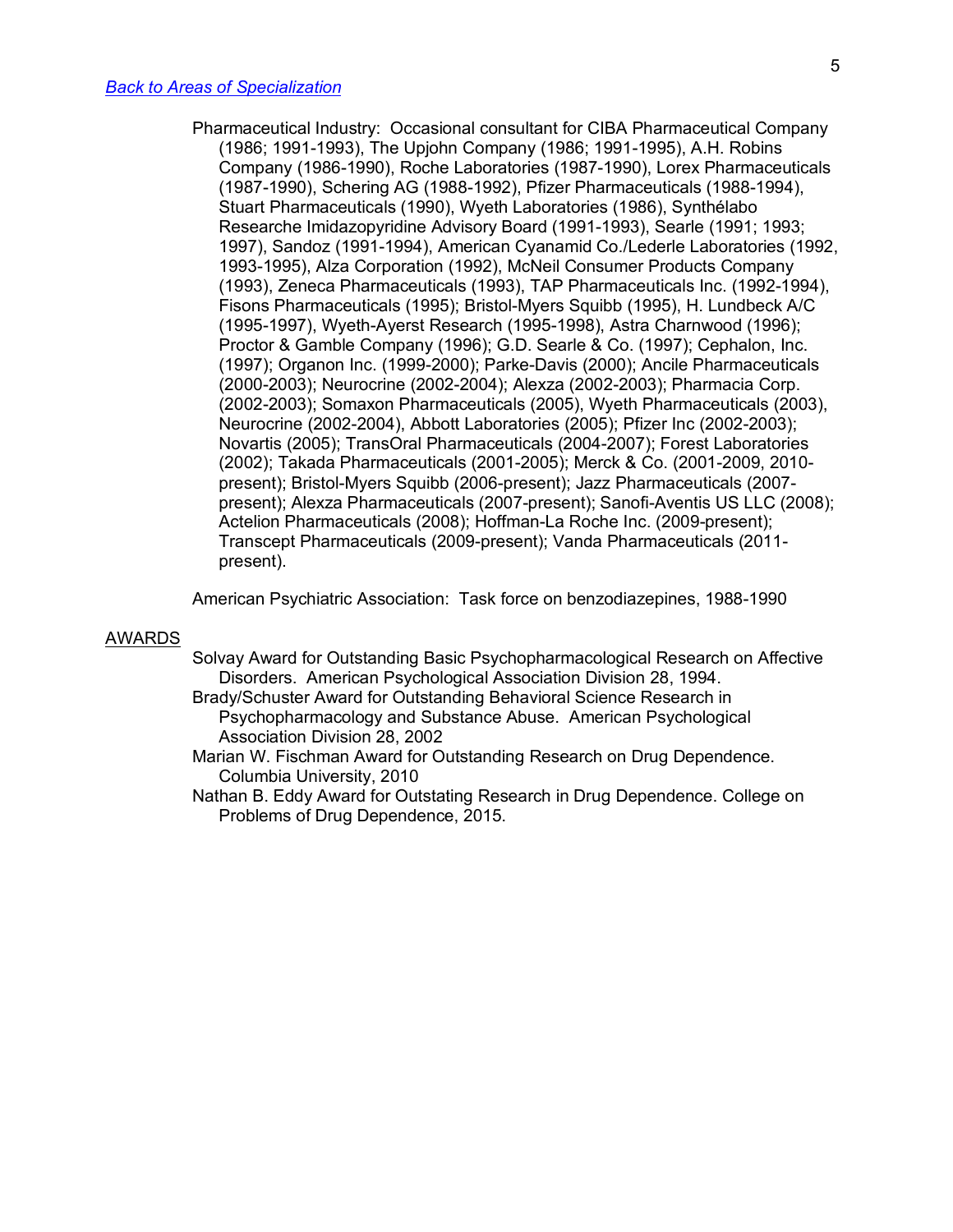# **Publications Organized Chronologically**

- 1. Griffiths, R.R., Sears, B., & Jennings, L. (1969). Specificity of transfer of a learned response by intracisternal injection of brain extract from trained rats: Negative findings. Psychological Reports, 25, 339-348. PMID: 5367114
- 2. Bigelow, G., & Griffiths, R.R. (1972). An intensive teaching unit for severely and profoundly retarded women. In T. Thompson, & J. Grabowski (Eds.), Behavior Modification for the Mentally Retarded (pp. 99-138). New York: Oxford University Press.
- 3. Griffiths, R.R., & Thompson, T. (1973). The post-reinforcement pause: A misnomer. The Psychological Record, 23, 229-235.
- 4. Griffiths, R.R., & Thompson, T. (1973). Effects of chlorpromazine and pentobarbital on pattern and number of responses in extinction. Psychological Reports, 33, 323-334. PMID: 4728477
- 5. Pickens, R., Bigelow, G.E., & Griffiths, R.R. (1973). An experimental approach to treating chronic alcoholism: A case study and one-year follow-up. Behaviour Research and Therapy, 11, 321-325. PMID: 4125499
- 6. Thompson, T., Griffiths, R.R., & Pickens, R. (1973). Behavioral variables influencing drug self-administration by animals: Implications for controlling human drug use. In L. Goldberg, & F. Hoffmeister (Eds.), Bayer-Symposium IV, Psychic Dependence (pp. 88- 103). Berlin: Springer-Verlag.
- 7. Bigelow, G., & Griffiths, R.R. (1974). Staff's interactions with patients during behavior modification. Rehabilitation Psychology, 21, 71-77.
- 8. Bigelow, G.E., Liebson, I., & Griffiths, R.R. (1974). Alcoholic drinking: Suppression by a brief time-out procedure. Behaviour Research and Therapy, 12, 107-115. PMID: 4846231
- 9. Griffiths, R.R., Bigelow, G.E., & Liebson, I. (1974). Assessment of effects of ethanol selfadministration on social interactions in alcoholics. Psychopharmacologia (Berl.), 38, 105- 110. PMID: 4460068
- 10. Griffiths, R.R., Bigelow, G.E., & Liebson, I. (1974). Suppression of ethanol selfadministration in alcoholics by contingent time-out from social interactions. Behaviour Research and Therapy, 12, 327-334. PMID: 4447570
- 11. Griffiths, R.R., & Thompson, T. (1974). Pentobarbital facilitated extinction: Effect of different schedules of drug withdrawal. Pharmacology Biochemistry and Behavior, 2, 331- 338. PMID: 4858098
- 12. Bigelow, G., Griffiths, R.R., & Liebson, I. (1975). Experimental models for the modification of human drug self-administration as exemplified by alcoholism. Federation Proceedings, 34, 1785-1792.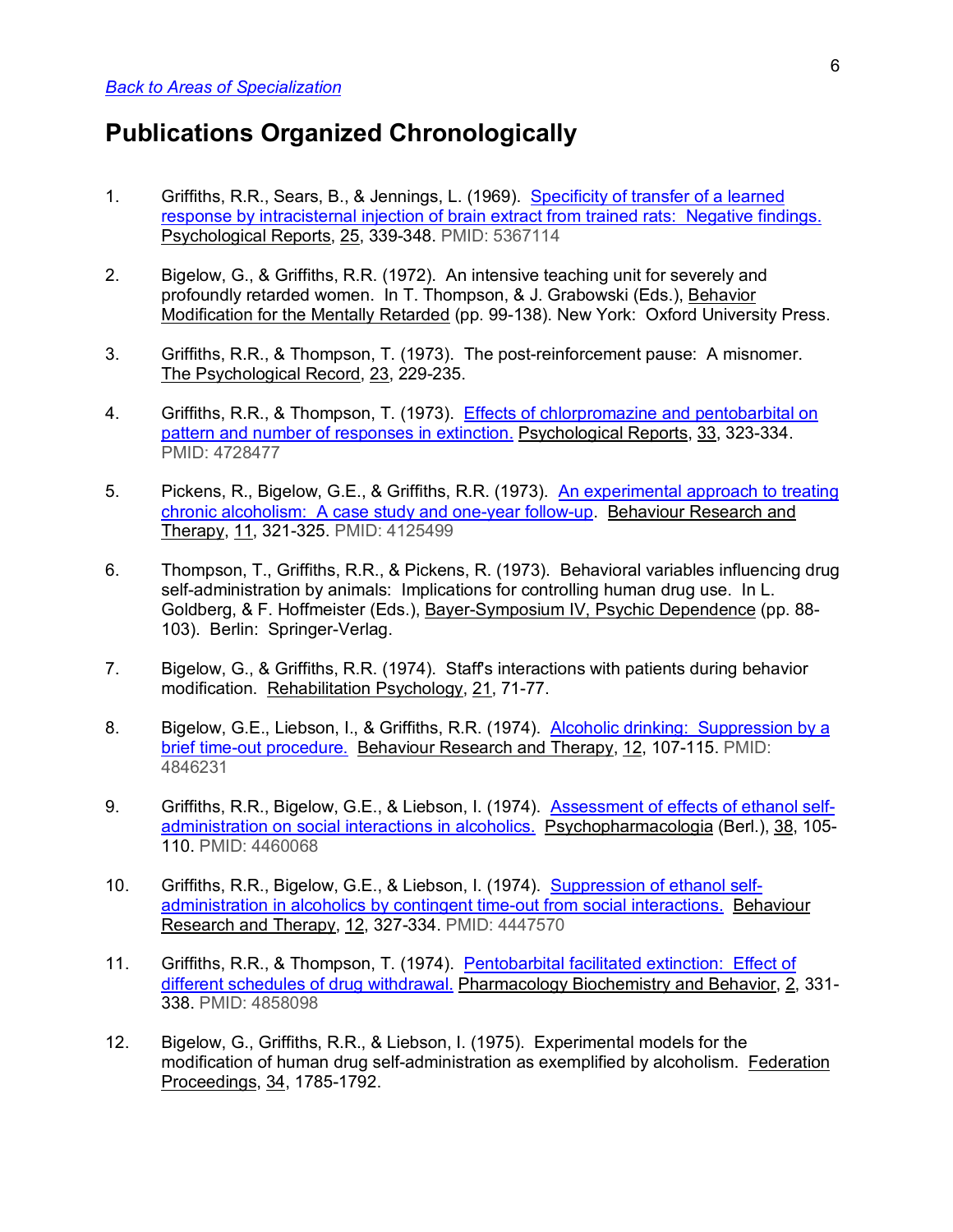- 13. Brady, J.V., Griffiths, R.R., & Winger, G. (1975). Drug-maintained performance procedures and the evaluation of sedative hypnotic dependency potential. In F. Kagan, T. Harwood, K. Rickels, A. Rudzik, & H. Sorer (Eds.), Hypnotics: Methods of Development and Evaluation (pp. 221-235). New York: Spectrum Publications, Inc.
- 14. Griffiths, R.R., Bigelow, G., & Liebson, I. (1975). Effect of ethanol self-administration on choice behavior: Money vs. socializing. Pharmacology Biochemistry and Behavior, 3, 443-446. PMID: 1153447
- 15. Griffiths, R.R., Findley, J., Brady, J., Gutcher, Karen D., & Robinson, W. (1975). Comparison of progressive-ratio performance maintained by cocaine, methylphenidate and secobarbital. Psychopharmacologia, 43, 81-83. PMID: 1161995
- 16. Bigelow, G., Griffiths, R.R., & Liebson, I. (1976). Experimental human drug selfadministration: Methodology and application to the study of sedative abuse. Pharmacological Reviews, 27, 523-53l. PMID: 1223915
- 17. Bigelow, G., Griffiths, R.R., & Liebson, I. (1976). Effects of response requirement upon human sedative self-administration and drug-seeking behavior. Pharmacology Biochemistry and Behavior, 5, 681-685. PMID: 1023234
- 18. Bigelow, G., Griffiths, R.R., & Liebson, I. (1976). Experimental models for the modification of human drug self-administration: Methodological developments in the study of ethanol self-administration by alcoholics. In B. Weiss, & V. Laties (Eds.), Behavioral Pharmacology: The Current Status (1976) (pp. 61-75). New York: Plenum Press. PMID: 1149890
- 19. Bigelow, G., Strickler, D., Liebson, I., & Griffiths, R.R. (1976). Maintaining disulfiram ingestion among outpatient alcoholics: A security-deposit contingency contracting procedure. Behaviour Research and Therapy, 14, 378-381. PMID: 971213
- 20. Brady, J.V., & Griffiths, R.R. (1976). Behavioral procedures for evaluating the relative abuse potential of CNS drugs in primates. Federation Proceedings, 35, 2245-2253. PMID: 821784
- 21. Griffiths, R.R., Bigelow, G., & Liebson, I. (1976). Facilitation of human tobacco selfadministration by ethanol: A behavioral analysis. Journal of the Experimental Analysis of Behavior, 25, 279-292. PMCID: PMC1333466
- 22. Griffiths, R.R., Bigelow, G., & Liebson, I. (1976). Human sedative self-administration: Effects of interingestion interval and dose. Journal of Pharmacology and Experimental Therapeutics, 197, 488-494. PMID: 932989
- 23. Griffiths, K., & Griffiths, R.R. (1976). Errorless establishment of letter discriminations with a stimulus fading procedure in pre-school children. Perceptual and Motor Skills, 42, 387-396.
- 24. Griffiths, R.R., Snell, J.D., & Brady, J.V. (1976). Progressive-ratio performance in baboons and the assessment of the abuse liability of drugs: Comparison of fenfluramine, chlorphentermine, diethylpropion and cocaine. Problems of Drug Dependence (Committee on Problems of Drug Dependence NRC-NAS), 546-551.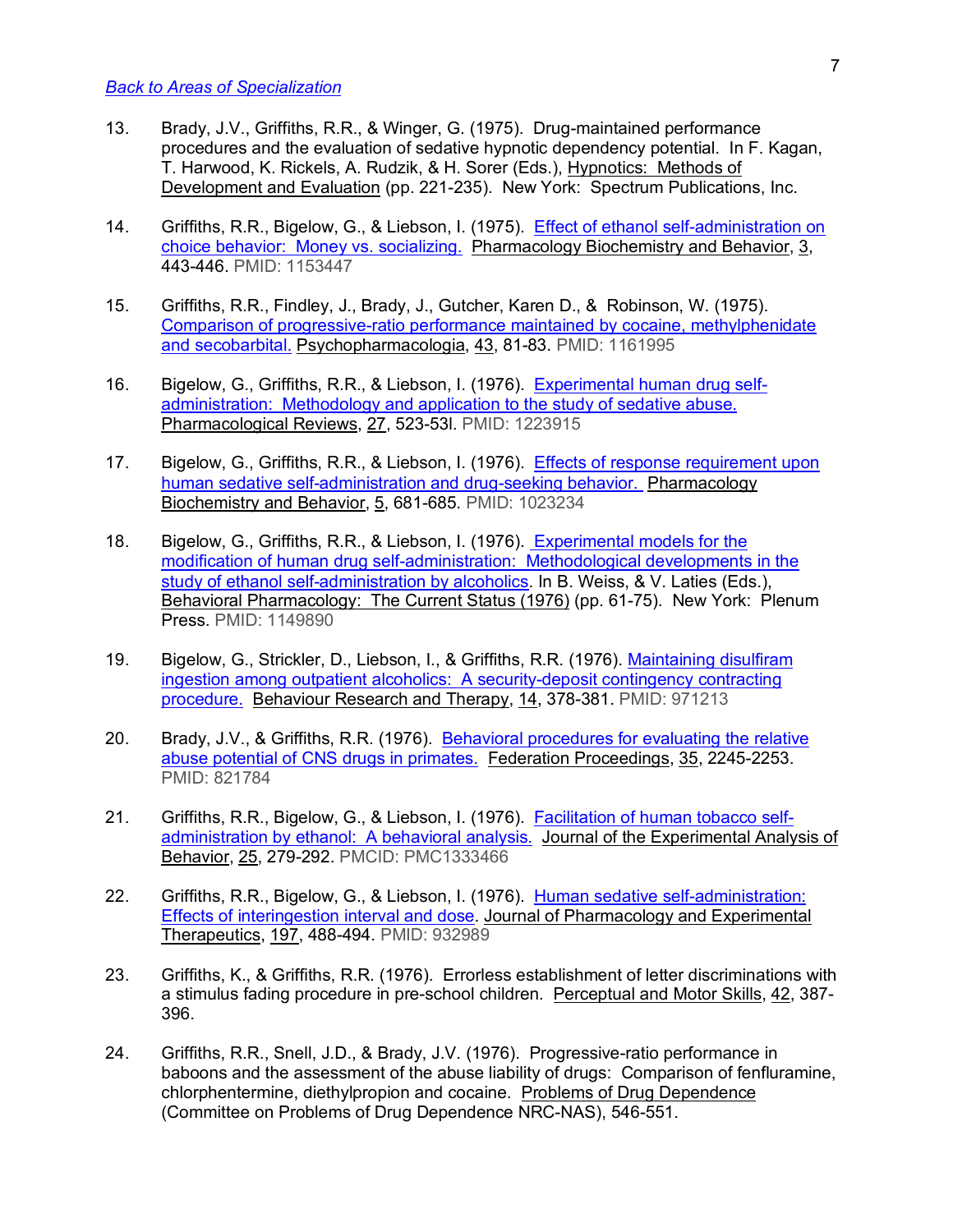- 25. Griffiths, R.R., Winger, G., Brady, J.V., & Snell, J. (1976). Comparison of behavior maintained by infusions of eight phenylethylamines in baboons. Psychopharmacology, 50, 251-258. PMID: 826970
- 26. Griffiths, R.R., Wurster, R.M., & Brady, J.V. (1976). Discrete-trial choice procedure: Effects of naloxone and methadone on choice between food and heroin. Pharmacological Reviews, 27, 357-365. PMID: 817307
- 27. Bigelow, G., Griffiths, R.R., & Liebson, I. (1977). Pharmacological influences upon human ethanol self-administration. In M. Gross (Ed.), Alcohol Intoxication and Withdrawal: Experimental Studies (pp. 523-538). New York: Plenum Press. PMID: 596286
- 28. Brady, J.V., & Griffiths, R.R. (1977). Drug-maintained performance procedures and the assessment of drug abuse liability. In T. Thompson, & K.R. Unna (Eds.), Predicting Dependence Liability of Stimulant and Depressant Drugs (pp. 165-184). Baltimore: University Park Press.
- 29. Brady, J.V., & Griffiths, R.R. (1977). Drug-maintained performance and the analysis of stimulant reinforcing effects. In E.H. Ellinwood, & M.M. Kilbey (Eds.), Cocaine and Other Stimulants (pp. 599-613). New York: Plenum Press.
- 30. Griffiths, R.R., Bigelow, G., & Liebson, I. (1977). Comparison of social time-out and activity time-out procedures in suppressing ethanol self-administration in alcoholics. Behaviour Research and Therapy, 15, 329-336. PMID: 907606
- 31. Griffiths, R.R., Brady, J.V., & Snell, J.D. (1977). Relationship between anorectic and reinforcing properties of appetite suppressant drugs: Implications for the assessment of abuse liability. Problems of Drug Dependence (Committee on Problems of Drug Dependence, Inc.). Pp. 443-449. PMID: 96878
- 32. Griffiths, R.R., Stitzer, M., Corker, K., Bigelow, G., & Liebson, I.(1977). Drug-produced changes in human social behavior: Facilitation by *d*-amphetamine. Pharmacology Biochemistry and Behavior, 7, 365-372. PMID: 928495
- 33. Wurster, R.M., Griffiths, R.R., Findley, J.D., & Brady, J.V. (1977). Reduction of heroin self-administration in baboons by manipulation of behavioral and pharmacological conditions. Pharmacology Biochemistry and Behavior, 7, 519-528. PMID: 413116
- 34. Bigelow, G.E., Liebson, I., Kaliszak, J., & Griffiths, R.R. (1978). Therapeutic selfmedication as a context for drug abuse research. In N. Krasnegor (Ed.), Self-Administration of Abused Substances: Methods for Study (pp. 44-58). Washington, DC: Government Printing Office. PMID: 101860
- 35. Griffiths, R.R., & Bigelow, G.E. (1978). Commonalities in human and infrahuman drug self-administration. In J. Fishman (Ed.) The Bases of Addiction (pp. 157-173). Berlin: Dahlem Konferenzen. PMID: 6767259
- 36. Griffiths, R.R., Bigelow, G., & Liebson, I. (1978). Human self-administration: Doubleblind comparison of pentobarbital, diazepam, chlorpromazine and placebo. Problems of Drug Dependence (Committee on Problems of Drug Dependence, Inc.), 574-584. PMID: 458637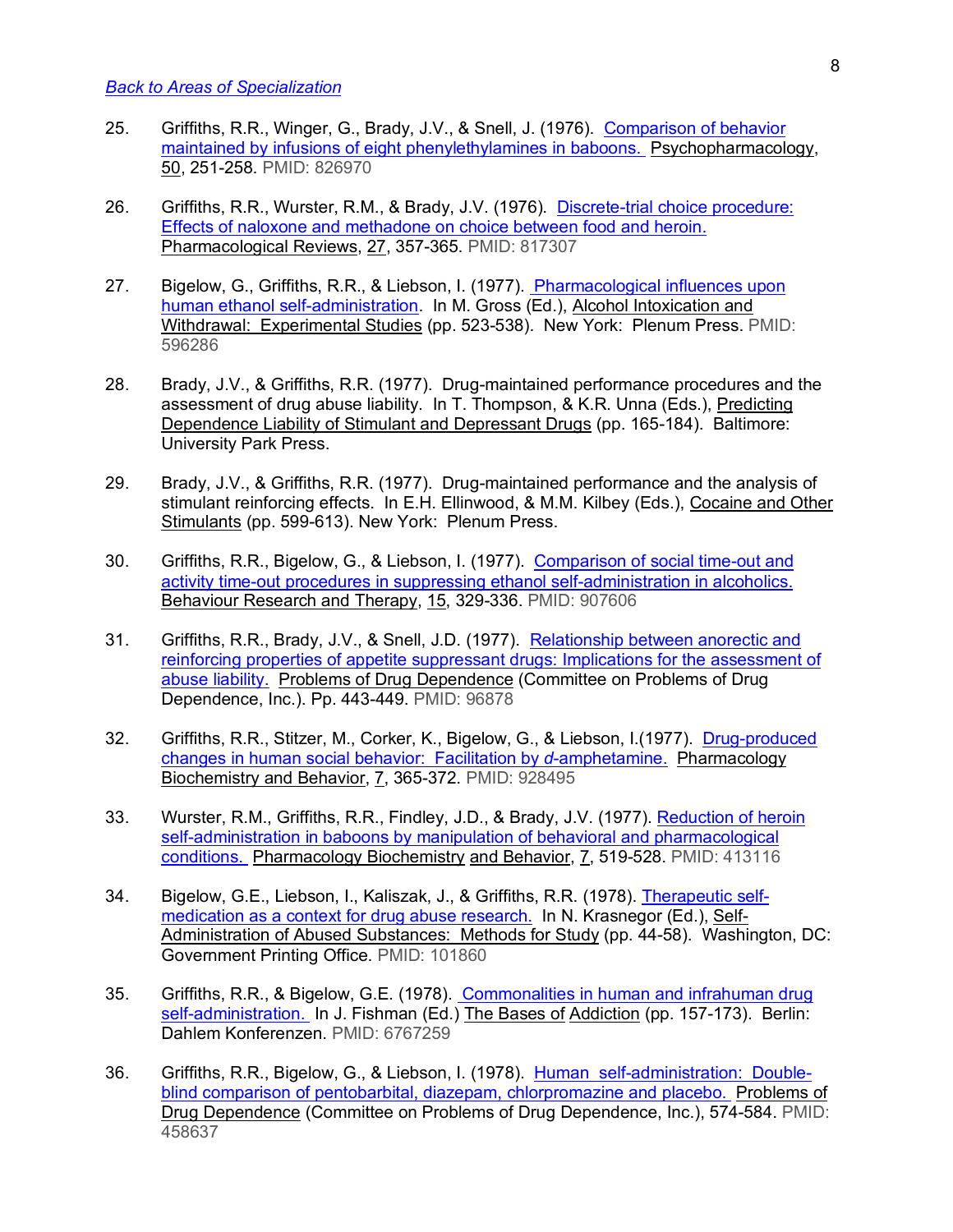- 37. Griffiths, R.R., Bigelow, G., & Liebson, I. (1978). Experimental human drug selfadministration: Generality of relationships across species and type of drug. In N. Krasnegor (Ed.), Self-Administration of Abused Substances: Methods for Study (pp. 24- 43). NIDA Research Monograph No. 20, DHEW Publication No. (ADM) 78-727. Washington, DC: Government Printing Office. PMID: 101858
- 38. Griffiths, R.R., Bigelow, G.E., & Liebson, I. (1978). Relationship of social factors to ethanol self-administration in alcoholics. In P.E. Nathan, G.A. Marlatt, & T. Loberg (Eds.), Alcoholism: New Directions in Behavioral Research and Treatment (pp. 351-379). New York: Plenum Press.
- 39. Griffiths, R.R., Brady, J.V., & Snell, J.D. (1978). Progressive-ratio performance maintained by drug infusions: Comparison of cocaine, diethylpropion, chlorphentermine and fenfluramine. Psychopharmacology, 56, 5-13. PMID: 415327
- 40. Griffiths, R.R., Brady, J.V., & Snell, J.D. (1978). Relationship between anorectic and reinforcing properties of appetite suppressant drugs: Implications for assessment of abuse liability. Biological Psychiatry, 13, 283-290. PMID: 96878
- 41. Stitzer, M.L., Griffiths, R.R., & Liebson, I. (1978). Effects of *d*-amphetamine on speaking in isolated humans. Pharmacology Biochemistry and Behavior, 9, 57-63. PMID: 704653
- 42. Griffiths, R.R., & Balster, R.L. (1979). Opioids: Similarity between evaluations of subjective effects and animal self-administration results. Clinical Pharmacology and Therapeutics, 25, 611-617. PMID: 108042
- 43. Griffiths, R.R., Bigelow, G., & Liebson, I. (1979). Human drug self-administration: Double-blind comparison of pentobarbital, diazepam, chlorpromazine and placebo. Journal of Pharmacology and Experimental Therapeutics, 210, 301-310. PMID: 458637
- 44. Griffiths, R.R., Bradford, L.D., & Brady, J.V. (1979). Progressive ratio and fixed ratio schedules of cocaine-maintained responding in baboons. Psychopharmacology, 65, 125- 136. PMID: 117480
- 45. Griffiths, R.R., Brady, J.V., & Bradford, L.D. (1979). Predicting the abuse liability of drugs with animal drug self-administration procedures: Psychomotor stimulants and hallucinogens. In T. Thompson, & P. Dews (Eds.), Advances in Behavioral Pharmacology: Volume II (pp. 163-208). New York: Academic Press.
- 46. Henningfield, J.E., & Griffiths, R.R. (1979). A preparation for the experimental analysis of human cigarette smoking behavior. Behavior Research Methods and Instrumentation, 11, 538-544.
- 47. Wurster, R.M., & Griffiths, R.R. (1979). Human concurrent performances: Variation of reinforcer magnitude and rate of reinforcement. The Psychological Record, 29, 341-354.
- 48. Bigelow, G.E., Griffiths, R.R., Liebson, I., & Kaliszak, J.E. (1980). Double-blind evaluation of reinforcing and anorectic actions of weight control medications. Archives of General Psychiatry, 37, 1118-1123. PMID: 7000029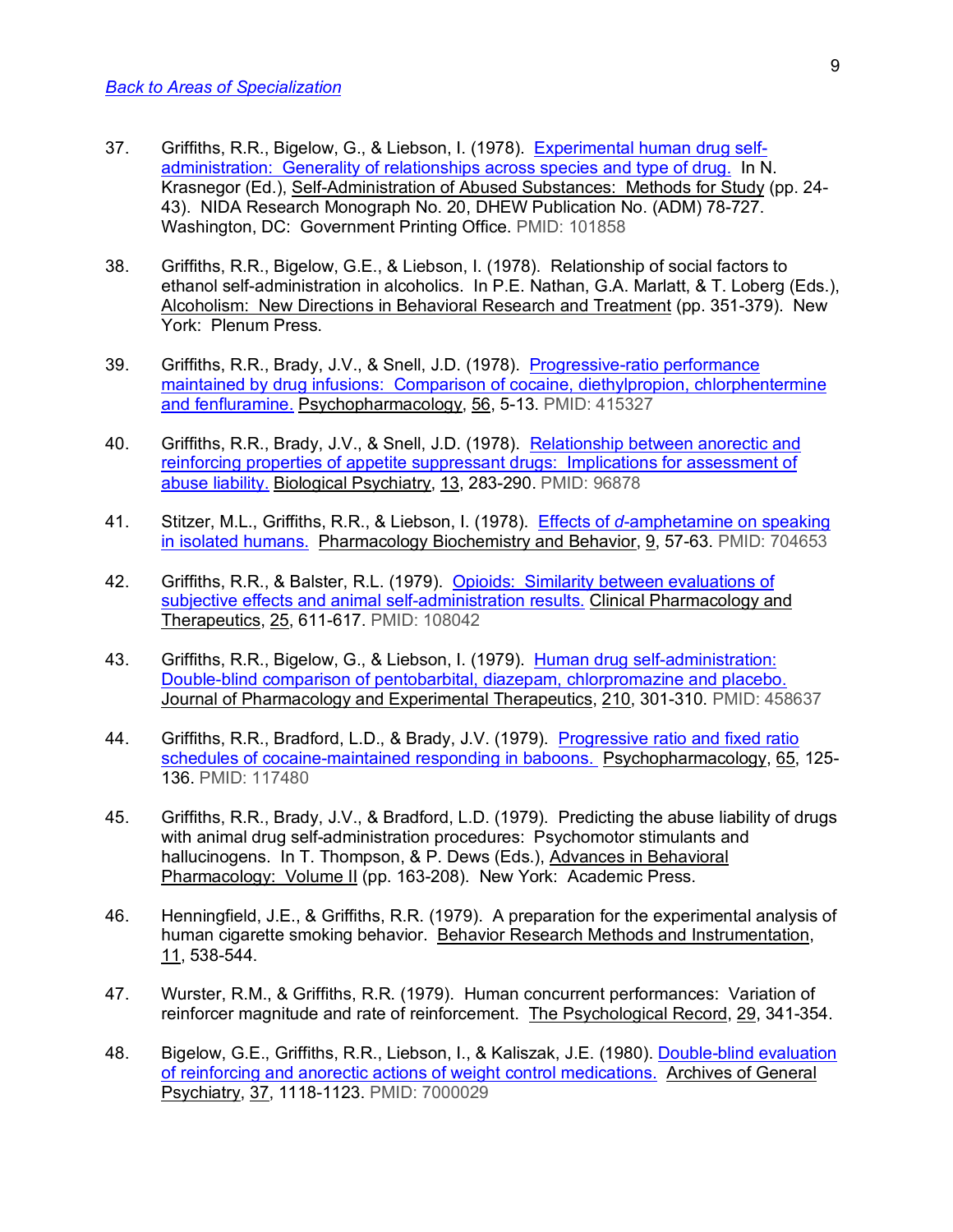- 49. Bradford, L.D., & Griffiths, R.R. (1980). Responding maintained by cocaine or damphetamine under fixed-interval schedules in baboons. Drug and Alcohol Dependence, 5, 393-400. PMID: 6768538
- 50. Griffiths, R.R. (1980). Common factors in human and infrahuman drug selfadministration. Psychopharmacology Bulletin, 16, 45-47. PMID: 6767259
- 51. Griffiths, R.R., Bigelow, G.E., & Henningfield, J.E. (1980). Similarities in animal and human drug-taking behavior. In N.K. Mello (Ed.), Advances in Substance Abuse (pp. 1- 90). Greenwich, CT: JAI Press, Inc.
- 52. Griffiths, R.R., Bigelow, G.E., Liebson, I., & Kaliszak, J.E. (1980). Drug preference in humans: Double-blind choice comparison of pentobarbital, diazepam and placebo. Journal of Pharmacology and Experimental Therapeutics, 215, 649-661. PMID: 7441524
- 53. Henningfield, J.E., & Griffiths, R.R. (1980). Effects of ventilated cigarette holders on cigarette smoking by humans. Psychopharmacology, 68, 115-119. PMID: 6776555
- 54. Henningfield, J.E., Stitzer, M.L., & Griffiths, R.R. (1980). Expired air carbon monoxide accumulation and elimination as a function of number of cigarettes smoked. Addictive Behaviors, 5, 265-272. PMID: 7435315
- 55. Henningfield, J.E., Yingling, J., Griffiths, R.R., & Pickens, R. (1980). An inexpensive portable device for measuring puffing behavior by cigarette smokers. Pharmacology Biochemistry and Behavior, 12, 811-813. PMID: 7393977
- 56. Bigelow, G.E., Stitzer, M.L., Griffiths, R.R., & Liebson, I.A. (1981). Contingency management approaches to drug self-administration and drug abuse: Efficacy and limitations. Addictive Behaviors, 6, 241-252. PMID: 7293847
- 57. Griffiths, R.R., & Ator, N.A. (1981). Benzodiazepine self-administration in animals and humans: A comprehensive literature review. In J. Ludford, & S. Szara (Eds.), Benzodiazepines (pp. 22-36). NIDA Research Monograph No. 33, DHHS Publication No. (ADM) 81-1052. Washington, DC: Government Printing Office. PMID: 6798448
- 58. Griffiths, R.R., Bigelow, G.E., & Liebson, I. (1981). Human preference comparison of pentobarbital, diazepam, and placebo. In L.S. Harris (Ed), Problems of Drug Dependence, 1980 (pp. 220-225). NIDA Research Monograph No. 34, DHHS Publication No. (ADM) 81-1058). Washington, DC: Government Printing Office. PMID: 6783936
- 59. Griffiths, R.R., & Bigelow, G.E. (1981). Human self-administration of sedative and stimulant drugs. Psychopharmacology Bulletin, 17, 138-140.
- 60. Griffiths, R.R., Brady, J.V., & Bigelow, G.E. (1981). Predicting the dependence liability of stimulant drugs. In T. Thompson, & C.E. Johanson (Eds.), Behavioral Pharmacology of Human Drug Dependence (pp. 182-196). NIDA Research Monograph No. 37, DHHS Publication No. (ADM) 81-1137. Washington, DC: Government Printing Office. PMID: 6798458
- 61. Griffiths, R.R., Lukas, S.E., Bradford, L.D., Brady, J.V., & Snell, J.D. (1981). Selfinjection of barbiturates and benzodiazepines in baboons. Psychopharmacology, 75, 101-109. PMID: 6119723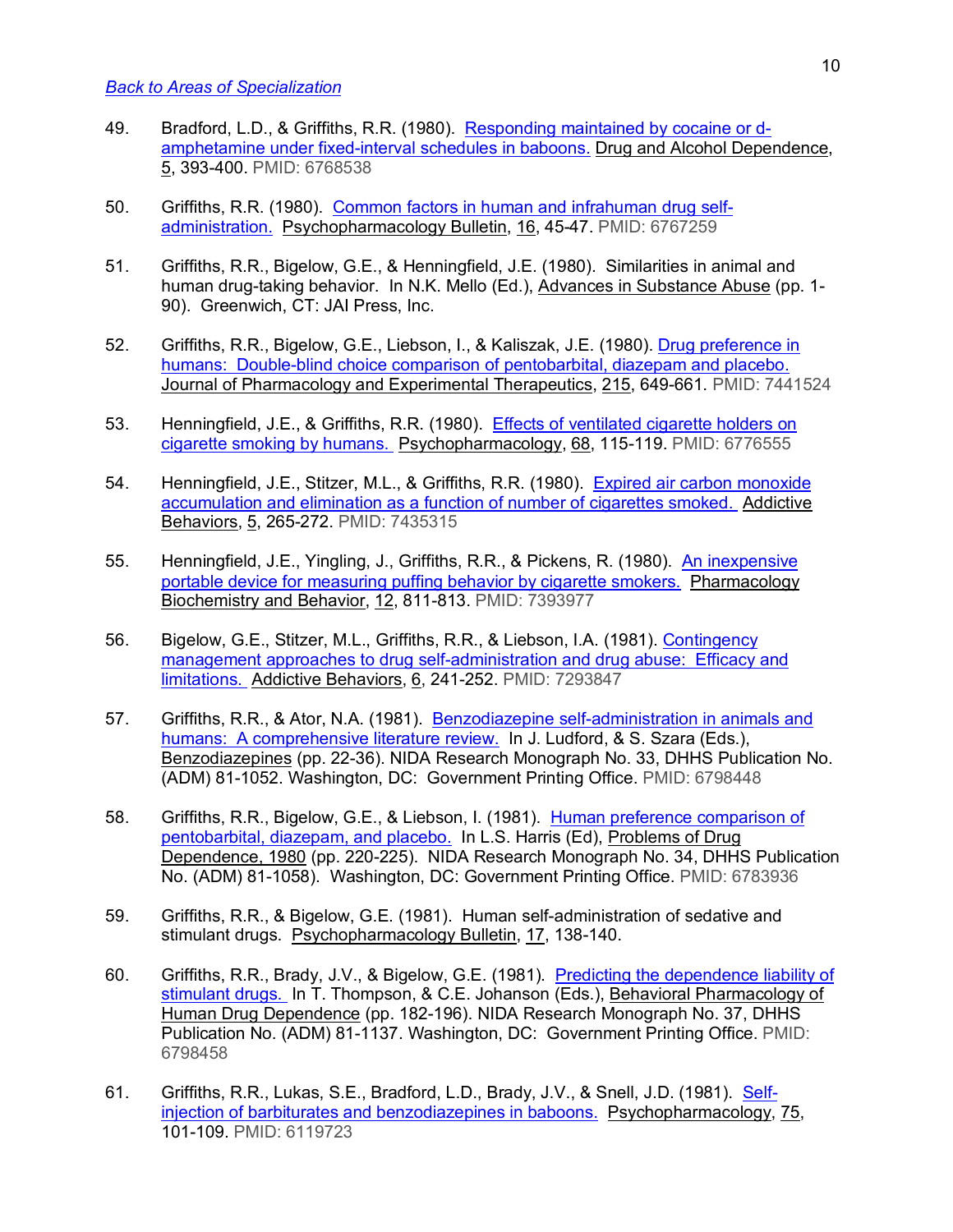- 62. Griffiths, R.R., Wurster, R.M., & Brady, J.V. (1981). Choice between food and heroin: Effects of morphine, naloxone, and secobarbital. Journal of the Experimental Analysis of Behavior, 35, 335-351. PMCID: PMC1333088
- 63. Henningfield, J.E., Ator, N.A., & Griffiths, R.R. (1981). Establishment and maintenance of oral ethanol self-administration in the baboon. Drug and Alcohol Dependence, 7, 113-124. PMID: 7195797
- 64. Henningfield, J.E., & Griffiths, R.R. (1981). Cigarette smoking and subjective response: Effects of *d*-amphetamine. Clinical Pharmacology and Therapeutics, 30, 497-505. PMID: 7285484
- 65. Henningfield, J.E., Griffiths, R.R., & Jasinski, D.R. (1981). Human dependence on tobacco and opioids: Common factors. In T. Thompson, & C.E. Johanson (Eds.), Behavioral Pharmacology of Human Drug Dependence (pp. 210-234). NIDA Research Monograph No. 37, DHHS Publication No. (ADM) 81-1137. Washington, DC: Government Printing Office. PMID: 6798460
- 66. Stitzer, M.L., Griffiths, R.R., Bigelow, G.E., & Liebson, I. (1981). Human social conversation: Effects of ethanol, secobarbital and chlorpromazine. Pharmacology Biochemistry and Behavior, 14, 353-360. PMID: 7232461
- 67. Stitzer, M.L., Griffiths, R.R., Bigelow, G.E., & Liebson, I. (1981). Social stimulus factors in drug effects in human subjects. In T. Thompson, & C.E. Johanson (Eds.), Behavioral Pharmacology of Human Drug Dependence (pp. 130-154). NIDA Research Monograph No. 37, DHHS Publication No. (ADM) 81-1137. Washington, DC: Government Printing Office. PMID: 6798455
- 68. Stitzer, M.L., Griffiths, R.R., McLellan, A.T., Grabowski, J., & Hawthorne, J.W. (1981). Diazepam use among methadone maintenance patients: Patterns and dosages. Drug and Alcohol Dependence, 8, 189-199. PMID: 7327083
- 69. Brady, J.V., Griffiths, R.R., Hienz, R.D., & Lukas, S.E. (1982). Analysis of drug abuse liability and behavioral toxicity in a laboratory primate model. In M.Y. Spiegelstein, & A. Levy (Eds.), Behavioral Models and the Analysis of Drug Action (pp. 241-276). Amsterdam: Elsevier Scienific Publishing Company.
- 70. Chait, L.D., & Griffiths, R.R. (1982). Differential control of puff duration and interpuff interval in cigarette smokers. Pharmacology Biochemistry and Behavior, 17, 155-158. PMID: 7122661
- 71. Chait, L.D., & Griffiths, R.R. (1982). Smoking behavior and tobacco smoke intake: Response of smokers to shortened cigarettes. Clinical Pharmacology and Therapeutics, 32, 90-97. PMID: 7083736
- 72. Griffiths, R.R., Ator, N.A., Lukas, S.E., & Brady, J.V. (1982). Experimental abuse liability assessment of benzodiazepines. In E. Usdin, P. Skolnick, J.F. Tallman, D. Greenblatt, & S.M. Paul (Eds.), Pharmacology of Benzodiazepines (pp. 609-618). London: Macmillan Press, Ltd.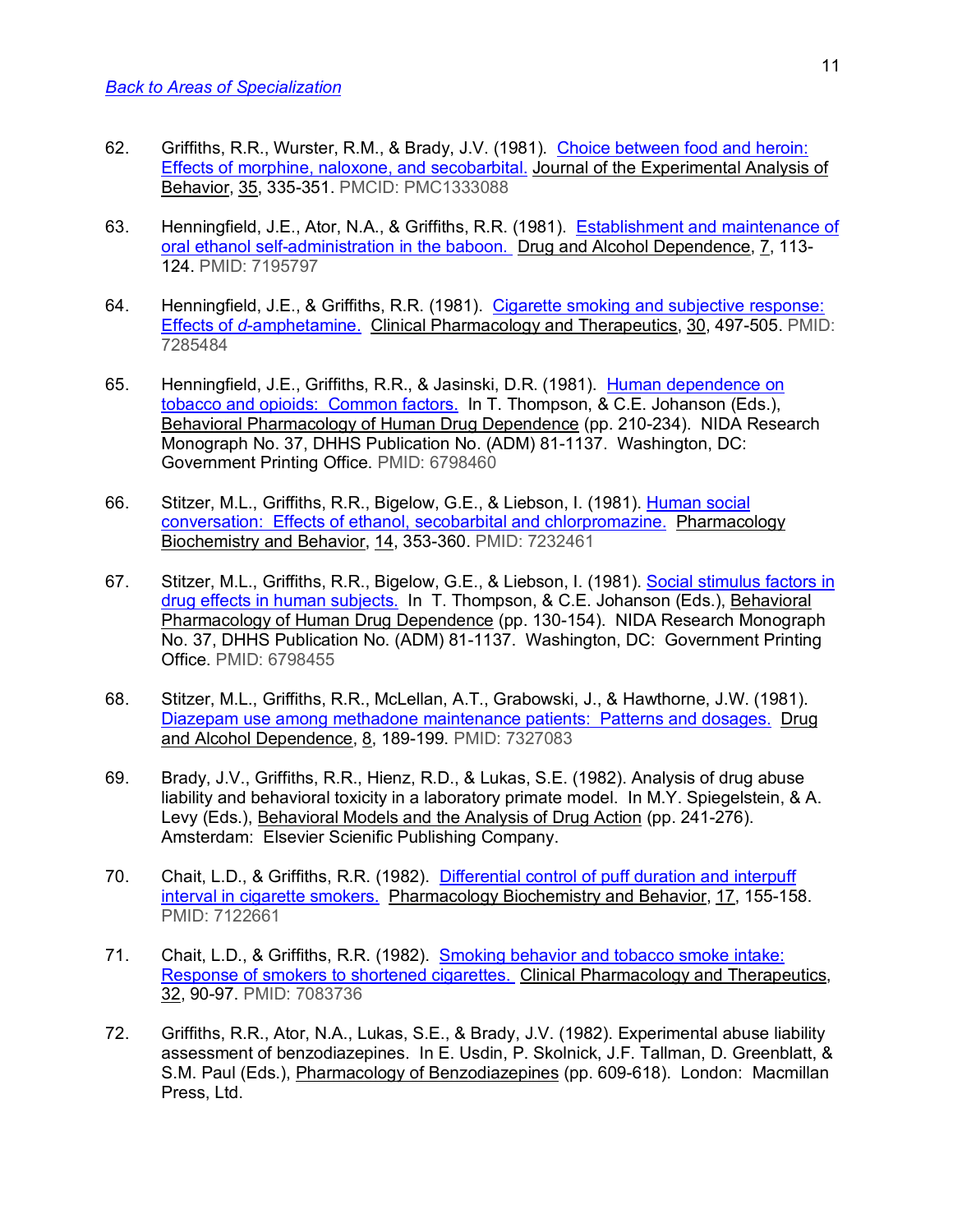- 73. Griffiths, R.R., & Henningfield, J.E. (1982). Experimental analysis of human cigarette smoking behavior. Federation Proceedings, 41, 234-240. PMID: 7060751
- 74. Griffiths, R.R., & Henningfield, J.E. (1982). Pharmacology of cigarette smoking behavior. Trends in Pharmacological Sciences, 3, 260-263.
- 75. Griffiths, R.R., Henningfield, J.E., & Bigelow, G.E. (1982). Human cigarette smoking: Manipulation of number of puffs per bout, interbout interval, and nicotine dose. Journal of Pharmacology and Experimental Therapeutics, 220, 256-265. PMID: 7057391
- 76. Lukas, S.E., & Griffiths, R.R. (1982). Precipitated withdrawal by a benzodiazepine receptor antagonist (Ro 15-1788) after 7 days of diazepam. Science, 217, 1161-1163. PMID: 6287579
- 77. Lukas, S.E., Griffiths, R.R., Bradford, L.D., Brady, J.V., Daley, A., & Delorenzo, R. (1982). A tethering system for intravenous and intragastric drug administration in the baboon. Pharmacology Biochemistry and Behavior, 17, 823-829. PMID: 7178190
- 78. McLeod, D.R., Griffiths, R.R., Bigelow, G.E., & Yingling, J. (1982). An automated version of the digit symbol substitution test (DSST). Behavior Research Methods and Instrumentation, 14, 463-466.
- 79. Ator, N.A., & Griffiths, R.R. (1983). Oral self-administration of methohexital in baboons. Psychopharmacology, 79, 120-125. PMID: 6405419
- 80. Ator, N.A., & Griffiths, R.R. (1983). Lorazepam and pentobarbital drug discrimination in baboons: Cross-drug generalization and interaction with Ro 15-1788. Journal of Pharmacology and Experimental Therapeutics, 226, 776-782. PMID: 6136600
- 81. Ator, N.A., & Griffiths, R.R. (1983). Nicotine self-administration in baboons. Pharmacology Biochemistry and Behavior, 19, 993-1003. PMID: 6657733
- 82. Bigelow, G.E., Griffiths, R.R., Stitzer, M.L., & Liebson, I.A. (1983). Development of clinical procedures for abuse liability assessment: Progress Report from the Behavioral Pharmacology Research Unit of The Johns Hopkins University School of Medicine and Baltimore City Hospitals. In L.S. Harris (Ed.) Problems of Drug Dependence, 1982 (pp. 125-131). NIDA Research Monograph No. 43, DHHS Publication No. (ADM) 83-1264. Washington, DC: Government Printing Office. PMID: 6410246
- 83. Brady, J.V., & Griffiths, R.R. (1983). Testing drugs for abuse liability and behavioral toxicity: A progress report from the laboratories at The Johns Hopkins University School of Medicine. In L.S. Harris (Ed.) Problems of Drug Dependence, 1982 (pp. 99-124). NIDA Research Monograph No. 43, DHHS Publication No. (ADM) 83-1264. Washington, DC: Government Printing Office. PMID: 6135997
- 84. Chait, L.D., & Griffiths, R.R. (1983). Effects of caffeine on cigarette smoking behavior and subjective response. Clinical Pharmacology and Therapeutics, 34, 612-622. PMID: 6627821
- 85. Griffiths, R.R., Bigelow, G.E., & Liebson, I. (1983). Differential effects of diazepam and pentobarbital on mood and behavior. Archives of General Psychiatry, 40, 865-873. PMID: 6870483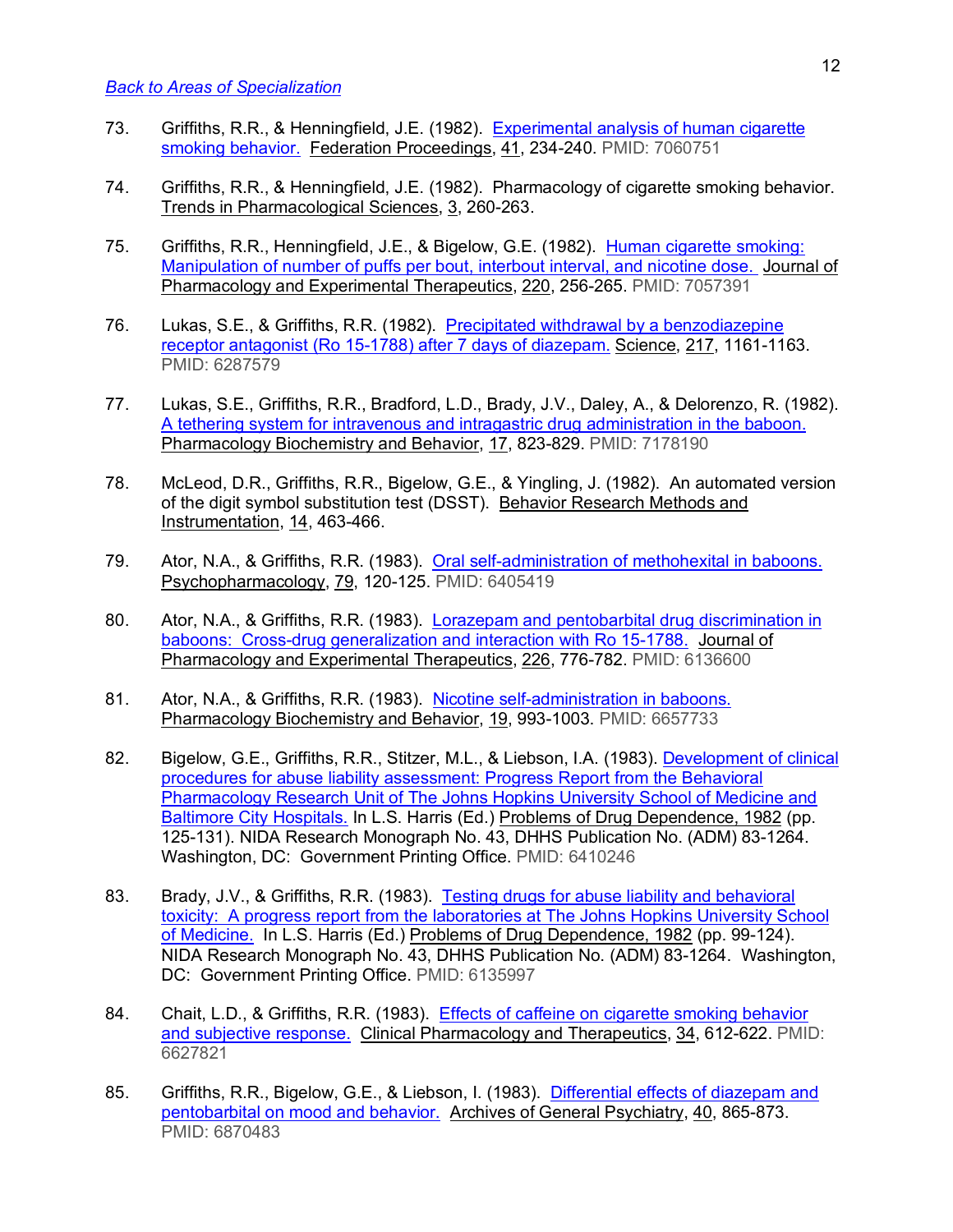- 86. Griffiths, R.R., Bigelow, G.E., Stitzer, M.L., & McLeod, D.R. (1983). Behavioral effects of drugs of abuse. In G. Zbinden, V. Cuomo, G. Racagni, & B. Weiss (Eds.), Application of Behavioral Pharmacology in Toxicology (pp. 367-382). New York: Raven Press.
- 87. Henningfield, J.E., Chait, L.D., & Griffiths, R.R. (1983). Cigarette smoking and subjective response in alcoholics: Effects of pentobarbital. Clinical Pharmacology and Therapeutics, 33, 806-812. PMID: 6870483
- 88. Liebson, I.A., Bigelow, G.E., & Griffiths, R.R. (1983). Mantenimiento de la autoadministracion terapeutica de drogas. In V. Alcaraz, V. Colotla, & V. Laties (Eds.), Drogas y Conducta Interacciones y Aplicaciones (pp. 193-235). Mexico City: Trillas.
- 89. Lukas, S.E., Griffiths, R.R., & Brady, J.V. (1983). Buprenorphine self-administration by the baboon: Comparison with other opioids. In L.S. Harris (Ed.) Problems of Drug Dependence, 1982 (pp. 178-183). NIDA Research Monograph No. 43, DHHS Publication No. (ADM) 83-1264. Washington, DC: Government Printing Office. PMID: 6410250
- 90. McLeod, D.R., & Griffiths, R.R. (1983). Human progressive-ratio performance: Maintenance by pentobarbital. Psychopharmacology, 79, 4-9. PMID: 6403962
- 91. Brady, J.V., Griffiths, R.R., Hienz, R.D., Bigelow, G.E., Emurian, H.H., Lukas, S.E., Ator, N.A., Nellis, M.J., Ray, R.L., Pearlson, G.D., Liebson, I.A., Funderburk, F., Jasinski, D.R., Henningfield, J., & Johnson, R.E. (1984). Abuse liability and behavioral toxicity assessment. In L.S. Harris (Ed.), Problems of Drug Dependence, 1983 (pp. 92-108). NIDA Research Monograph No. 49, DHHS Publication No. (ADM) 84-1316. Washington, D.C.: Government Printing Office. PMID: 6148698
- 92. Chait, L.D., & Griffiths, R.R. (1984). Effects of methadone on human cigarette smoking and subjective ratings. Journal of Pharmacology and Experimental Therapeutics, 229, 636-640. PMID: 6726650
- 93. Griffiths, R.R. (1984). Abuse liability of anxiolytic and sedative drugs. Clinical Neuropharmacology, 7, 248-249.
- 94. Griffiths, R.R., McLeod, D.R., Bigelow, G.E., Liebson, I.A., Roache, J.D., & Nowowieski, P. (1984). Comparison of diazepam and oxazepam: preference, liking, and extent of abuse. Journal of Pharmacology and Experimental Therapeutics, 229, 501-508. PMID: 6716272
- 95. Griffiths, R.R., McLeod, D.R., Bigelow, G.E., Liebson, I.A., & Roache, J.D. (1984). Relative abuse liability of diazepam and oxazepam: Behavioral and subjective dose effects. Psychopharmacology, 84, 147-154. PMID: 6438672
- 96. Henningfield, J.E., Chait, L.D., & Griffiths, R.R. (1984). Effects of ethanol on cigarette smoking by volunteers without histories of alcoholism. Psychopharmacology, 82, 1-5. PMID: 6420817
- 97. Lamb, R.J., & Griffiths, R.R. (1984). Precipitated and spontaneous withdrawal in baboons after chronic dosing with lorazepam and CGS 9896. Drug and Alcohol Dependence, 14, 11-17. PMID: 6435982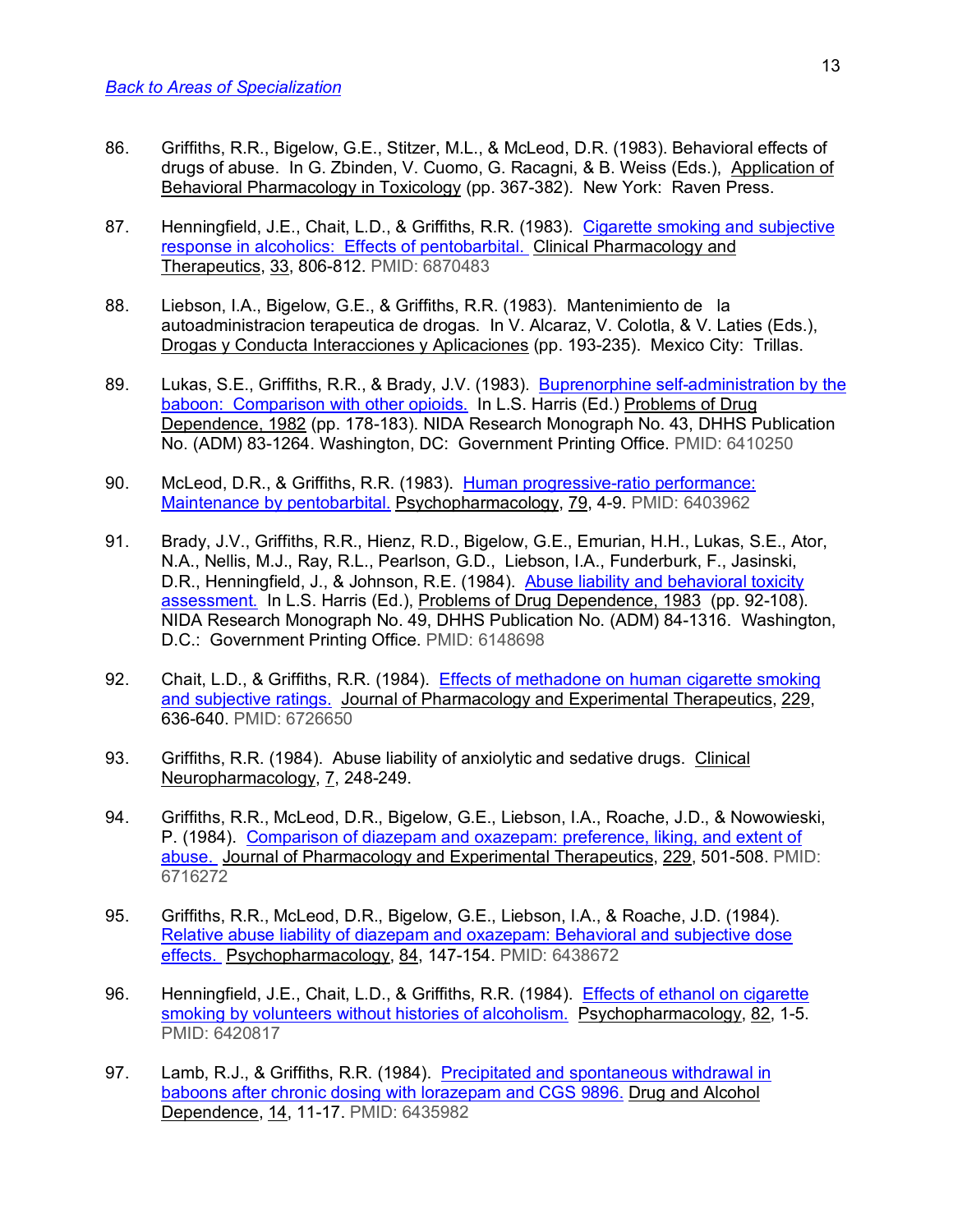- 98. Lukas, S.E., & Griffiths, R.R. (1984). Precipitated diazepam withdrawal in baboons: Effects of dose and duration of diazepam exposure. European Journal of Pharmacology, 100, 163-171. PMID: 6428921
- 99. Lukas, S.E., Griffiths, R.R., Brady, J.V., & Wurster, R.M. (1984). Phencyclidine-analogue self-injection by the baboon. Psychopharmacology, 83, 316-320. PMID: 6436860
- 100. Nemeth-Coslett, R., & Griffiths, R.R. (1984). Determinants of puff duration in cigarette smokers I. Pharmacology Biochemistry and Behavior, 20, 957-971. PMID: 6463080
- 101. Nemeth-Coslett, R., & Griffiths, R.R. (1984). Determinants of puff duration in cigarette smokers II. Pharmacology Biochemistry and Behavior, 21, 903-912. PMID: 6522419
- 102. Preston, K.L., Griffiths, R.R., Stitzer, M.L., Bigelow, G.E., & Liebson, I.A. (1984). Diazepam and methadone interactions in methadone maintenance. Clinical Pharmacology and Therapeutics, 36, 534-541. PMID: 6478738
- 103. Ator, N.A., & Griffiths, R.R. (1985). Lorazepam and pentobarbital discrimination: Interactions with CGS 8216 and caffeine. European Journal of Pharmacology, 107, 169- 181. PMID: 3979425
- 104. Bigelow, G.E., Brady, J.V., Griffiths, R.R., Stitzer, M.L., Ator, N.A., Higgins, S.T., Liebson, I.A., & Lukas, S.E. (1985). Progress Report from the Division of Behavioral Biology, The Johns Hopkins University School of Medicine. In L.S. Harris (Ed.) Problems of Drug Dependence, 1984 (pp. 66-75). NIDA Research Monograph No. 55, DHHS Publication No. (ADM) 85-1393. Washington, DC: Government Printing Office. PMID: 6152699
- 105. Chait, L.D., Russ, N.W., & Griffiths, R.R. (1985). Effects of graded smoke inhalation on subsequent cigarette smoking behavior. Addictive Behaviors, 10, 273-280. PMID: 4083104
- 106. Griffiths, R.R., Roache, J.D., Ator, N.A., Lamb, R.J., & Lukas, S.E. (1985). Similarities in reinforcing and discriminative stimulus effects of diazepam, triazolam, and pentobarbital in animals and humans. In L.S. Seiden, & R.L. Balster (Eds.), Behavioral Pharmacology: The Current Status (pp. 419-432). New York: Alan Liss, Inc.
- 107. Griffiths, R.R., & Roache, J.D. (1985). Abuse liability of benzodiazepines: A review of human studies evaluating subjective and/or reinforcing effects. In D.E.Smith, & D.R.Wesson (Eds.), The Benzodiazepines: Current Standards for Medical Practice (pp. 209-225). Lancaster, England: MTP Press Limited.
- 108. Griffiths, R.R., Lamb, R.J., Ator, N.A., Roache, J.D., & Brady, J.V. (1985). Relative abuse liability of triazolam: Experimental assessment in animals and humans. Neuroscience and Biobehavioral Reviews, 9, 133-151. PMID: 2858078
- 109. Lamb, R.J., & Griffiths, R.R. (1985). Effects of repeated Ro 15-1788 administration in benzodiazepine-dependent baboons. European Journal of Pharmacology, 110, 257-261. PMID: 2859217
- 110. Nemeth-Coslett, R., & Griffiths, R.R. (1985). Effects of cigarette rod length on puff volume and carbon monoxide delivery in cigarette smokers. Drug and Alcohol Dependence, 15, 1-13. PMID: 4017866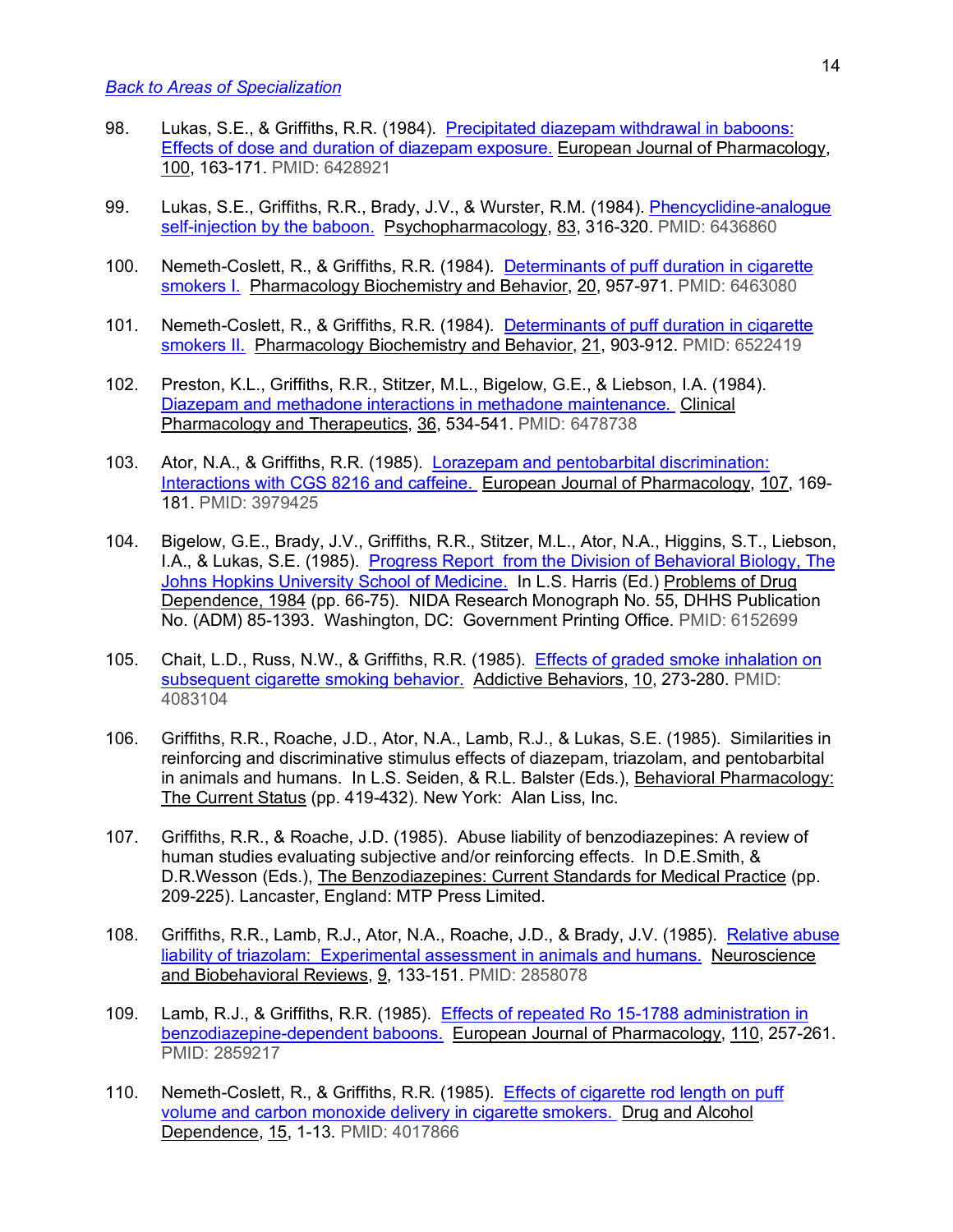- 111. Roache, J.D., & Griffiths, R.R. (1985). Comparison of triazolam and pentobarbital: Performance impairment, subjective effects, and abuse liability. Journal of Pharmacology and Experimental Therapeutics, 234, 120-133. PMID: 2861282
- 112. Roache, J.D., & Griffiths, R.R. (1985). Experimental assessment of the relative abuse liability of triazolam and pentobarbital. In L.S. Harris (Ed.) Problems of Drug Dependence, 1984 (pp. 106-109). NIDA Research Monograph No. 55, DHHS Publication No. (ADM) 85-1393. Washington, DC: Government Printing Office. PMID: 6443368
- 113. Ator, N.A., & Griffiths, R.R. (1986). Discriminative stimulus effects of atypical anxiolytics in baboons and rats. Journal of Pharmacology and Experimental Therapeutics, 237, 393-403. PMID: 2871171
- 114. Bergman, U., & Griffiths, R.R. (1986). Relative abuse of diazepam and oxazepam: Prescription forgeries and theft/loss reports in Sweden. Drug and Alcohol Dependence, 16, 293-301. PMID: 3486104
- 115. Griffiths, R.R., Bigelow, G.E., Liebson, I.A., O'Keeffe, M., O'Leary, D., & Russ, N. (1986). Human coffee drinking: Manipulation of concentration and caffeine dose. Journal of the Experimental Analysis of Behavior, 45, 133-148. PMCID: PMC1348223
- 116. Griffiths, R.R., Bigelow, G.E., & Liebson, I.A. (1986). Human coffee drinking: Reinforcing and physical dependence producing effects of caffeine. Journal of Pharmacology and Experimental Therapeutics, 239, 416-425. PMID: 3772801
- 117. Griffiths, R.R., Brady, J.V., Ator, N.A., Lamb, R., Bigelow, G.E., & Roache, J.D. (1986). Progress Report from the Division of Behavioral Biology, The Johns Hopkins University School of Medicine. In L.S. Harris (Ed.) Problems of Drug Dependence, 1985 (pp. 93- 97). NIDA Research Monograph No. 67, DHHS Publication No. (ADM) 86-1448. Washington, D.C.: Government Printing Office. PMID: 3092102
- 118. Lukas, S.E., Brady, J.V., & Griffiths, R.R. (1986). Comparison of opioid self-injection and disruption of schedule-controlled performance in the baboon. Journal of Pharmacology and Experimental Therapeutics, 238, 924-931. PMID: 3746670
- 119. Nemeth-Coslett, R., & Griffiths, R.R. (1986). Naloxone does not affect cigarette smoking. Psychopharmacology, 89, 261-264. PMID: 3088648
- 120. Nemeth-Coslett, R., Henningfield, J.E., O'Keeffe, M.K. & Griffiths, R.R. (1986) Effects of marijuana smoking on subjective ratings and tobacco smoking. Pharmacology Biochemistry and Behavior, 25, 659-665. PMID: 3774833
- 121. Nemeth-Coslett, R., Henningfield, J.E., O'Keeffe, M.K., & Griffiths, R.R. (1986). Effects of mecamylamine on human cigarette smoking and subjective ratings. Psychopharmacology, 88, 420-425. PMID: 3085131
- 122. Preston, K.L., Griffiths, R.R., Cone, E.J., Darwin, W.D., & Gorodetzky, C.W. (1986). Diazepam and methadone blood levels following concurrent administration of diazepam and methadone. Drug and Alcohol Dependence, 18, 195-202. PMID: 3096681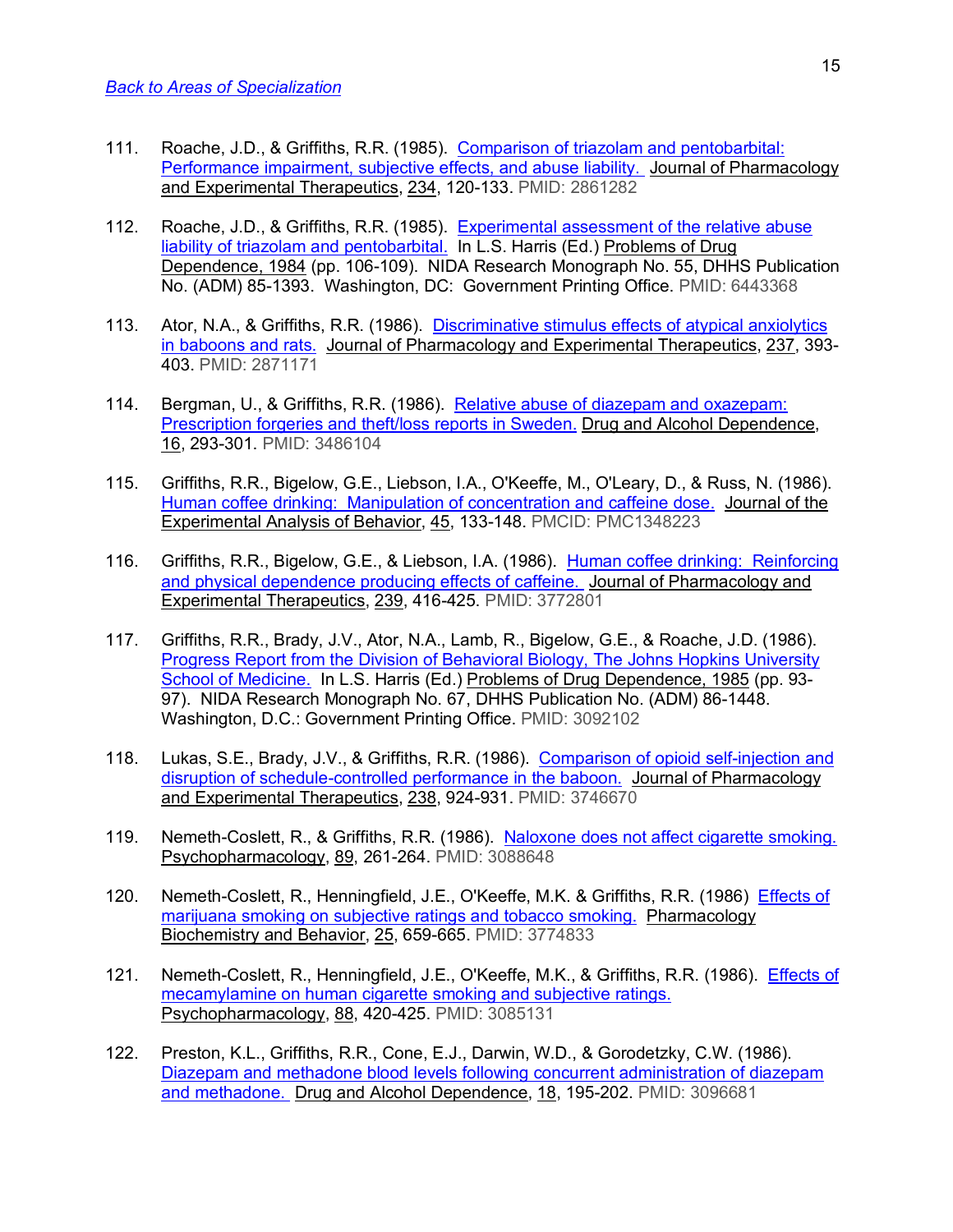- 123. Roache, J.D., & Griffiths, R.R. (1986). Repeated administration of diazepam and triazolam to subjects with histories of drug abuse. Drug and Alcohol Dependence, 17, 15-29. PMID: 3720528
- 124. Ator, N.A., & Griffiths, R.R. (1987). Self-administration of barbiturates and benzodiazepines: A review. Pharmacology Biochemistry and Behavior, 27, 391-398. PMID: 2888136
- 125. Brady, J.V., Griffiths, R.R., Hienz, R.D., Ator, N.A., Lukas, S.E., & Lamb, R.J.(1987). Assessing drugs for abuse liability and dependence potential in laboratory primates. In M.A. Bozarth (Ed.) Methods of Assessing the Reinforcing Properties of Abused Drugs (pp. 45-85). New York: Springer-Verlag.
- 126. Griffiths, R.R., Ator, N.A., Roache, J.D., & Lamb, R.J. (1987). Abuse liability of triazolam: Experimental measurements in animals and humans. In S.M. Paul, L.F. Gram, S. Dahl, & W.Z. Potter (Eds.) Selectivity in Psychotropic Drug Action - Promises or problems (pp. 83-87). Berlin: Springer-Verlag. PMID: 3823094
- 127. Griffiths, R.R., & Sannerud, C.A. (1987). Abuse liability of tranquillizers. In M.E. Vartanian, P.V. Morozov, & I. Khan (Eds.) Rational Use of Psychotropic Drugs with Special Emphasis on Tranquillizers in Non-Psychiatric Settings (pp. 23-39). Amsterdam: Elsevier Science Publishers B.V.
- 128. Griffiths, R.R., & Sannerud, C.A. (1987). Abuse of and dependence on benzodiazepines and other anxiolytic/sedative drugs. In H.Y. Meltzer (Ed.) Psychopharmacology: The Third Generation of Progress (pp. 1535-1541). New York: Raven Press.
- 129. Lamb, R.J., & Griffiths, R.R. (1987). Self-injection of *d*, l-3,4 methylenedioxymethamphetamine (MDMA) in the baboon. Psychopharmacology, 91, 268-272. PMID: 2882537
- 130. Lamb, R.J., & Griffiths, R.R. (1987). Effects of Ro 15-1788 and CGS 8216 in diazepamdependent baboons. European Journal of Pharmacology, 143, 205-212. PMID: 3121366
- 131. Lamb, R.J., Sannerud, C.A., & Griffiths, R.R. (1987). An examination of the intravenous self-administration of phenylpropanolamine using a cocaine substitution procedure in the baboon. Pharmacology Biochemistry and Behavior, 28, 389-392. PMID: 3685074
- 132. Liebson, I., Bigelow, G., Griffiths, R.R., & Funderburk, F.R. (1987). Phenylpropanolamine: Effects on subjective and cardiovascular variables at recommended over-the-counter dose levels. Journal of Clinical Pharmacology, 27, 685- 693. PMID: 3680599
- 133. Mello, N.K., & Griffiths, R.R. (1987). Alcoholism and drug abuse: An overview. In H.Y. Meltzer (Ed.) Psychopharmacology: The Third Generation of Progress (pp. 1511-1514). New York: Raven Press.
- 134. Nemeth-Coslett, R., Henningfield, J.E., O'Keeffe, M.K., & Griffiths, R.R. (1987). Nicotine gum: Dose-related effects on cigarette smoking and subjective ratings. Psychopharmacology, 92, 424-430. PMID: 3114794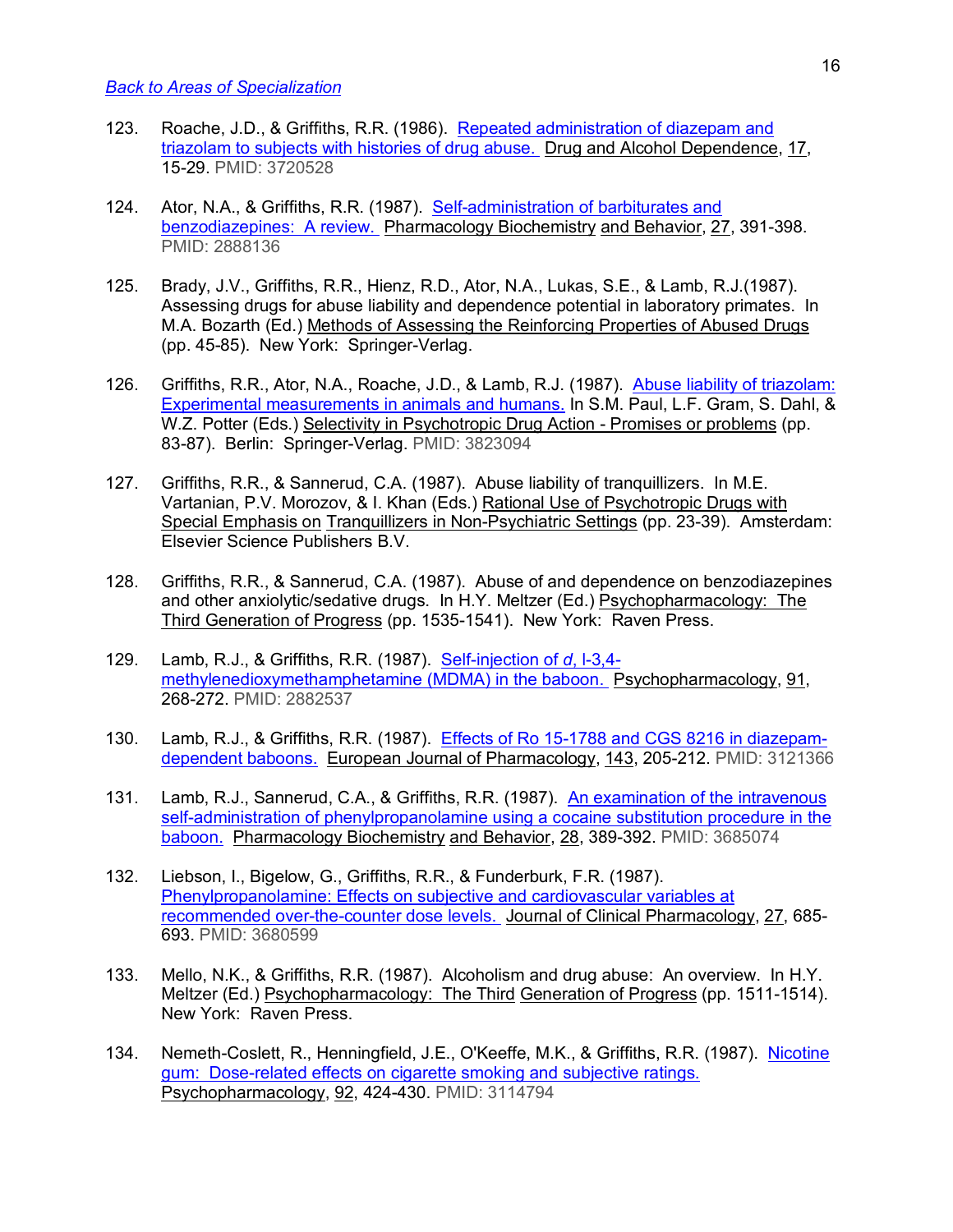- 135. Roache, J.D., & Griffiths, R.R. (1987). Lorazepam and meprobamate dose effects in humans: Behavioral effects and abuse liability. Journal of Pharmacology and Experimental Therapeutics, 243, 978-988. PMID: 3694540
- 136. Roache, J.D., & Griffiths, R.R. (1987). Interactions of diazepam and caffeine: Behavioral and subjective dose effects in humans. Pharmacology Biochemistry and Behavior, 26, 801-812. PMID: 3602037
- 137. Zacny, J.P., Stitzer, M.L., Brown, F.J., Yingling, F.E., & Griffiths, R.R. (1987). Human cigarette smoking: Effects of puff and inhalation parameters on smoke exposure. Journal of Pharmacology and Experimental Therapeutics, 240, 554-564. PMID: 3806411
- 138. Funderburk, F.R., Griffiths, R.R., McLeod, D.R., Bigelow, G.E., Mackenzie, A., Liebson, I.A., & Nemeth-Coslett, R. (1988). Relative abuse liability of lorazepam and diazepam: an evaluation in 'recreational' drug users. Drug and Alcohol Dependence, 22, 215-222. PMID: 3234245
- 139. Griffiths, R.R., & Woodson, P.P. (1988). Reinforcing properties of caffeine: Studies in humans and laboratory animals. Pharmacology Biochemistry and Behavior, 29, 419-427. PMID: 3283780
- 140. Griffiths, R.R., & Woodson, P.P. (1988). Caffeine physical dependence: A review of human and laboratory animal studies. Psychopharmacology, 94, 437-451. PMID: 3131789
- 141. Griffiths, R.R., & Woodson, P.P. (1988). Caffeine physical dependence and reinforcement in humans and laboratory animals. In M. Lader (Ed.) The Psychopharmacology of Addiction.(pp. 141-156). New York: Oxford University Press.
- 142. Griffiths, R.R., & Woodson, P.P. (1988). Reinforcing effects of caffeine in humans. Journal of Pharmacology and Experimental Therapeutics, 246, 21-29. PMID: 3392652
- 143. Sannerud, C.A., & Griffiths, R.R. (1988). Amantadine: Evaluation of reinforcing properties and effect on cocaine self-injection in baboons. Drug and Alcohol Dependence, 21, 195-202. PMID: 3168762
- 144. Ator, N.A., Cook, J.M., & Griffiths, R.R. (1989). Drug discrimination in pentylenetetrazoltrained baboons: Generalization to buspirone and ß-carboline-3-carboxylic acid ethyl ester but not lorazepam or pentobarbital.Drug Development Research, 16, 257-267.
- 145. Ator, N.A., & Griffiths, R.R. (1989). Asymmetrical cross-generalization in drug discrimination with lorazepam and pentobarbital training conditions. Drug Development Research, 16, 355-364.
- 146. Ator, N.A., & Griffiths, R.R. (1989). Differential generalization to pentobarbital in rats trained to discriminate lorazepam, chlordiazepoxide, diazepam, and triazolam. Psychopharmacology, 98, 20-30. PMID: 2567033
- 147. Bickel, W.K., Higgins, S.T., & Griffiths, R.R. (1989). Repeated diazepam administration: Effects on the acquisition and performance of response chains in humans. Journal of the Experimental Analysis of Behavior, 52, 47-56. PMCID: PMC1338943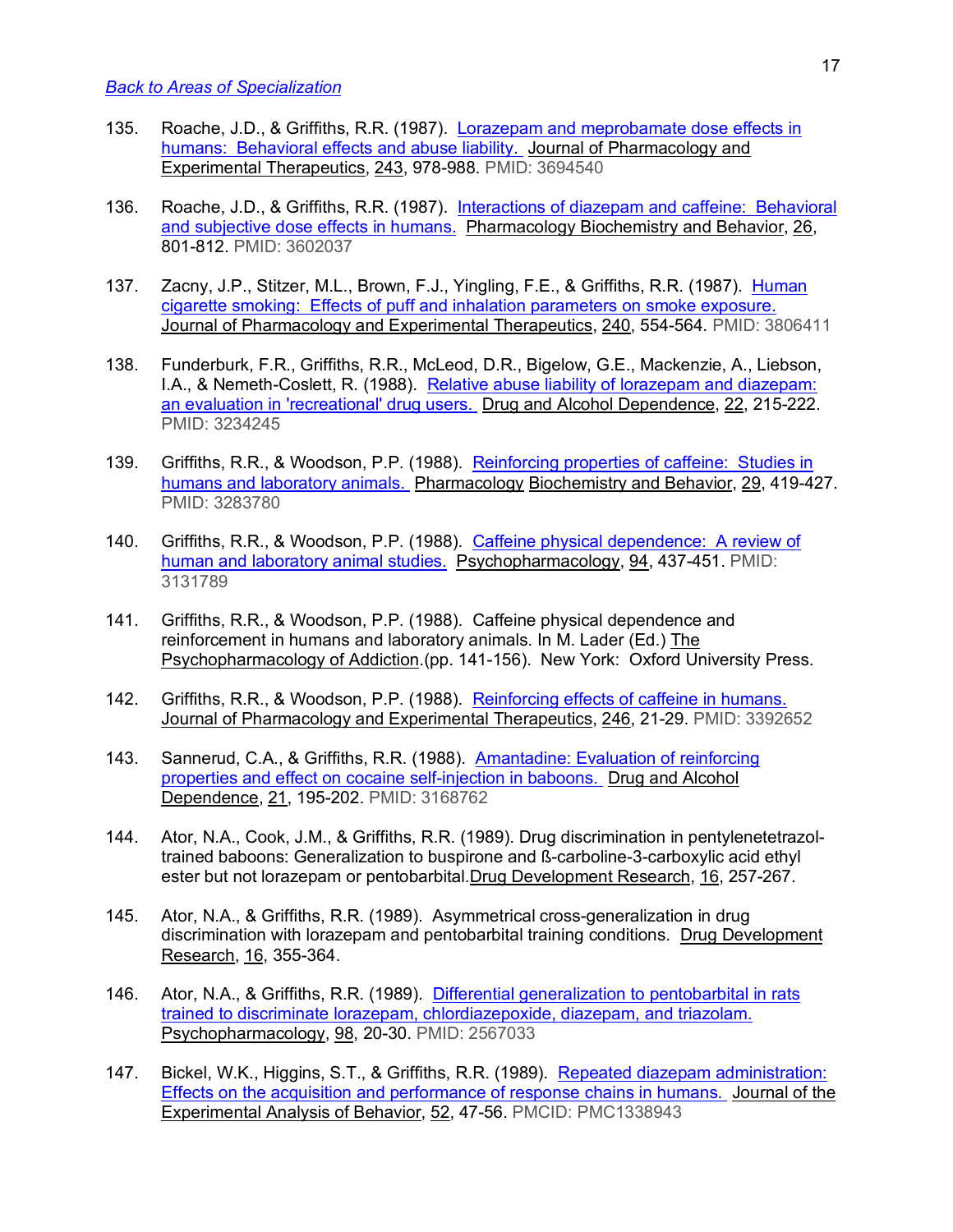- 148. Funderburk, F.R., Bigelow, G.E., Liebson, I.A., Mackenzie, A., McLeod, D.R., Nemeth-Coslett, R., & Griffiths, R.R. (1989). Behavioral differentiation of anxiolytic medications: alone and in combination with alcohol. Current Therapeutic Research, 45, 21-32.
- 149. Griffiths, R.R., Bigelow, G.E., & Liebson, I.A. (1989). Reinforcing effects of caffeine in coffee and capsules. Journal of the Experimental Analysis of Behavior, 52, 127-140. PMCID: PMC1338955
- 150. Preston, K.L., Guarino, J.J., Kirk, W.T., & Griffiths, R.R. (1989). Evaluation of the abuse potential of methocarbamol. Journal of Pharmacology and Experimental Therapeutics, 248, 1146-1157. PMID: 2703967
- 151. Roache, J.D., & Griffiths, R.R. (1989). Abuse liability of anxiolytics and sedative/hypnotics: Methods assessing the likelihood of abuse. In M.W. Fischman, & N.K. Mello (Eds.) Testing for Abuse Liability of Drugs (pp. 123-146). NIDA Research Monograph No. 92, DHHS Publication No. (ADM) 89-1613 Washington, D.C.: Government Printing Office. PMID: 2574414
- 152. Roache, J.D., & Griffiths, R.R. (1989). Diazepam and triazolam self-administration in sedative abusers: concordance of subject ratings, performance and drug selfadministration. Psychopharmacology, 99, 309-315. PMID: 2594898
- 153. Sannerud, C.A., Brady, J.V., & Griffiths, R.R. (1989). Self-injection in baboons of amphetamines and related designer drugs. In K. Asghar, & E. DeSouza (Eds.) Pharmacology and Toxicology of Amphetamine and Related Designer Drugs (pp. 30-42). NIDA Research Monograph No. 94, DHHS Publication No. (ADM) 89-1640 Washington, D.C.: Government Printing Office. PMID: 2514366
- 154. Sannerud, C.A., Cook, J.M., & Griffiths, R.R. (1989). Behavioral differentiation of benzodiazepine ligands after repeated administration in baboons. European Journal of Pharmacology, 167, 333-343. PMID: 2572434
- 155. Evans, S.M., Funderburk, F.R., & Griffiths, R.R. (1990). Zolpidem and triazolam in humans: Behavioral and subjective effects and abuse liability. Journal of Pharmacology and Experimental Therapeutics, 255, 1246-1255. PMID: 2262904
- 156. Griffiths, R.R., Evans, S.M., Heishman, S.J., Preston, K.L., Sannerud, C.A., Wolf, B., & Woodson, P.P. (1990). Low-dose caffeine discrimination in humans. Journal of Pharmacology and Experimental Therapeutics, 252, 970-978. PMID: 2319479
- 157. Griffiths, R.R., Evans, S.M., Heishman, S.J., Preston, K.L., Sannerud, C.A., Wolf, B., & Woodson, P.P. (1990). Low-dose caffeine physical dependence in humans. Journal of Pharmacology and Experimental Therapeutics, 255, 1123-1132. PMID: 2262896
- 158. Griffiths, R.R., & Wolf, B. (1990). Relative abuse liability of different benzodiazepines in drug abusers. Journal of Clinical Psychopharmacology, 10, 237-243. PMID: 1981067
- 159. Kirk, T., Roache, J.D., & Griffiths, R.R. (1990). Dose-response evaluation of the amnestic effects of triazolam and pentobarbital in normal subjects. Journal of Clinical Psychopharmacology,.10, 160-167. PMID: 2198294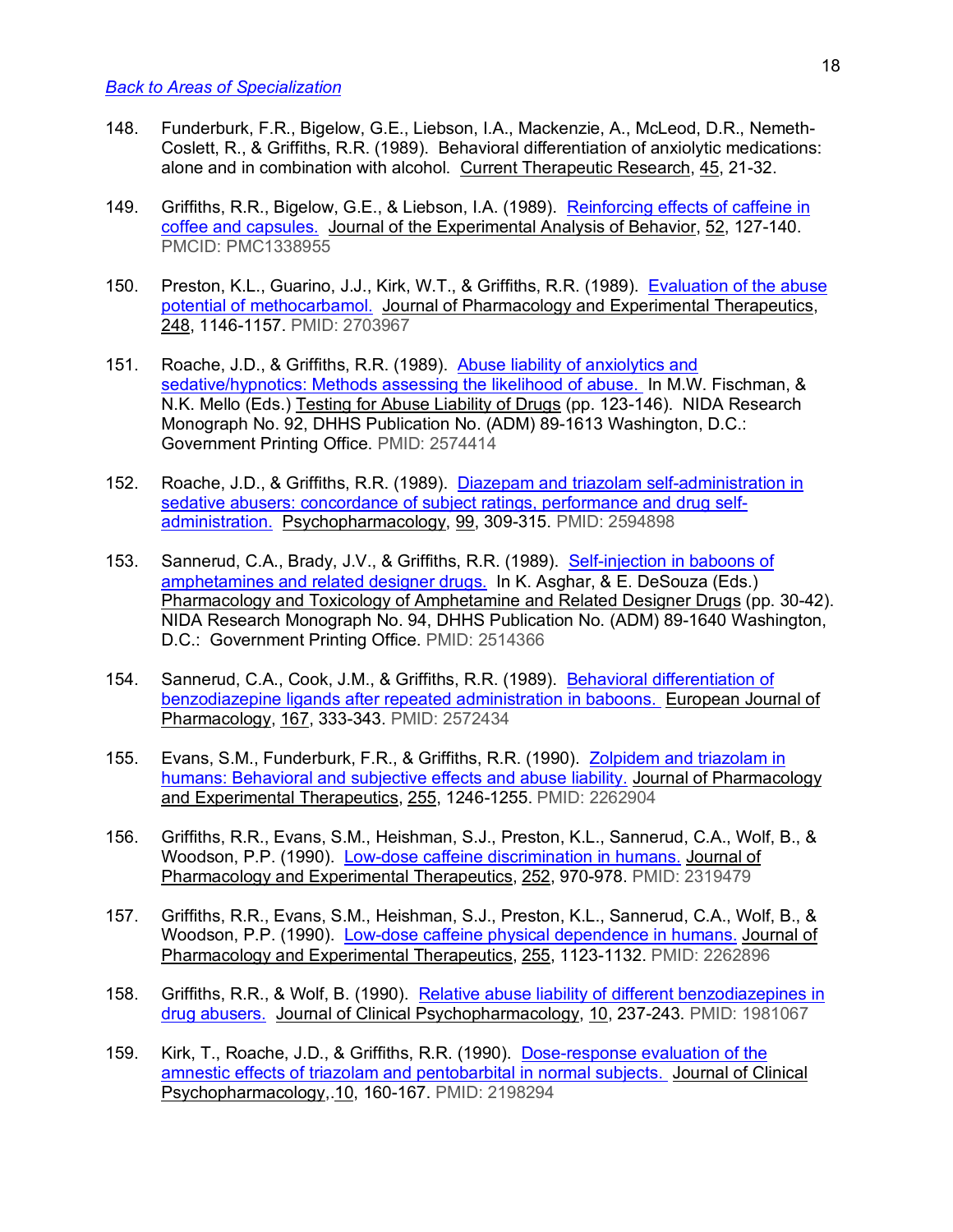- 160. Lamb, R.J., & Griffiths, R.R. (1990). Self-administration in baboons and the discriminative stimulus effects in rats of bupropion, nomifensine, diclofensine and imipramine. Psychopharmacology, 102, 183-190. PMID: 2125734
- 161. Mansbach, R.S., Sannerud, C.A., Griffiths, R.R., Balster, R.L., & Harris, L.S. (1990). Intravenous self-administration of 4-methylaminorex in primates. Drug and Alcohol Dependence, 26, 137-144. PMID: 2242714
- 162. Camí, J., Bigelow, G.E., Griffiths, R.R., & Drummond (Eds.)(1991) Special issue: Clinical testing of drug abuse liability. British Journal of Addiction, 86, Number 12. PMID: 1786480
- 163. de Wit, H., & Griffiths, R.R. (1991). Testing the abuse liability of anxiolytic and hypnotic drugs in humans. Drug and Alcohol Dependence, 28, 83-111. PMID: 1679388
- 164. Evans, S.M., & Griffiths, R.R. (1991). Dose-related caffeine discrimination in normal volunteers: individual differences in subjective effects and self-reported cues. Behavioural Pharmacology, 2, 345-356. PMID: 11224078
- 165. Evans, S.M., Critchfield, T.S., & Griffiths, R.R. (1991). Abuse liability assessment of anxiolytics/hypnotics: rationale and laboratory lore. British Journal of Addiction, 86, 1625- 1632. PMID: 1686197
- 166. Griffiths, R.R., Lamb, R.J., Sannerud, C.A., Ator, N.A., & Brady, J.V. (1991). Selfinjection of barbiturates, benzodiazepines and other sedative-anxiolytics in baboons. Psychopharmacology, 103, 154-161. PMID: 1674158
- 167. Sannerud, C.A., Ator, N.A., & Griffiths, R.R. (1991). Methocarbamol: evaluation of reinforcing and discriminative stimulus effects. Behavioural Pharmacology, 2, 143-150. PMID: 11224058
- 168. Sannerud, C.A., Ator, N.A., & Griffiths, R.R. (1991). Comparison of the discriminative stimulus effects of midazolam after intracerebroventricular and peripheral administration in the rat. Life Sciences, 49, 261-268. PMID: 1649362
- 169. Sannerud, C.A., Allen, M., Cook, J.M. & Griffiths, R.R. (1991). Behavioral effects of benzodiazepine ligands in non-dependent, diazepam dependent and diazepamwithdrawn baboons. European Journal of Pharmacology, 202,159-169. PMID: 1666365
- 170. Wolf, B., & Griffiths, R.R. (1991). Physical dependence on benzodiazepines: Differences within the class. Drug and Alcohol Dependence, 29, 153-156. PMID: 1686752
- 171. Ator, N.A., & Griffiths, R.R. (1992). Oral self-administration of triazolam, diazepam and ethanol in the baboon: drug reinforcement and benzodiazepine physical dependence. Psychopharmacology, 108, 301-312. PMID: 1523281
- 172. Evans, S.M., & Griffiths, R.R. (1992). Caffeine tolerance and choice in humans. Psychopharmacology, 108, 51-59. PMID: 1410146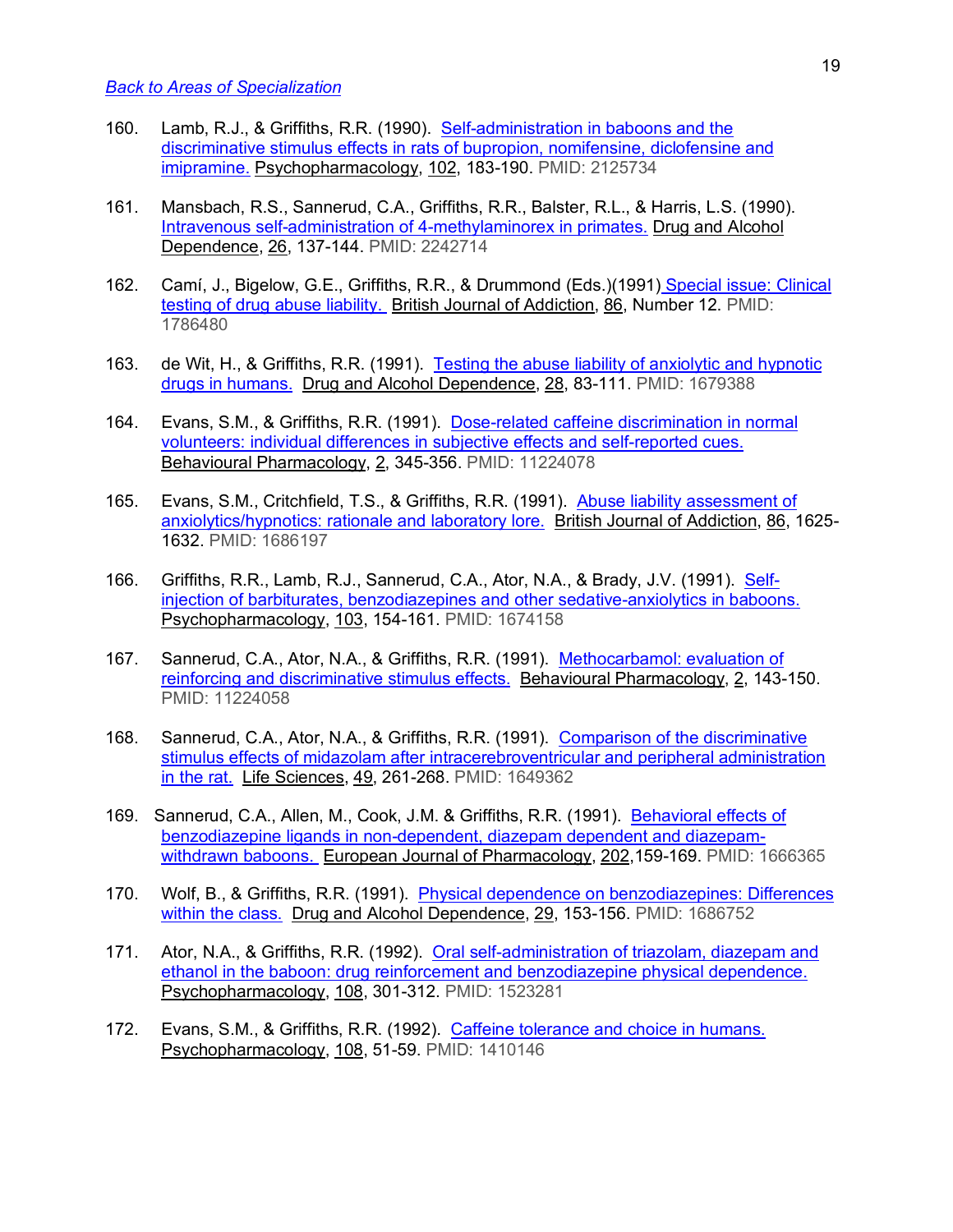- 173. Griffiths, R.R., Sannerud, C.A., Ator, N.A., & Brady, J.V. (1992). Zolpidem behavioral pharmacology in baboons: Self-injection, discrimination, tolerance and withdrawal. Journal of Pharmacology and Experimental Therapeutics, 260, 1199-1208. PMID: 1312162
- 174. Preston, K.L., Wolf, B., Guarino, J.J., & Griffiths, R.R. (1992). Subjective and behavioral effects of diphenhydramine, lorazepam, and methocarbamol: Evaluation of abuse liability. Journal of Pharmacology and Experimental Therapeutics, 262, 707-720. PMID: 1501118
- 175. Sannerud, C.A., Ator, N.A., & Griffiths, R.R. (1992). Behavioral pharmacology of abecarnil in baboons: self-injection, drug discrimination and physical dependence. Behavioural Pharmacology, 3, 507-516. PMID: 11224153
- 176. Silverman, K., & Griffiths, R.R. (1992). Low-dose caffeine discrimination and selfreported mood effects in normal volunteers. Journal of the Experimental Analysis of Behavior, 57, 91-107. PMCID: PMC1323072
- 177. Silverman, K., Evans, S.M., Strain, E.C., & Griffiths, R.R. (1992). Withdrawal syndrome after the double-blind cessation of caffeine consumption. The New England Journal of Medicine, 327, 1109-1114. PMID: 1528206
- 178. Silverman, K., Evans, S. M., Strain, E. C., et Griffiths, R. R. (1992). Syndrome de sevrage après arrêt en double-aveugle de la consommation de caféine. Le Journal International de Medécine, 252, 26-32. (Reprinted from NEJM, 327, 1109-1114)
- 179. Woodson, P.P., & Griffiths, R.R. (1992). Control of cigarette smoking topography: smoke filtration and draw resistance. Behavioural Pharmacology, 3, 99-111. PMID: 11224106
- 180. Ator, N.A., & Griffiths, R.R. (1993). Differential sensitivity to midazolam discriminativestimulus effects following self-administered verses response-independent midazolam. Psychopharmacology, 110, 1-4. PMID: 7870866
- 181. Ator, N.A., Grant, K.A., Purdy, R.H., Paul, S.M., & Griffiths, R.R. (1993). Drug discrimination analysis of endogenous neuroactive steroids in rats. European Journal of Pharmacology, 241, 237-243. PMID: 7902289
- 182. Funderburk, F.R., Mackenzie, A., Felch, L., Bigelow, G.E., Liebson, I.A., & Griffiths, R.R. (1993). Behavioral evaluation of drugs: a comparison of the behavioral effects of adinazolam and lorazepam. Journal of Clinical Research and Drug Development, 7, 65- 75.
- 183. Griffiths, R.R., Troisi II, J.R., Silverman, K., & Mumford, G.K. (1993). Multiple-choice procedure: an efficient approach for investigating drug reinforcement in humans. Behavioural Pharmacology, 4, 3-13. PMID: 11224166
- 184. Griffiths, R.R., Evans, S.M., Guarino, J.J., Roache, J.D., Furman, W.R., Liebson, I., & Schwam, E.M. (1993). Intravenous flumazenil following acute and repeated exposure to lorazepam in healthy voluteers: antagonism and precipitated withdrawal. Journal of Pharmacology and Experimental Therapeutics, 265, 1163-1174. PMID: 8510001
- 185. Iguchi, M.Y., Handelsman, L., Bickel, W.K., & Griffiths, R.R. (1993). Benzodiazepine and sedative use/abuse by methadone maintenance clients. Drug and Alcohol Dependence, 32, 257-266. PMID: 8102331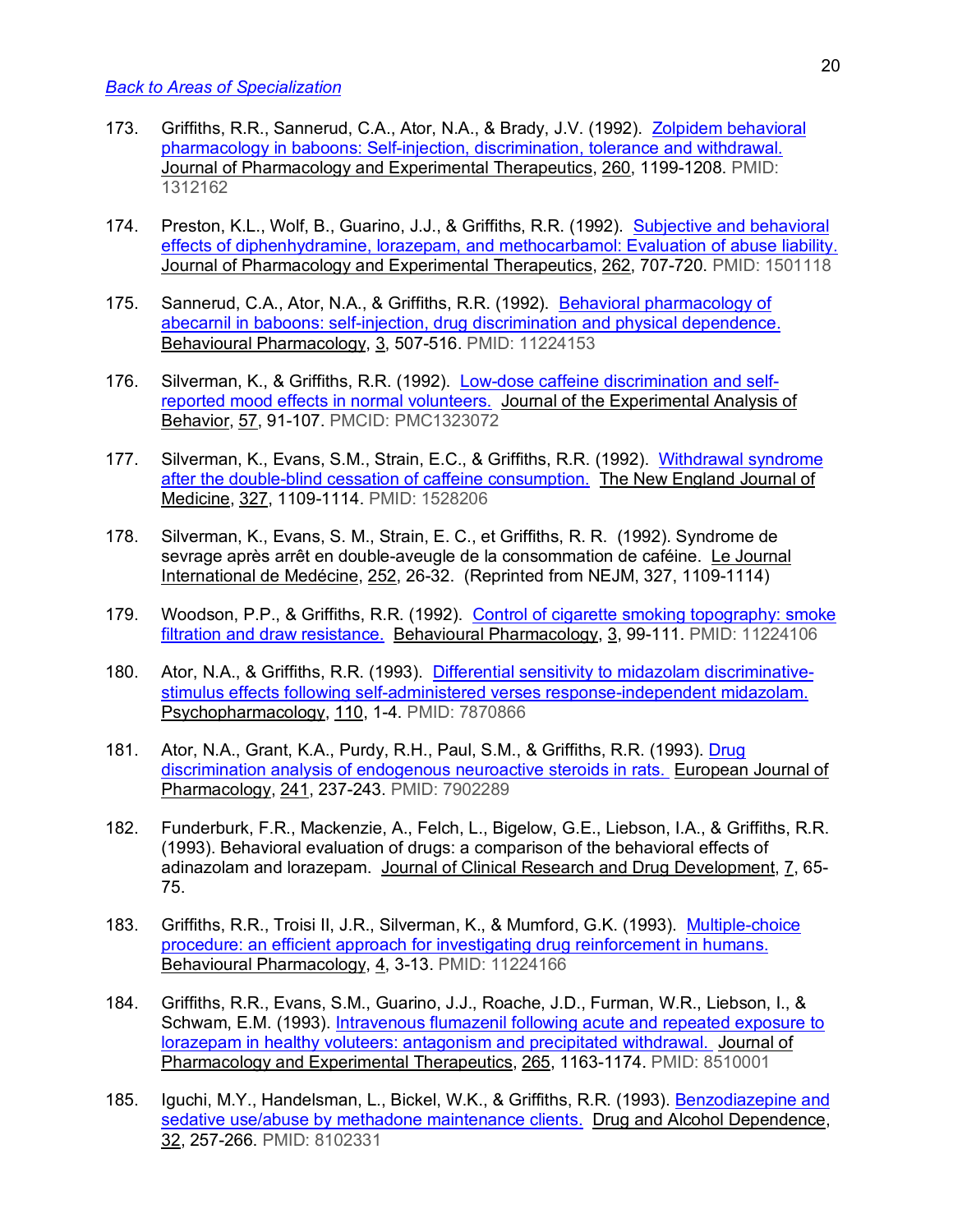- 186. Lamb, R.J., & Griffiths, R.R. (1993). Behavioral effects of pentobarbital, lorazepam, ethanol and chlorpromazine substitution in pentobarbital-dependent baboons. Journal of Pharmacology and Experimental Therapeutics, 265, 47-52. PMID: 8474029
- 187. Sannerud, C.A., & Griffiths, R.R. (1993). Tolerance to the discriminative stimulus effects of midazolam: evidence for environmental modification and dose fading. Behavioural Pharmacology, 4, 125-133. PMID: 11224179
- 188. Sannerud, C.A., Ator, N.A., & Griffiths, R.R. (1993). Behavioral pharmacology of tandospirone in baboons: chronic administration and withdrawal, self-injection, and drug discrimination. Drug and Alcohol Dependence, 32, 195-208. PMID: 8102330
- 189. Sannerud, C.A., Ator, N.A., & Griffiths, R.R. (1993). Behavioral pharmacology of abecarnil in baboons: reduced dependence and abuse potential. In D.N. Stephens (Ed.) Anxiolytic ß-carbolines: From Molecular Biology to the Clinic, Psychopharmacology Series 11 (pp. 113-120). Berlin: Springer-Verlag. PMID: 7908430
- 190. Sellers, E.M., Ciraulo, D.A., DuPont, R.L., Griffiths, R.R., Kosten, T.R., Romach, M.K., & Woody, G.E. (1993). Alprazolam and benzodiazepine dependence. Journal of Clinical Psychiatry, 54 (suppl), 64-75. PMID: 8262891
- 191. Troisi II, J.R., Critchfield, T.S., & Griffiths, R.R. (1993). Buspirone and lorazepam abuse liability in humans: behavioral effects, subjective effects and choice. Behavioural Pharmacology, 4, 217-230. PMID: 11224189
- 192. Ator, N.A., Cook, J.M., Allen, M.S., & Griffiths, R.R. (1994). Discriminative-stimulus effects of azaspirodecanedione anxiolytics in baboons trained to discriminate ß-carboline-3-carboxlylic acid ethyl ester or pentylenetetrazole. Behavioural Pharmacology, 5, 176-188. PMID: 11224266
- 193. Evans, S.M., Troisi, J.R., & Griffiths, R.R. (1994). Tandospirone and alprazolam: comparison of behavioral effects and abuse liability in humans. Journal of Pharmacology and Experimental Therapeutics, 271, 683-694. PMID: 7965783
- 194. Evans, S.M., Critchfield, T.S., & Griffiths, R.R. (1994). Caffeine reinforcement demonstrated in a majority of moderate caffeine users. Behavioural Pharmacology, 5, 231-238. PMID: 11224272
- 195. Kaminski, B.J., & Griffiths, R.R. (1994). Intravenous self-injection of methcathinone in the baboon. Pharmacology Biochemistry and Behavior, 47, 981-983. PMID: 8029273
- 196. Mumford, G.K., Evans, S.M., Kaminski, B.J., Preston, K.L., Sannerud, C.A., Silverman, K., & Griffiths, R.R. (1994). Discriminative stimulus and subjective effects of theobromine and caffeine in humans. Psychopharmacology, 115, 1-8. PMID: 7862879
- 197. Silverman, K., Mumford, G.K., & Griffiths, R.R. (1994). A procedure for studying the within-session onset of human drug discrimination. Journal of the Experimental Analysis of Behavior, 61, 181-189. PMCID: PMC1334406
- 198. Silverman, K., Kirby, K.C., & Griffiths, R.R. (1994). Modulation of drug reinforcement by behavioral requirements following drug ingestion. Psychopharmacology, 114, 243-247. PMID: 7838915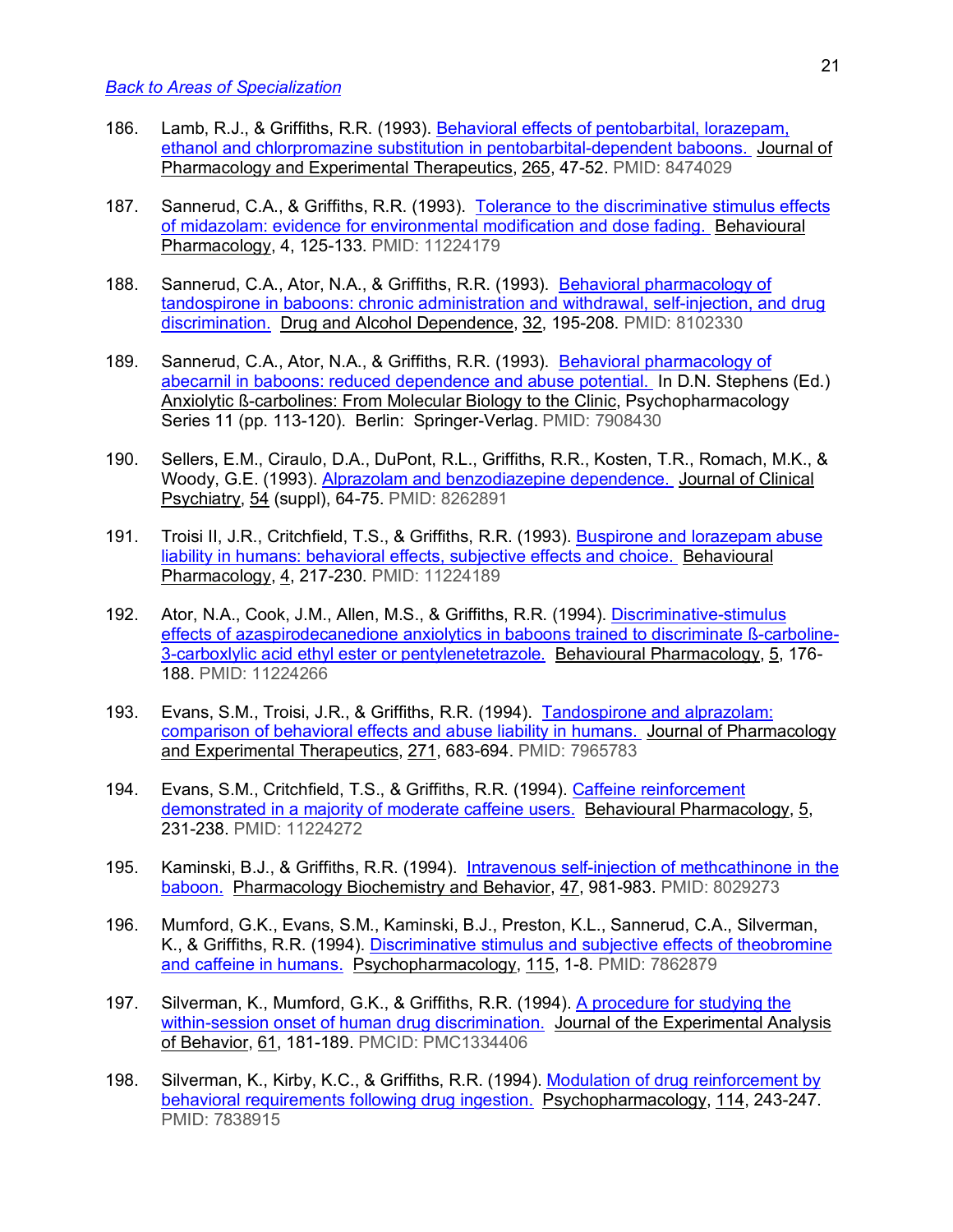- 199. Silverman, K., Mumford, G.K., & Griffiths, R.R. (1994). Enhancing caffeine reinforcement by behavioral requirements following drug ingestion. Psychopharmacology, 114, 424- 432. PMID: 7855200
- 200. Strain, E.C., Mumford, G.K., Silverman, K., & Griffiths, R.R. (1994). Caffeine dependence syndrome: evidence from case histories and experimental evaluations. Journal of the American Medical Association, 272 (13), 1043-1048. PMID: 8089887
- 201. Griffiths, R.R. (1995). Benzodiazepines: long-term use among patients is a concern and abuse among polydrug abusers is not trivial. Psychopharmacology, 118, 116-117. PMID: 16336040
- 202. Griffiths, R.R., & Mumford, G.K. (1995). Caffeine A drug of abuse? In F.E. Bloom, & D.J. Kupher (Eds.) Psychopharmacology: The Fourth Generation of Progress (pp. 1699- 1713). New York: Raven Press Ltd.
- 203. Kidorf, M., Stitzer, M.L., & Griffiths, R.R. (1995). Evaluating the reinforcement value of clinic-based privileges through a multiple choice procedure. Drug and Alcohol Dependence, 39, 167-172.
- 204. Mumford, G.K., Rush, C.R., & Griffiths, R.R. (1995). Alprazolam and DN-2327 (Pazinaclone) in humans: Psychomotor, memory, subjective and reinforcing effects. Experimental and Clinical Psychopharmacology, 3, 39-48.
- 205. Mumford, G.K., Rush, C.R., & Griffiths, R.R. (1995). Abecarnil and alprazolam in humans: Behavioral, subjective and reinforcing effects. Journal of Pharmacology and Experimental Therapeutics, 272, 570-580. PMID: 7853170
- 206. Mumford, G.K., Evans, S.M., Fleishaker, J.C., & Griffiths, R.R. (1995). Alprazolam absorption kinetics affects abuse liability. Clinical Pharmacology and Therapeutics, 57, 356-365. PMID: 7697954
- 207. Rush, C.R., Sullivan, J.T., & Griffiths, R.R. (1995). Intravenous caffeine in stimulant drug abusers: subjective reports and physiological effects. Journal of Pharmacology and Experimental Therapeutics, 273, 351-358. PMID: 7714788
- 208. Rush, C.R., Critchfield, T.S., Troisi II, J.R., & Griffiths, R.R. (1995). Discriminative stimulus effects of diazepam and buspirone in normal volunteers. Journal of the Experimental Analysis of Behavior, 63, 277-294. PMCID: PMC1334446
- 209. Sannerud, C.A., Kaminski, B.J., & Griffiths, R.R. (1995). Maintenance of H1 antagonists self-injection in baboons. Experimental and Clinical Psychopharmacology, 3, 26-32.
- 210. Silverman, K., & Griffiths, R.R. (1995). Caffeine. In J.H. Jaffe (Ed.) Encyclopedia of Drugs and Alcohol, Volume 1 (pp. 183-189). New York: Simon & Schuster Macmillan.
- 211. Silverman, K., & Griffiths, R.R. (1995). Tea. In J.H. Jaffe (Ed.) Encyclopedia of Drugs and Alcohol, Volume 3 (pp. 1018-1019). New York: Simon & Schuster Macmillan.
- 212. Silverman, K., & Griffiths, R.R. (1995). Coffee. In J.H. Jaffe (Ed.) Encyclopedia of Drugs and Alcohol, Volume 1 (pp. 250-251). New York: Simon & Schuster Macmillan.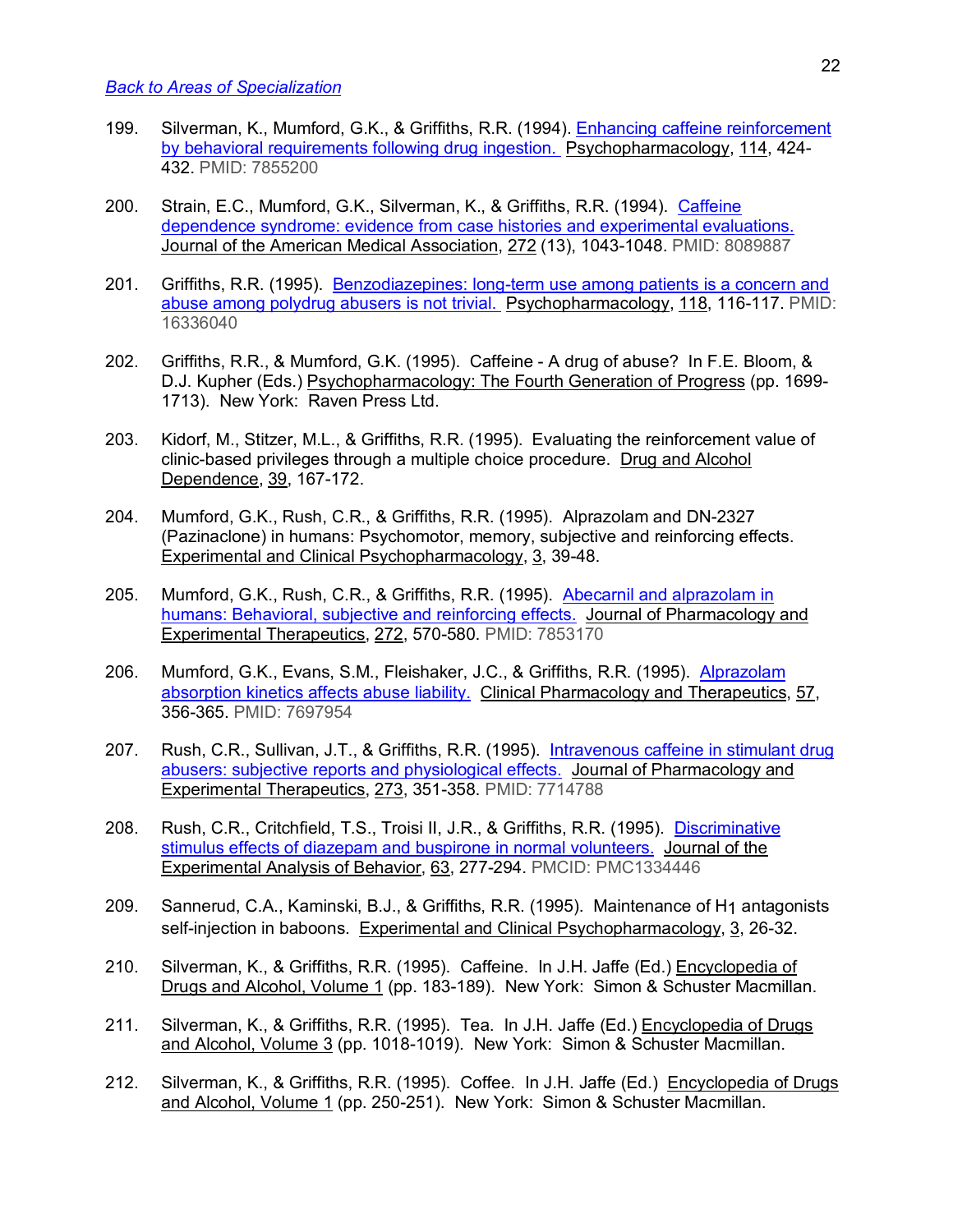- 213. Strain, E.C., & Griffiths, R.R. (1995). Caffeine dependence: Fact or fiction? (Commentary) Journal of the Royal Society of Medicine, 88, 437-440. PMCID: PMC1295296
- 214. Strain, E.C., Mumford, G.K., Silverman, K., & Griffiths, R.R. (1995). Caffeine dependence syndrome. (Letter) Journal of the American Medical Association, 273, 1418- 1419.
- 215. Abreu, M.E., & Griffiths, R.R. (1996). Drug tasting may confound human drug discrimination studies. Psychopharmacology, 125, 255-257. PMID: 8815961
- 216. Evans, S.M., Griffiths, R.R., & deWit, H. (1996). Preference for diazepam, but not buspirone, in moderate drinkers. Psychopharmacology, 123, 154-163.
- 217. Eissenberg, T., Griffiths, R.R., & Stitzer, M.L. (1996). Mecamylamine does not precipitate withdrawal in cigarette smokers. Psychopharmacology, 127, 328-336. PMID: 8923568
- 218. Griffiths, R.R., & Mumford, G.K. (1996). Caffeine reinforcement, discrimination, tolerance and physical dependence in laboratory animals and humans In C.R. Schuster, & M.J. Kuhar (Eds.) Pharmacological Aspects of Drug Dependence: Toward an Integrated Neurobehavioral Approach (Handbook of Experimental Pharmacology; v.118) (pp. 315- 341). Berlin: Springer-Verlag.
- 219. Griffiths, R.R., Rush, C.R., & Puhala, K.A. (1996). Validation of the multiple-choice procedure for investigating drug reinforcement in humans. Experimental and Clinical Psychopharmacology, 4, 97-106.
- 220. Kaminski, B.J., Sannerud, C.A., & Griffiths, R.R. (1996). Intravenous self-injection of psychomotor stimulant-anorectics in the baboon. Journal of Clinical Psychopharmacology, 4, 141-150.
- 221. Mumford, G.K., Benowitz, N.L., Evans, S.M., Kaminski, B.J., Preston, K.L., Sannerud, C.A., Silverman, K., & Griffiths, R.R. (1996). Absorption rate of methylxanthines following capsules, cola and chocolate. European Journal of Clinical Pharmacology, 51, 319-325. PMID: 9010706
- 222. Mumford, G.K., Silverman, K., & Griffiths, R.R. (1996). Reinforcing, subjective and performance effects of lorazepam and diphenhydramine in humans. Experimental and Clinical Psychopharmacology, 4, 421-430.
- 223. Rush, C.R., & Griffiths, R.R. (1996). Zolpidem, triazolam, and temazepam: behavioral and subject-rated effects in normal volunteers. Journal of Clinical Psychopharmacology, 16, 146-157. PMID: 8690830
- 224. Sannerud, C.A., Kaminski, B. J., & Griffiths, R.R. (1996). Intravenous self-injection of four novel phenethylamines in baboons. Behavioural Pharmacology, 7, 315-323. PMID: 11224424
- 225. Strain, E.C., & Griffiths, R.R. (1996). Caffeine dependence: Fact or fiction? Woman's Health Digest, 2, 15-17. (Reprinted from J R Soc Med, 88, 437-440)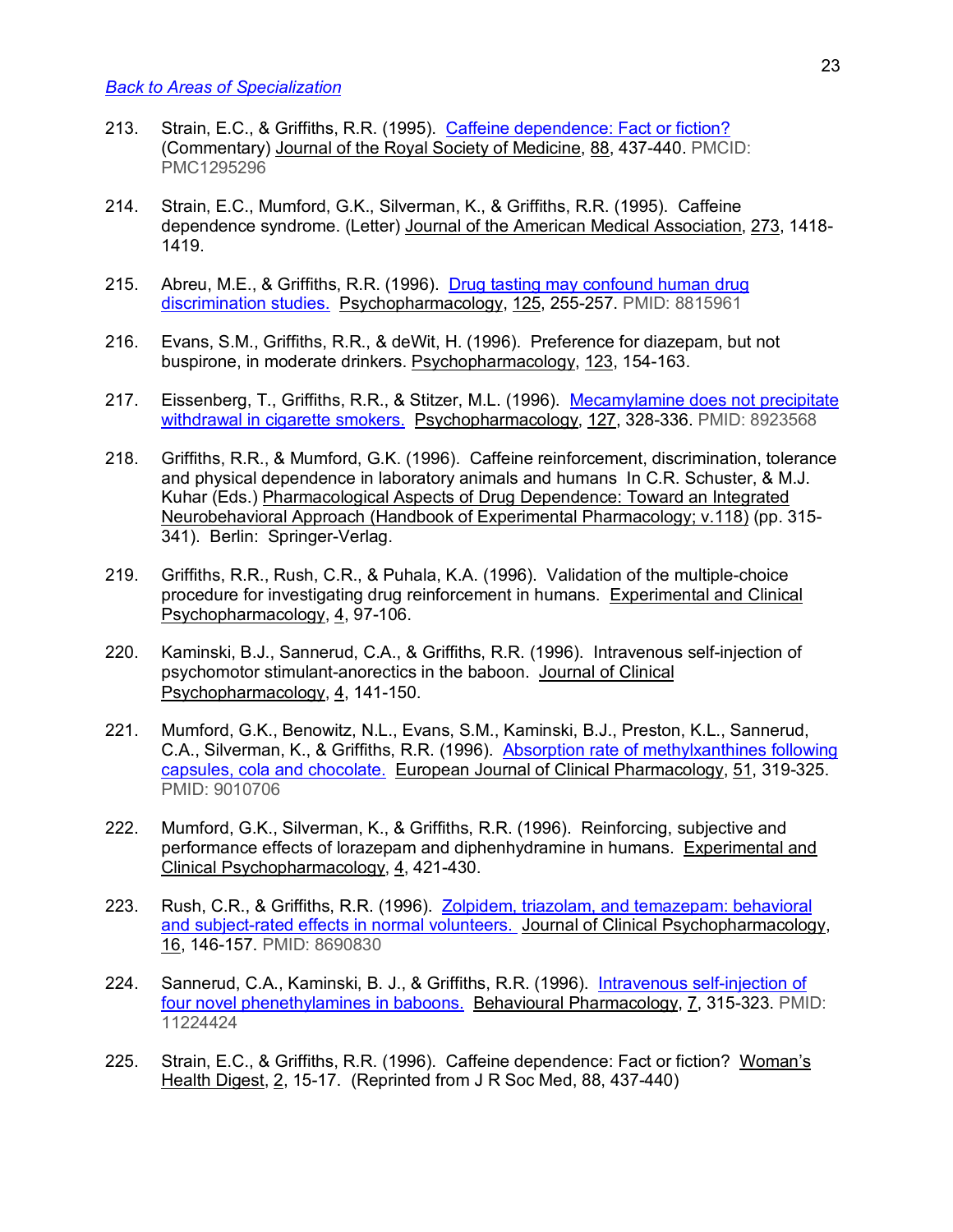- 226. Ator, N.A., & Griffiths, R.R. (1997). Selectivity in the generalization profile in baboons trained to discriminate lorazepam: benzodiazepines, barbiturates, and other sedative/anxiolytics. Journal of Pharmacology and Experimental Therapeutics, 282, 1442-1457. PMID: 9316858
- 227. Eissenberg, T., & Griffiths, R.R. (1997). Human drug discrimination and multiple chemical sensitivity: caffeine exposure as an experimental model. Environmental Health Perspectives, 105 (Suppl. 2), 509-513. PMCID: PMC1469818
- 228. Garrett, B.E., & Griffiths, R.R. (1997). The role of dopamine in the behavioral effects of caffeine in animals and humans. Pharmacology Biochemistry and Behavior, 57, 533-541. PMID: 9218278
- 229. Griffiths, R.R., & Weerts, E.M. (1997). Benzodiazepine self-administration in humans and laboratory animals -- implications for problems of long-term use and abuse. Psychopharmacology, 134, 1-37. PMID: 9399364
- 230. Mintzer, M.Z., Frey, J.M., Yingling, J.E., & Griffiths, R.R. (1997). Triazolam and zolpidem: a comparison of their psychomotor, cognitive, and subjective effects in healthy volunteers. Behavioural Pharmacology, 8, 561-574. PMID: 9832970
- 231. Mintzer, M.Z., Guarino, J., Kirk, T., Roache, J.D., & Griffiths, R.R. (1997). Ethanol and pentobarbital: comparison of behavioral and subjective effects in sedative drug abusers. Experimental and Clinical Psychopharmacology, 5, 203-215. PMID: 9260068
- 232. Rush, C.R., & Griffiths, R.R. (1997). Acute participant-rated and behavioral effects of alprazolam and buspirone, alone and in combination with ethanol, in normal volunteers. Experimental and Clinical Psychopharmacology, 5, 28-38. PMID: 9234037
- 233. Schuh, K.J., & Griffiths, R.R. (1997). Caffeine reinforcement: the role of withdrawal. Psychopharmacology, 130, 320-326. PMID: 9160847
- 234. Strain, E.C., & Griffiths, R.R. (1997). Caffeine Use Disorders. In A. Tasman, J. Kay, J.A. Lieberman (Eds.) Psychiatry, vol 1 (pp. 779-794). Philadelphia: W.B. Saunders Company.
- 235. Strain, E.C., & Griffiths, R.R. (1997). Caffeine Use Disorders. In D.H. Taylor, & A. Tasman (Eds.) Psychiatry: Self-Assessment and Review (pp. 119-120). Philadelphia: W.B. Saunders Company.
- 236. Frey, J.M., Mintzer, M.Z., Rush, C.R., & Griffiths, R.R. (1998). Buspirone is differentiated from diazepam in humans using a three-response drug discrimination procedure. Psychopharmacology, 138, 16-26. PMID: 9694522
- 237. Garrett, B.E., & Griffiths, R.R. (1998). Physical dependence increases the relative reinforcing effects of caffeine verses placebo. Psychopharmacology, 139, 195-202. PMID: 9784073
- 238. Mintzer, M.Z., Frey, J.M. & Griffiths, R.R. (1998). Zolpidem is differentiated from triazolam in humans using a three-response drug discrimination procedure. Behavioural Pharmacology, 9, 545-559. PMID: 9862080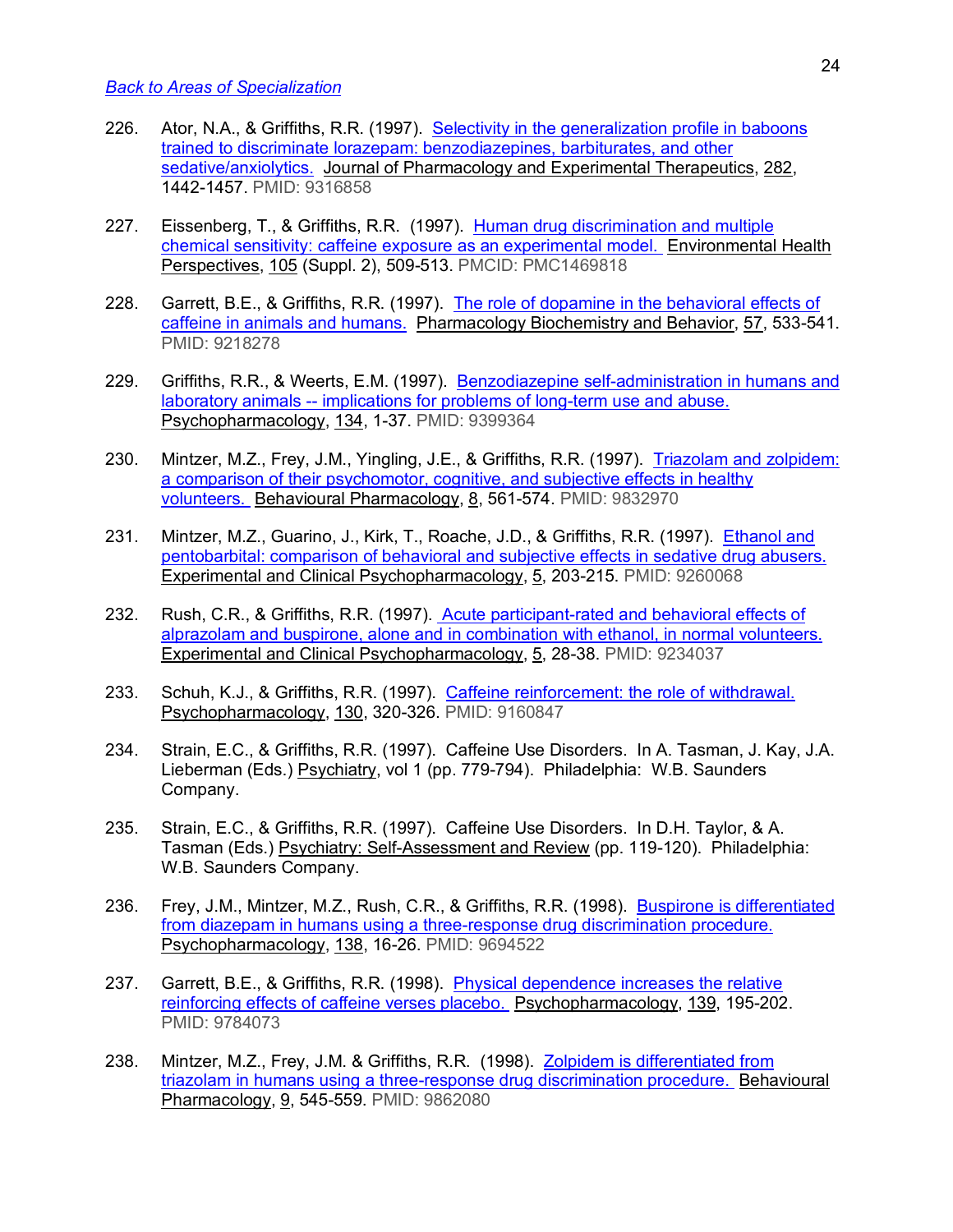- 239. Mintzer, M.Z., & Griffiths, R.R. (1998). Flunitrazepam and triazolam: a comparison of behavioral effects and abuse liability. Drug and Alcohol Dependence, 53, 49-66. PMID: 10933340
- 240. Weerts, E.M., Kaminski, B.J. & Griffiths, R.R. (1998). Stable low-rate midazolam selfinjection with concurrent physical dependence under conditions of long-term continuous availability in baboons. Psychopharmacology, 135, 70-81. PMID: 9489936
- 241. Weerts, E.M., Ator, N.A., Grech, D.M., & Griffiths, R.R. (1998). Zolpidem physical dependence assessed across increasing doses under a once-daily dosing regimen in baboons. Journal of Pharmacology and Experimental Therapeutics, 285, 41-53. PMID: 9535993
- 242. Weerts, E.M., & Griffiths, R.R. (1998). Zolpidem self-injection with concurrent physical dependence under conditions of long-term continuous availability in baboons. Behavioural Pharmacology, 9, 285-297. PMID: 9832941
- 243. Ator, N.A.and Griffiths, R.R. (1999). Drug discrimination analysis of partial agonists at the benzodiazepine site. I. Differential effects of U-78875 across training conditions in baboons and rats. Journal of Pharmacology and Experimental Therapeutics, 289, 1434- 1446. PMID: 10336537
- 244. Evans, S.E., & Griffiths, R.R. (1999). Caffeine withdrawal: a parametric analysis of caffeine dosing conditions. Journal of Pharmacology and Experimental Therapeutics, 289, 285-294. PMID: 10087016
- 245. Jones, H.E., Garrett, B.E., & Griffiths, R.R. (1999). Subjective and physiological effects of intravenous nicotine and cocaine in cigarette smoking cocaine abusers. Journal of Pharmacology and Experimental Therapeutics, 288, 188-197. PMID: 9862770
- 246. Mintzer, M.Z., & Griffiths, R.R. (1999). Selective effects of zolpidem on human memory functions. Journal of Psychopharmacology, 13, 18-31. PMID: 10221356
- 247. Mintzer, M.Z., & Griffiths, R.R. (1999). Triazolam and zolpidem: effects on human memory and attentional processes. Psychopharmacology, 144, 8-19. PMID: 10379619
- 248. Mintzer, M.Z., Stoller, K.B., & Griffiths, R.R. (1999). A controlled study of flumazenilprecipitated withdrawal in chronic low-dose benzodiazepine users. PMID: 10591888 Psychopharmacology, 147, 200-209.
- 249. Rush, C.R., Frey, J.M., & Griffiths, R.R. (1999). Zaleplon and triazolam in humans: acute behavioral effects and abuse potential. Psychopharmacology, 145, 39-51. PMID: 10445371
- 250. Weerts, E.M., & Griffiths, R.R. (1999). Evaluation of the intravenous reinforcing effects of clonidine in baboons. Drug and Alcohol Dependence, 53, 207-214. PMID: 10080046
- 251. Weerts, E.M., & Griffiths, R.R. (1999). Evaluation of limited and unlimited food intake during withdrawal in triazolam-dependent baboons. Behavioural Pharmacology, 10, 415- 421. PMID: 10780809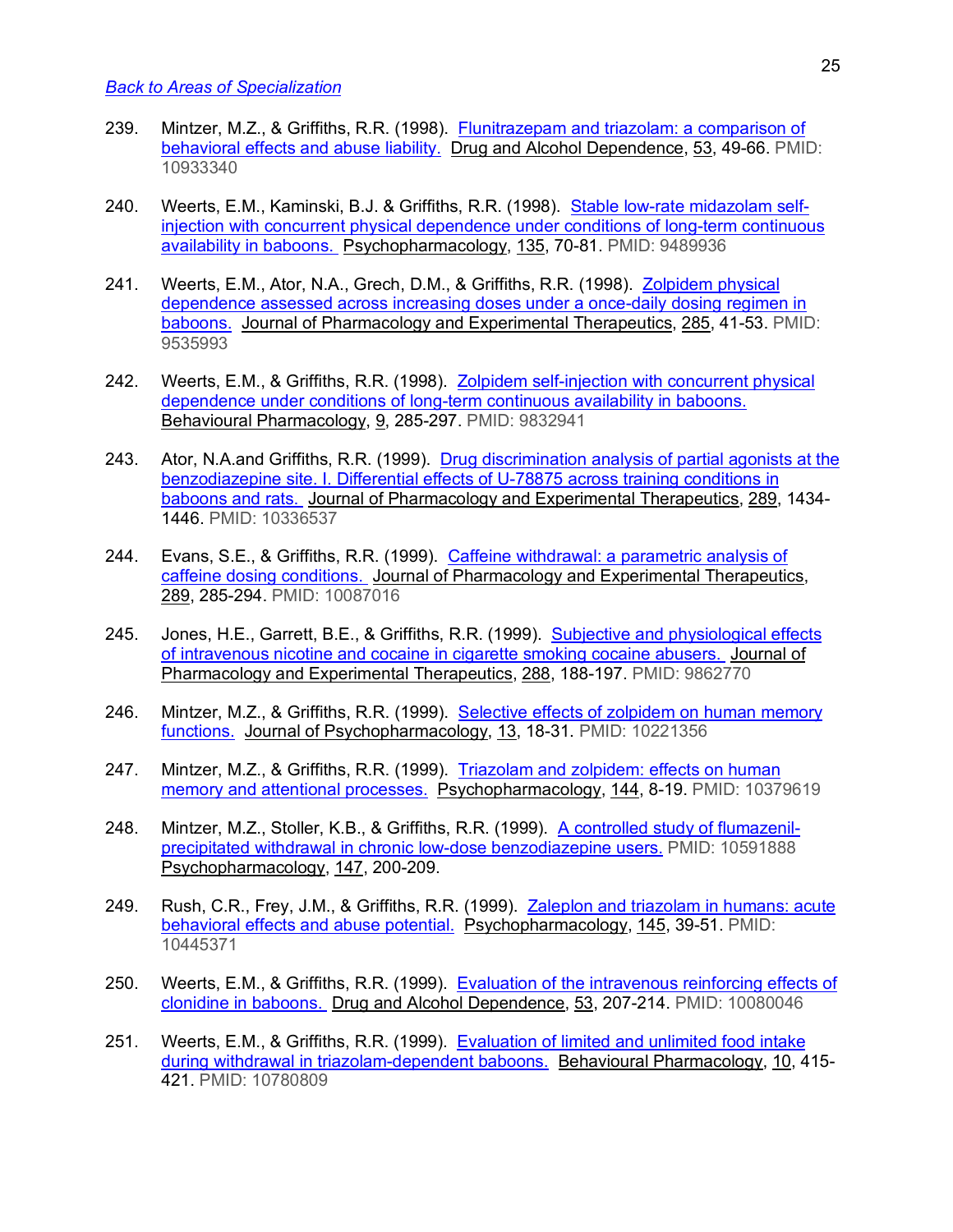- 252. Weerts, E.M., Ator, N.A., & Griffiths, R.R. (1999) Comparison of the reinforcing effects of propofol and methohexital in baboons. Drug and Alcohol Dependence, 57, 51-60. PMID: 10617313
- 253. Ator, N.A., Weerts, E.M., Kaminski, B.J., Kautz, M.A., & Griffiths, R.R. (2000). Zaleplon and triazolam physical dependence assessed across increasing doses under a oncedaily dosing regimen in baboons. Drug and Alcohol Dependence, 61, 69-84. PMID: 11064185
- 254. Griffiths, R.R., & Chausmer, A.L. (2000). Caffeine as a model drug of dependence: Recent developments in understanding caffeine withdrawal, the Caffeine Dependence Syndrome, and caffeine negative reinforcement. Japanese Journal of Neuropsychopharmacology, 20, 223-231. PMID: 11326548
- 255. Griffiths, R.R., & Vernotica, E.M. (2000). Is caffeine a flavoring agent in cola soft drinks? Archives of Family Medicine, 9, 727-734. PMID: 10927712
- 256. Jones, H.E., Herning, R.I., Cadet, J.L., & Griffiths, R.R. (2000). Caffeine withdrawal increases cerebral blood flow velocity and alters quantitative electroencephalography (EEG) activity. Psychopharmacology, 147, 371-377. PMID: 10672630
- 257. Mintzer, M.Z., & Griffiths, R.R. (2000). Acute effects of triazolam on false recognition. Memory and Cognition, 28, 1357-1365. PMID: 11219963
- 258. Strain, E.C., & Griffiths, R.R. (2000). Caffeine-related disorders. In B.J. Sadock, & V.A. Sadock (Eds.) Comprehensive Textbook of Psychiatry (pp. 982-990). Seventh Edition. Philadelphia: Lippincott Williams & Wilkins.
- 259. Garrett, B.E., & Griffiths, R.R. (2001). Intravenous nicotine and caffeine: Subjective and physiological effects in cocaine abusers. Journal of Experimental Pharmacology and Therapeutics, 296, 486-494. PMID: 11160635
- 260. Jones, H.E., Garrett, B.E., & Griffiths, R.R. (2001). Reinforcing effects of oral cocaine: contextual determinants. Psychopharmacology, 154, 143-152. PMID: 11314676
- 261. Mintzer, M.Z., Allen, R.P., & Griffiths, R.R. (2001). Investigation of preference for nightly triazolam verses placebo in moderate social alcohol drinkers. Journal of Psychopharmacology, 15, 3-8. PMID: 11277606
- 262. Mintzer, M.Z., & Griffiths, R.R. (2001). False recognition in triazolam-induced amnesia. Journal of Memory and Language, 44, 475-492.
- 263. Mintzer, M.Z., & Griffiths, R.R. (2001). Acute dose-effects of scopolamine on false recognition. Psychopharmacology, 153, 425-433. PMID: 11243489
- 264. Mintzer, M.Z., & Griffiths, R.R. (2001). Alcohol and false recognition: a dose effect study. Psychopharmacology, 159, 51-57. PMID: 11797069
- 265. Mintzer, M.Z., Griffiths, R.R., Contoreggi, C., Kimes, A.S., London, E.D., & Ernst, M. (2001). Effects of triazolam on brain activity during episodic memory encoding: A PET study. Neuropsychopharmacology, 25, 744-756. PMID: 11682258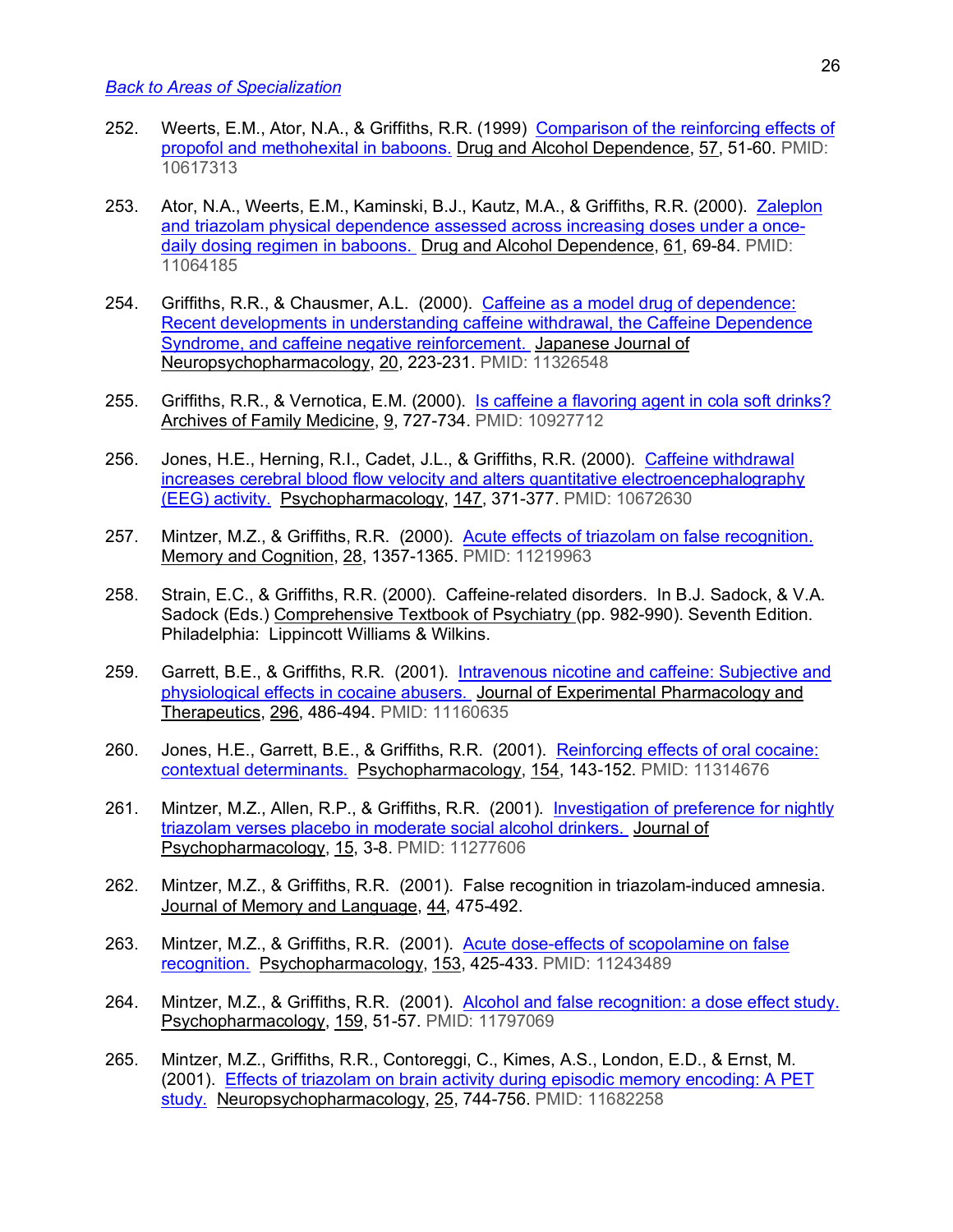- 266. Smith, B.J., Jones, H.E., & Griffiths, R.R. (2001). Physiological, subjective and reinforcing effects of oral and intravenous cocaine in humans. Psychopharmacology, 156, 435-444. PMID: 11498721
- 267. Mintzer, M.Z., & Griffiths, R.R. (2002). Alcohol and triazolam: differential effects on memory, psychomotor performance, and subjective ratings of effects. Behavioural Pharmacology, 13, 653-658. PMID: 12478216
- 268. Ator, N.A., & Griffiths, R.R. (2003). Principles of abuse liability assessment by use of behavioral procedures in laboratory animals. Drug and Alcohol Dependence, 70, S55-S72. PMID: 12759197
- 269. Chausmer, A.L., Smith, B.J., Kelly, R.Y., & Griffiths, R.R. (2003). Cocaine-like subjective effects of nicotine are not blocked by the D1 selective antagonist ecopipam (SCH 39166). Behavioural Pharmacology, 14, 111-120. PMID: 12658071
- 270. Griffiths, R.R., Bigelow, G.E., & Ator, N.A. (2003). Principles of initial experimental drug abuse liability assessment in humans. Drug and Alcohol Dependence, 70, S41-S54. PMID: 12759196
- 271. Griffiths, R.R., Juliano, L.M., & Chausmer, A.L. (2003). Caffeine pharmacology and clinical effects. In: Graham A.W., Schultz T.K., Mayo-Smith M.F., Ries R.K. & Wilford, B.B. (Eds.) Principles of Addiction Medicine, Third Edition (pp. 193-224). Chevy Chase, MD: American Society of Addiction Medicine.
- 272. Jones, H.E., & Griffiths, R.R. (2003). Oral caffeine maintenance potentiates the reinforcing and stimulant subjective effects of intravenous nicotine in cigarette smokers. Psychopharmacology, 165, 280-290. PMID: 12434259
- 273. Kaminski, B.J., Sannerud, C.A., Weerts, E.M., Lamb, R.J., & Griffiths, R.R. (2003). Physical dependence in baboons chronically treated with low and high doses of diazepam. Behavioural Pharmacology, 14, 331-342. PMID: 12838039
- 274. Mintzer, M.Z., & Griffiths, R.R. (2003). Lorazepam and scopolamine: A single-dose comparison of effects on human memory and attentional processes. Experimental and Clinical Psychopharmacology, 11, 56-72. PMID: 12622344
- 275. Mintzer, M.Z., & Griffiths, R.R. (2003). Triazolam-amphetamine interactions: dissociation of effects on memory versus arousal. Journal of Psychopharmacology, 17, 17-29. PMID: 12680736
- 276. Mintzer, M.Z., Griffiths, R.R., & Hirshman, E. (2003). A paradoxical dissociation in the effects of midazolam on recollection and automatic processes in the process dissociation procedure. American Journal of Psychology, 116, 213-237. PMID: 12762176
- 277. Strain, E.C., & Griffiths, R.R. (2003). Substance abuse: Caffeine use disorders. In A. Tasman, J. Kay, J.A. Lieberman (Eds.) Psychiatry (pp. 973-994). London: John Wiley & Sons, Ltd.
- 278. Weerts, E.M., & Griffiths, R.R. (2003). The adenosine receptor antagonist CGS15943 reinstates cocaine-seeking behavior and maintains self-administration in baboons. Psychopharmacology, 168, 155-163. PMID: 12669180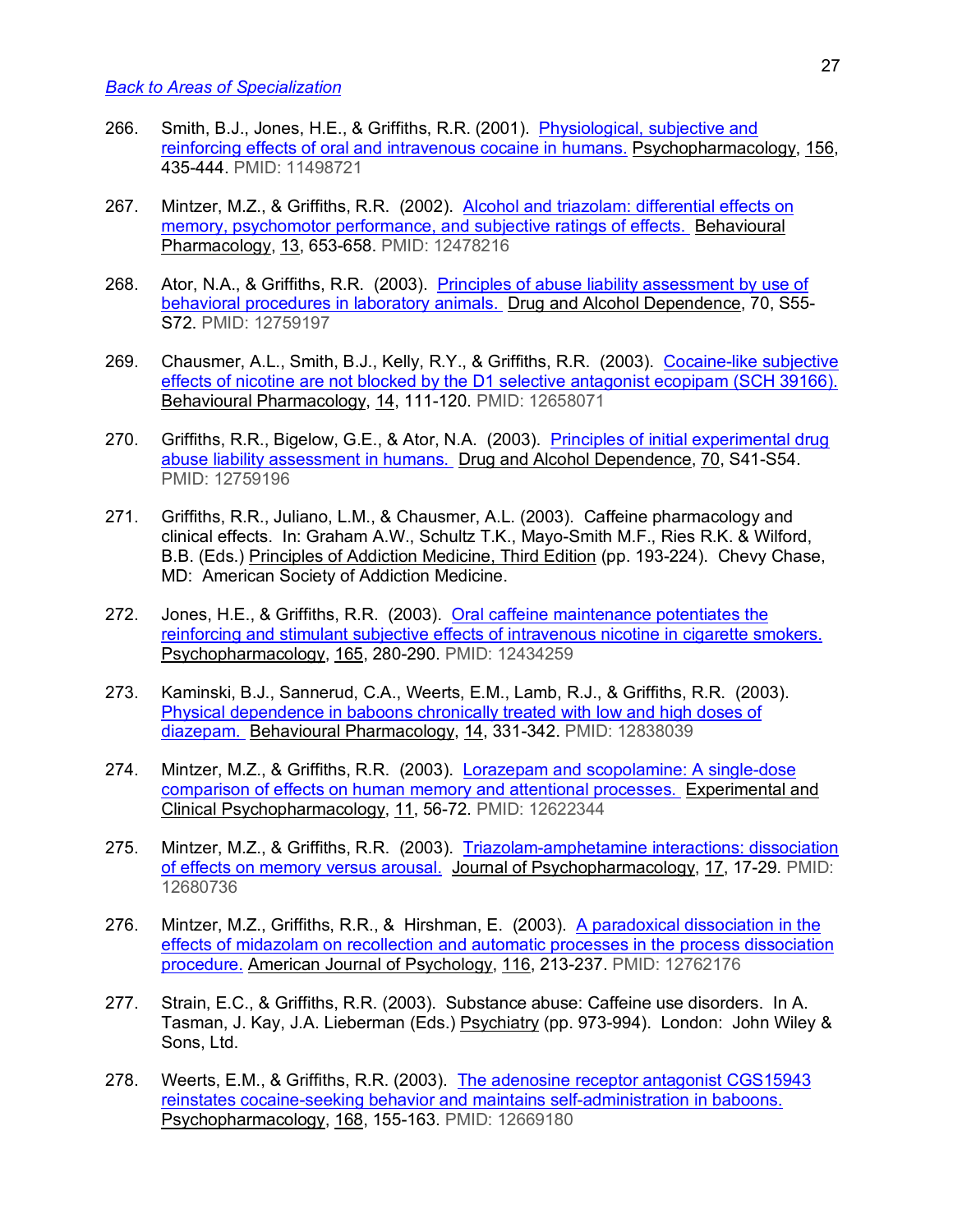- 279. Juliano, L.M., & Griffiths, R.R. (2004). A critical review of caffeine withdrawal: Empirical validation of symptoms and signs, incidence, severity, and associated features. Psychopharmacology, 176, 1-29. PMID: 15448977
- 280. Sobel, B.X., Sigmon, S.C. & Griffiths, R.R. (2004). Transdermal nicotine maintenance attenuates the subjective and reinforcing effects of intravenous nicotine, but not cocaine or caffeine, in cigarette-smoking stimulant abusers. Neuropsychopharmacology, 29, 991- 1003. PMID: 15010695
- 281. Ator, N.A., Griffiths, R.R., & Weerts, E. M. (2005). Self-injection of flunitrazepam alone and in the context of methadone maintenance in baboons. Drug and Alcohol Dependence, 78, 113-123. PMID: 15845314
- 282. Griffiths, R.R., & Johnson, M.W. (2005). Relative abuse liability of hypnotic drugs: A conceptual framework and algorithm for differentiating among compounds. Journal of Clinical Psychiatry, 66 (suppl. 9), 31-41. PMID: 16336040
- 283. Griffiths, R.R., & Griffiths, J.W. (2005). Caffeine. In Encyclopedia Americana. Danbury, CT: Grolier Scholastic Library Publishing.
- 284. Johnson, M.W., & Griffiths, R.R. (2005). Ramelteon (guest commentary). CNS Drugs, 19, 1066-1067.
- 285. Juliano, L.M., & Griffiths, R.R. (2005). Caffeine. In J.H. Lowinson, P. Ruiz, R.B Millman, & J.G. Langrod (Eds.) Substance Abuse: A Comprehensive Textbook, Fourth Edition (pp. 403-421). Baltimore: Lippincott Williams & Wilkins.
- 286. Mintzer, M.Z., & Griffiths, R.R. (2005). An abuse liability comparison of flunitrazepam and triazolam in sedative drug abusers. Behavioural Pharmacology, 16, 579-584. PMID: 16170235
- 287. Mintzer, M.Z., & Griffiths, R.R. (2005). Drugs, memory, and metamemory: A dose-effect study with lorazepam and scopolamine. Experimental and Clinical Psychopharmacology, 13, 336-347. PMID: 16366764
- 288. Mintzer, M.Z., & Griffiths, R.R. (2005). Flumazenil-precipitated withdrawal in healthy volunteers following repeated diazepam exposure. Psychopharmacology, 178, 259-267. PMID: 15452683
- 289. Strain, E.C., & Griffiths, R.R. (2005). Caffeine-related disorders. In B.J. Sadock, & V.A. Sadock (Eds.) Comprehensive Textbook of Psychiatry (pp.1201-1211). Eighth Edition. Philadelpia: Lippincott Williams & Wilkins.
- 290. Svikis, D.S., Berger, N., Haug, N.A., & Griffiths, R.R. (2005). Caffeine dependence in combination with a family history of alcoholism as a predictor of continued use of caffeine during pregnancy.ability to quit caffeine use during pregnancy. American Journal of Psychiatry, 162, 2344-2351. PMID: 16330600
- 291. Weerts, E.M. Goodwin A.K., Griffiths, R.R., Brown, P.R., W. Froestl, W., Jakobs, C., & Gibson, K.M. (2005). Spontaneous and precipitated withdrawal after chronic intragastric administration of gamma-hydroxybutyrate (GHB) in baboons. Psychopharmacology, 179, 678-687. PMID: 15645222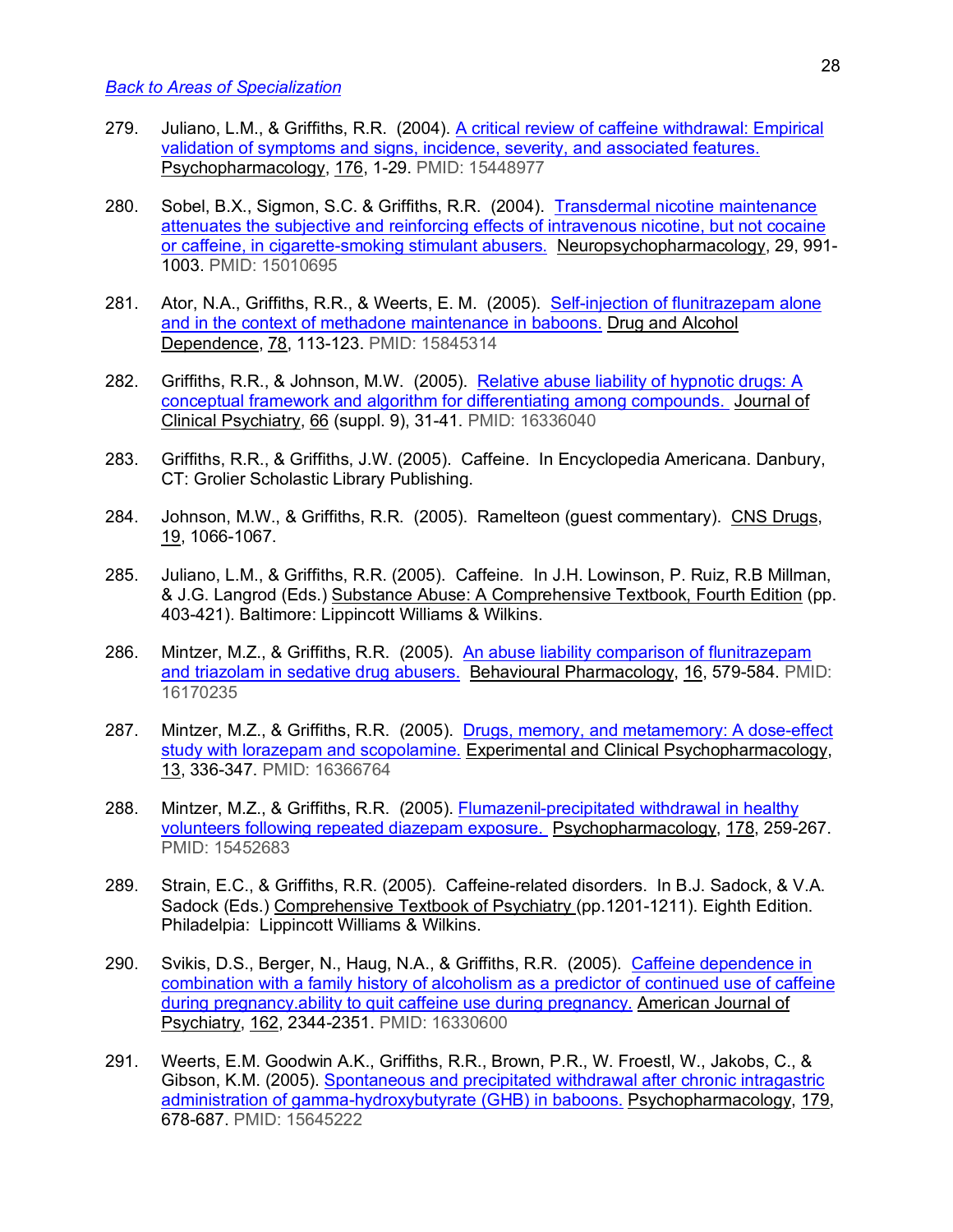- 292. Weerts, E.M., Ator, N.A., Kaminski, B.J., & Griffiths, R.R. (2005). Comparison of the behavioral effects of bretanzenil and flumazenil in triazolam-dependent and nondependent baboons. European Journal of Pharmacology, 519, 103-113. PMID: 16129429
- 293. Weerts, E.M., Froestl, W., & Griffiths, R.R. (2005). Effects of GABAergic modulators on food and cocaine self-administration in baboons. Drug and Alcohol Dependence, 80:369- 376. PMID: 16005580
- 294. Carter, L.P., Richards, B.D., Mintzer, M.Z., & Griffiths, R.R. (2006). Relative abuse liability of GHB in humans: a comparison of psychomotor, subjective, and cognitive effects of supratherapeutic doses of triazolam, pentobarbital, and GHB. Neuropsychopharmacology, 31, 2537-2551. PMID: 16880774
- 295. Goodwin, A.K, Griffiths, R.R; Brown, P.R., Froestl, W., Jakobs, C, Gibson, K.M., Weerts, E.M. (2006). Chronic intragastric administration of gamma-butyrolactone (GBL) produces physical dependence in baboons. Psychopharmacology, 189, 71-82. PMID: 17047936
- 296. Griffiths, R.R., Richards, W.A., McCann, U., & Jesse, R. (2006). Psilocybin can occasion mystical experiences having substantial and sustained personal meaning and spiritual significance. Psychopharmacology, 187, 268-283.
- 297. Grudzinskas, C., Balster, R.L., Gorodetzky, C.W., Griffiths, R.R., Henningfield, J.E., Johanson, C.E., Mansbach, R.S., McCormick, C.G., Schnoll, S.H., Strain, E.C., & Wright, C. (2006). Impact of formulation on the abuse liability, safety and regulation of medications: The expert panel report. Drug and Alcohol Dependence, 83 Suppl 1:S77- 82. PMID: 16580154
- 298. Johnson, M.W., Suess, P.E., & Griffiths, R.R. (2006). Ramelteon: A Novel Hypnotic Lacking Abuse Liability and Sedative Side Effects. Archives of General Psychiatry, 63, 1149-1157. PMID: 17015817
- 299. Lofwall, M.R., Griffiths, R.R., & Mintzer, M.Z. (2006). Cognitive and subjective acute dose effects of intramuscular ketamine in healthy adults. Experimental and Clinical Psychopharmacology, 14, 439-449. PMID: 17115871
- 300. Mintzer, M.Z., Kuwabara, H., Alexander, M., Brasic, J.R., Ye, W., Ernst, M., Griffiths, R.R., & Wong, D.F (2006). Dose effects of triazolam on brain activity during episodic memory encoding: A PET study. Psychopharmacology, 199, 445-461. PMID: 16847681
- 301. Carter L.P., Griffiths R.R, Suess P.E., Casada J.H., Wallace C.L., & Roache J.D. (2007). Relative abuse liability of indiplon and triazolam in humans: a comparison of psychomotor, subjective, and cognitive effects. Journal Pharmacology and Experimental Therapeutics, 322, 749-59. PMID: 17502431
- 302. Mintzer, M.Z, & Griffiths, R.R. (2007). A triazolam/amphetamine dose-effect interaction study: dissociation of effects on memory versus arousal. Psychopharmacology (Berl). 192,425-440. PMID: 17342474
- 303. Mintzer, M.Z, & Griffiths, R.R. (2007). Differential effects of scopolamine and lorazepam on working memory maintenance versus manipulation processes. Cognitive, Affective, and Behavioral Neuroscience, 7, 120-129. PMID: 17672383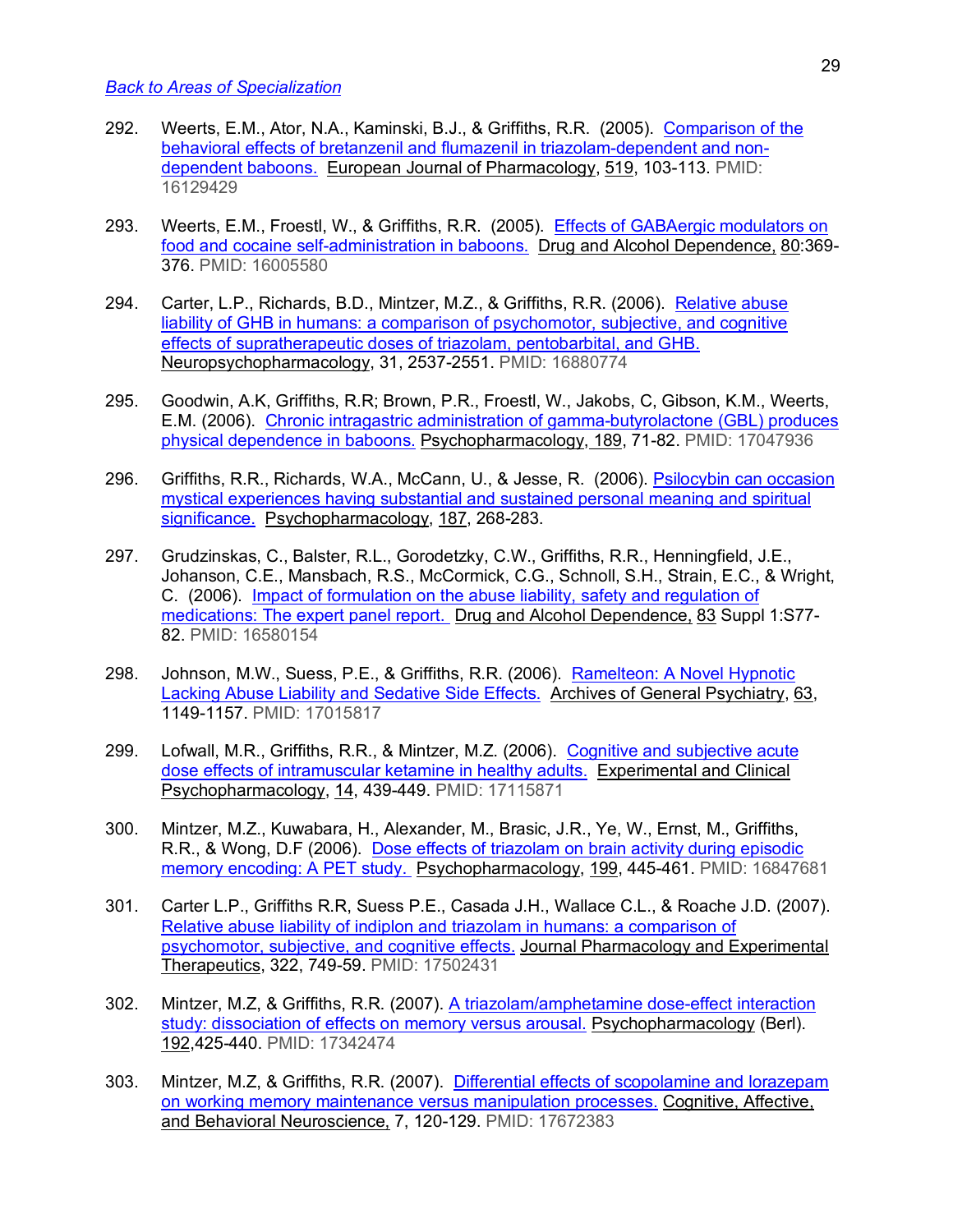- 304. Weerts, E.M., Froestl, W., Kaminski, B. & Griffiths, R.R. (2007). Attenuation of cocaineseeking by  $GABA_B$  receptor agonists baclofen and  $CGP44532$  but not the  $GABA$ reuptake blocker tiagabine in baboons. Drug and Alcohol Dependence, 89, 206-213. PMCID: PMC1933605
- 305. Griffiths, R.R., Richards, W.A., Johnson, M.W., McCann, U., & Jesse, R. (2008). Mystical-type experiences occasioned by psilocybin mediate the attribution of personal meaning and spiritual significance 14 months later. Journal of Psychopharmacology, 22(6), 621-632.
- 306. Griffiths, R.R., & Ressig, C.J. (2008). Substance abuse: Caffeine use disorders. In A. Tasman, J. Kay, J. Lieberman, M. B. First, M Maj (Eds.) Psychiatry, third edition, volume 1 (pp.1019-1040). Chichester, UK: John Wiley & Sons.
- 307. Johnson, M.W., Richards, W.A., & Griffiths, R.R. (2008). Human hallucinogen research: guidelines for safety. Journal of Psychopharmacology, 22(6), 603-620. PMCID: PMC3056407
- 308. Juliano, L.M., Ferré, S., & Griffiths, R.R. (2009). Caffeine: pharmacology and clinical effects. In R.K. Ries, D.A. Fiellin, S.C. Miller, & R. Saitz, (Eds.) Principles of Addiction Medicine, Fourth Edition (pp.159-178). Philadelphia: Lippincott Williams & Wilkins.
- 309. Juliano, L.M.., & Griffiths, R.R. (2009). Caffeine-related disorders. In B.J. Sadock, V.A. Sadock, & P. Ruiz (Eds.) Comprehensive Textbook of Psychiatry, Volume 1 (pp.1296- 1309). Ninth Edition. Philadelpia: Lippincott Williams & Wilkins.
- 310. Ressig, C.J., Strain, E.C., & Griffiths, R.R. (2009). Caffeinated energy drinks A growing problem. Drug and Alcohol Dependence, 99, 1-10. PMCID: PMC2735818
- 311. Sigmon, S.C., Herning, R.I., Better, W,., Cadet J.L., & Griffiths R.R. (2009). Caffeine withdrawal, acute effects, tolerance, and absence of net beneficial effects of chronic administration: cerebral blood flow velocity, quantitative EEG, and subjective effects. Psychopharmacology, 204(4), 573-585. PMCID: PMC2738587
- 312. Carter, L.P., Pardi, D., Gorsline, J., & Griffiths, R.R. (2009). Illicit gammahydroxybutyrate (GHB) and pharmaceutical sodium oxybate (Xyrem®): Differences in characteristics and misuse. Drug and Alcohol Dependence, 104, 1-10. PMCID: PMC2713368
- 313. Carter, L.P., Griffiths, R.R., & Mintzer, M.Z. (2009). Cognitive, psychomotor, and subjective effects of sodium oxybate and triazolam in healthy volunteers. Psychopharmacology, 206, 141-154. PMCID: PMC2792587
- 314. Carter, L.P., Mintzer, M.Z., & Griffiths, R.R. (2009). Amnestic effects of sodium oxybate are less than those of triazolam - reply to Drs. Zvosec and Smith. Psychopharmacology, 207, 511-512. PMID: 19777215
- 315. Carter, L.P. & Griffiths, R.R. (2009). Principles of laboratory assessment of drug abuse liability and implications for clinical development. Drug and Alcohol Dependence, 105S, S14-S25. PMCID: PMC2763984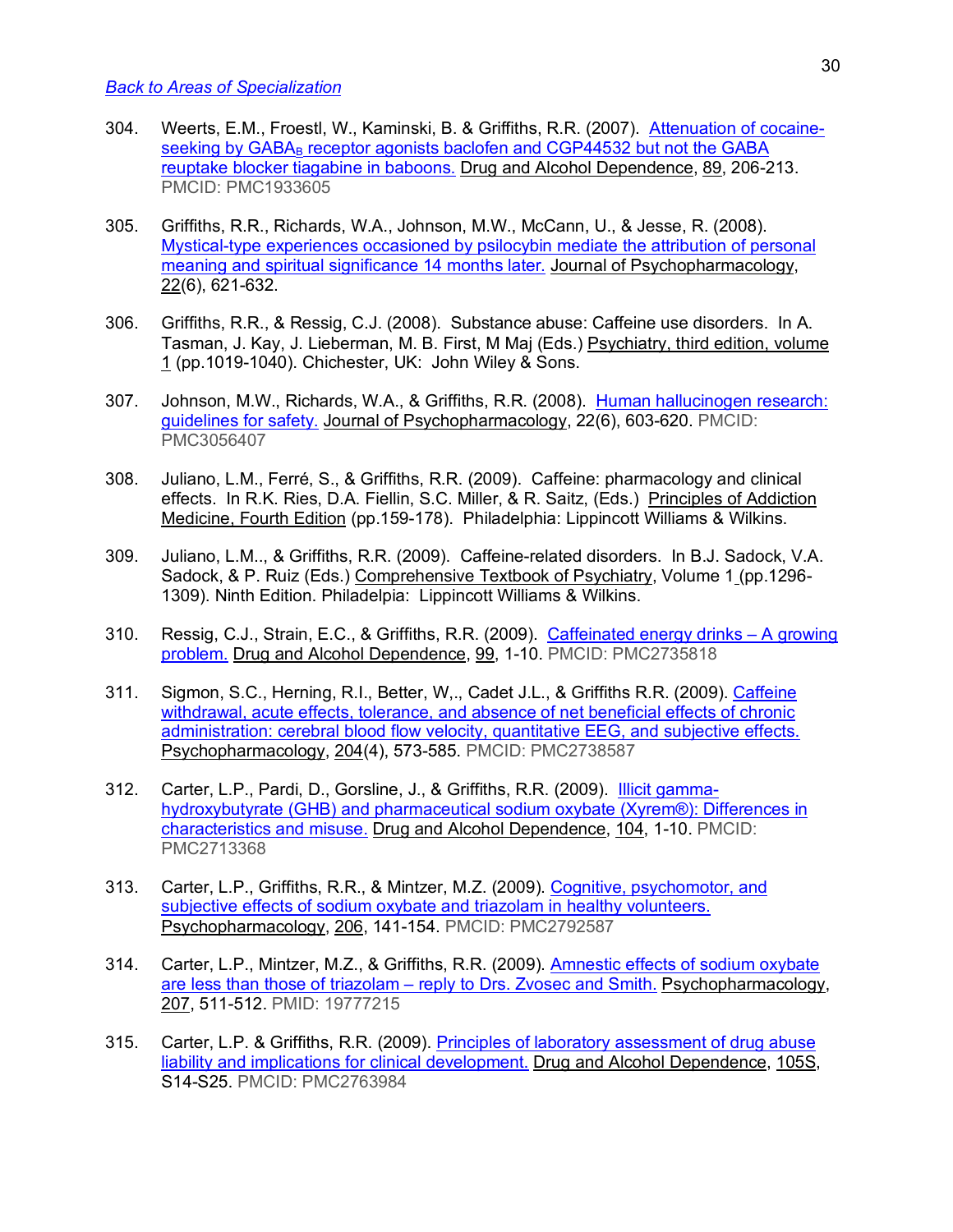- 316. Kleykamp, B.A., Griffiths, R.R., & Mintzer, M.Z. (2010). Dose effects of triazolam and alcohol on cognitive performance in healthy volunteers. Experimental and Clinical Psychopharmacology, 18, 1-16. PMCID: PMC2847582
- 317. Mintzer, M.Z., Kleykamp, B.A., & Griffiths, R.R. (2010). Dose effects of triazolam and scopolamine on metamemory. Experimental and Clinical Psychopharmacology, 18, 17- 31. PMCID: PMC2846306
- 318. Arria, A.M., Calderira, K.M.,Kasperski, S.J., O'Grady, K.E., Vincent, K.B., Griffiths, R.R., & Wish, E.D. (2010). Increased alcohol consumption, nonmedical prescription drug use, and illicit drug use are associated with energy drink consumption among college students. Journal of Addition Medicine, 4, 74-80. PMCID: PMC2923814
- 319. Johnson, M.W., Strain, E.C., & Griffiths, R.R. (2010). Effects of oral caffeine pretreatment on response to intravenous nicotine and cocaine. Experimental and Clinical Psychopharmacology, 18, 305-315. PMID: 20695686
- 320. Griffiths, R.R. & Grob, C.S. (2010). Hallucinogens as medicine. Scientific American, 303, 77-79.
- 321. Arria, A.M., Calderira, K.M., Kasperski, S.J., Vincent, K.B., Griffiths, R.R., & O'Grady, K.E. (2011). Energy drink consumption and increased risk for alcohol dependence. Alcoholism: Clinical and Experimental Research**,** 4, 74-80. PMCID: PMC3058776
- 322. Goodwin A.K., Kaminski B.J., Griffiths R.R., Ator N.A., Weerts E.M. (2011). Intravenous self-administration of gamma-hydroxybutyrate (GHB) in baboons. Drug and Alcohol Dependence. 114, 217-24. PMCID: PMC3050086
- 323. Johnson, M.W. MacLean, K.A., Reissig, C.J., Prisinzano, T.E. & Griffiths, R.R. (2011). Human psychopharmacology and dose-effects of salvinorin A, a kappa opioid agonist hallucinogen present in the plant Salvia divinorum. Drug and Alcohol Dependence, 115, 150-155. PMCID: PMC3089685
- 324. Sigmon, S.C. & Griffiths, R.R. (2011). Caffeine choice prospectively predicts positive subjective effects of caffeine and *d*-amphetamine. Drug and Alcohol Dependence, 118, 341-348. PMCID: PMC3188327
- 325. Juliano, L.M., Anderson, B.L., & Griffiths, R.R. (2011). Caffeine. In P. Ruiz, & E. Strain, (Eds.) Lowinson & Ruiz's Substance Abuse: A Comprehensive Textbook, Fifth Edition (pp. 335-353). Philadelphia: Lippincott Williams & Wilkins.
- 326. Evatt, D.P., & Griffiths, R.R. (2012). Caffeine, Addiction, and Food Consumption. In K.D. Brownell & M.S. Gold (Eds.) Handbook of Food and Addiction, (pp. 238-243), New York, Oxford University Press.
- 327. Evatt, D.P., & Griffiths, R.R. (2013). Caffeine. In Caballero B. (Ed.) Encyclopedia of Human Nutrition, third edition, Volume 1, pp. 221-227. Waltham, MA: .Academic Press.
- 328. Griffiths, R.R., Johnson, M.W., Richards, W.A., Richards, B.D., McCann, U., & Jesse, R. (2011). Psilocybin occasioned mystical-type experiences: Immediate and persisting doserelated effects. Psychopharmacology, 218(4), 649-665. PMCID: PMC3308357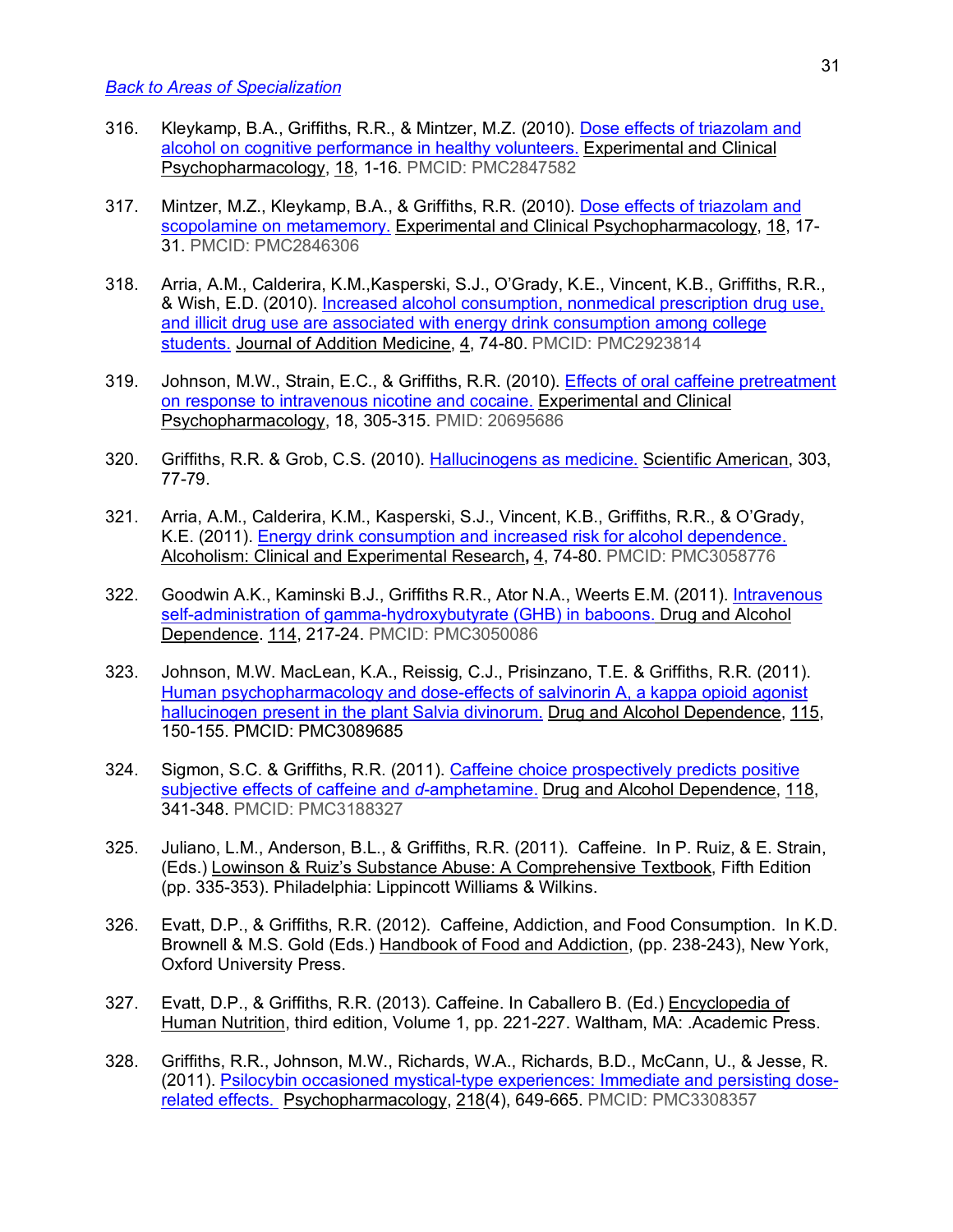- 329. MacLean, K.A., Johnson, M.W., & Griffiths, R.R. (2011). Mystical experiences occasioned by the hallucinogen psilocybin lead to increases in the personality domain of openness. Journal of Psychopharmacology, 25(11), 1453-1461. PMID: 21956378
- 330. Striley, C.L.W., Griffiths, R.R. & Cottler, L.B. (2011). Evaluating dependence criteria for caffeine. Journal of Caffeine Research, 1(4), 219-225.
- 331. Johnson, M.W., Sewell, R.A, & Griffiths, R.R. (2012). Psilocybin dose-dependently causes delayed, transient headaches in healthy volunteers. Drug and Alcohol Dependence, 123, 132-140. PMCID: PMC3345296
- 332. Reissig, C.J., Carter, L.P., Johnson, M.W., Mintzer, M.Z., Klinedinst, M.A. & Griffiths, R.R. (2012). High doses of dextromethorphan, an NMDA antagonist, produces effects similar to classic hallucinogens. Psychopharmacology, 223(1), 1-15. PMID: 22526529. Erratum, 2013, Psychopharmacology, 228, 513.
- 333. Kleykamp B.A., Griffiths R.R., McCann U.D., Smith M.T., & Mintzer M.Z. (2012). Acute effects of zolpidem extended-release on cognitive performance and sleep in healthy males after repeated nightly use. Exp Clin Psychopharmacol. 20(1), 28-39. PMCID: PMC3280925
- 334. Juliano, L.M., Evatt, D.P., Richards, B.D., & Griffiths, R.R. (2012). Characterization of individuals seeking treatment for caffeine dependence. Psychology of Addictive Behaviors, 26, 948-954.
- 335. MacLean, K.A., Leoutsakos, J-M.S., Johnson, M.W., & Griffiths, R.R. (2012) Factor analysis of the Mystical Experience Questionnaire: A study of experiences occasioned by the hallucinogen psilocybin. Journal for the Scientific Study of Religion, 51(4), 721-737.
- 336. Carter, L.P., Reissig, C.J., Johnson, M.W., Klinedinst, M.A., Griffiths, R.R. & Mintzer, M.Z. (2013). Acute cognitive effects of high doses of dextromethorphan relative to triazolam in humans. Drug and Alcohol Dependence, 128, 206-213. Corrigendum, 2013, Drug and Alcohol Dependence, 133, 294.
- 337. Grob, C.S., Bossis, A.P. & Griffiths, R.R. (2013). Use of the Classic Hallucinogen Psilocybin for Treatment of Existential Distress Associated with Cancer. In B.I. Carr and J.L.Steel (Eds), Psychological Aspects of Cancer, (pp. 291-308) Springer Science and Business Media LLC, New York.
- 338. Carter, L.P., Kleykamp, B.A., Griffiths, R.R., & Mintzer, M.Z. (2013). Cognitive effects of intramuscular ketamine and oral triazolam in healthy volunteers. Psychopharmacology, 226, 53-63.
- 339. MacLean, K.A., Johnson, M.W., Reissig, C.J., Prisinzano, T.E., & Griffiths, R.R. (2013). Dose-related effects of salvinorin A in humans: Dissociative, hallucinogenic and memory effects. Psychopharmacology, 226, 381-392.
- 340. Caspers, M.J., Williams, T.D., Lovell, K.M. Lozama, A, Butelman, E.R., Kreek, M.J., Johnson, M. Griffiths, R., MacLean, K., & Prisinzano, T.E. (2013). LC-MS/MS quantification of salvinorin A from biological fluids. Analytical Methods 5, 7042-7048.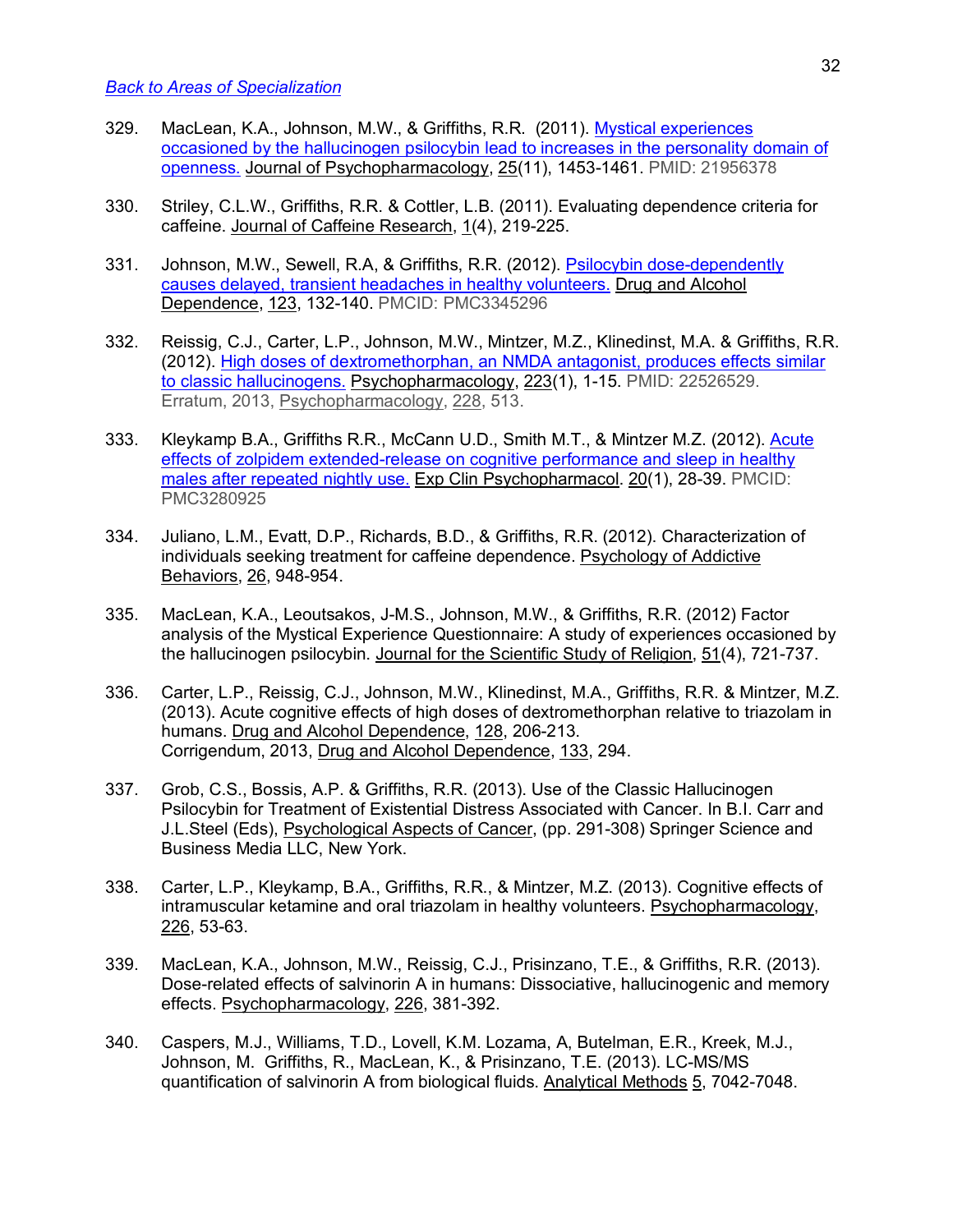- 341. Budney, J.A., Brown, P.C., Griffiths, R.R., Hughes, J.R. & Juliano, L.M. (2013). Caffeine withdrawal and dependence: A convenience survey among addiction professionals. Journal of Caffeine Research, 3(2), 67-71.
- 342. Johnson, M.W. & Griffiths, R.R. (2013). Comparative abuse liability of GHB and ethanol in humans. Experimental and Clinical Psychopharmacology, 21(2), 112-123.
- 343. Meredith, S.E., Juliano, L.M., Hughes, J.R. & Griffiths, R.R. (2013). Caffeine use disorder: a comprehensive review and research agenda. Journal of Caffeine Research, 3(3), 114- 130.
- 344. Juliano, L.M., Ferré, S., & Griffiths, R.R. (2014). The pharmacology of caffeine. In R.K. Ries, D.A. Fiellin, S.C. Miller, & R. Saitz, (Eds.) Principles of Addiction Medicine, Fifth Edition (pp.180-200). Philadelphia:Wolters Kluwer.
- 345. Johnson, M.W., Garcia-Romeu, A., Cosimano, M.P., & Griffiths, R.R. (2014). Pilot study of the 5-HT2AR agonist psilocybin in the treatment of tobacco addiction. Journal of Psychopharmacology, 11, 983-992.
- 346. Jesse, R. and Griffiths, R.R. (2014) Psilocybin research at Johns Hopkins: A 2014 report. In: J.H. Ellens (Ed.). Seeking the Sacred with Psychoactive Substances (Volume 2) (pp 29-43). Praeger, Santa Barbara, CA
- 347. Garcia-Romeu, A., Griffiths, R. R., & Johnson, M. W. (2014). Psilocybin-occasioned mystical experiences in the treatment of tobacco addiction. Current Drug Abuse Reviews, 7(3), 157-164.
- 348. Reissig, C.J., Harrison, J.A., Carter, L.P., & Griffiths, R.R. (2015). Inhaled vs. oral alprazolam: Subjective, behavioral and cognitive effects, and modestly increased abuse potential. Psychopharmacology. 232, 871-883
- 349. MacLean, K.A., Johnson, M.W., & Griffiths, R.R. (2015). Hallucinogens and club drugs, In:, M. Galanter, H.D. Kleber, & K Brady (Eds.). The American Psychiatric Press Textbook of Substance Abuse Treatment (Fifth Edition) (pp 209-222),The American Psychiatric Press, Arlington, VA.
- 350. Meredith, S.E., & Griffiths, R.R. (2015). Substance use and addictive disorders: Caffeine. In. A. Tasman, J. Kay, J.A. Lieberman, M.B. First, and M.B. Riba (Eds.), Psychiatry, Fourth Edition (pp. 1435-1457), Hoboken NJ, Wiley-Blackwell.
- 351. Maqueda, A.E., Valle, M., Addy, P.H., Antonijoan, R.M., Puntes, M., Coimbra, J., Ballester, M.R., Garrido, M., González, M., Claramunt, J., Barker, S., Johnson, M.W., Griffiths, R.R., & Riba, J. (2015). Salvinorin-A induces intense dissociative effects, blocking external sensory perception and modulating interoception and sense of body ownership in humans. International Journal of Neuropsychopharmacology. 18(12) 1-14.
- 352. Duke, A.N., Johnson, M.W., Reissig, C.J., & Griffiths, R.R. (2015). Nicotine reinforcement in never-smokers. Psychopharmacology. 232(23), 4243-4252.
- 353. Hendricks, P.S., Johnson, M.W., & Griffiths, R.R. (2015) Psilocybin, psychological distress, and suicidality. Journal of Psychopharmacology 29(9), 1041-1043.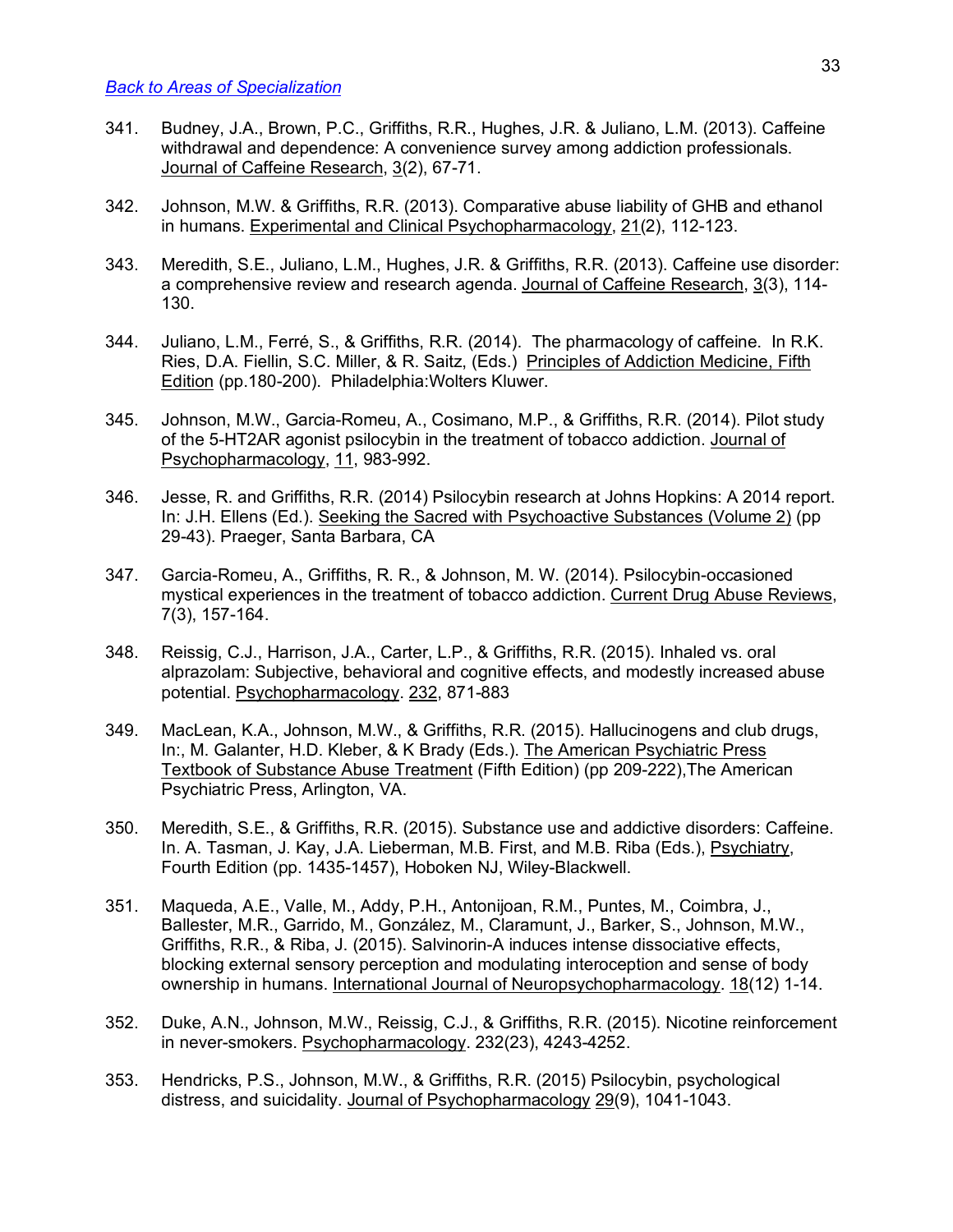- 354. Barrett, F.S., Johnson, M.W., & Griffiths, R.R. (2015). Validation of the revised Mystical Experience Questionnaire in experimental sessions with psilocybin. Journal of Psychopharmacology. 29(11), 1182-1190.
- 355. Juliano, L.M., Ferre, S., & Griffiths, R.R. (2015). Caffeine: Pharmacology and clinical effects. /. Philadelphia: Wolters Kluwer**.** (pg. 74-79).
- 356. Evatt, D.P., Juliano L.M., & Griffiths, R.R. (2016). A brief manualized treatment for problematic caffeine use: A randomized control trial. Journal of Consulting and Clinical Psychology, 84(2), 113-121.
- 357. Meredith, S.E., Sweeney, M.M, Johnson, P.S., Johnson, M.W., Griffiths, R.R. (2016). Weekly energy drink use is positively associated with delay discounting and risk behavior in a nationwide sample of young adults. Journal of Caffeine Research, 6(1), 10-19.
- 358. Johnson, M.W., MacLean, K.A., Caspers, M.J., Prisinzano, Griffiths, R.R. (2016). Time course of pharmacokinetic and hormonal effects of inhaled high-dose salvinorin A in humans. Journal of Psychopharmacology, 30(4), 323-329.
- 359. Maqueda, A.E., Valle, M., Addy, P.H., Antonijoan, R.M., Puntes, M., Coimbra, J., Ballester, M.R., Garrido, M., González, M., Claramunt, J., Barker, S., Lomnicka, I., Waguespack, M., Johnson, M.W., Griffiths, R.R., & Riba, J. (2016). Naltrexone but not ketanserin antagonizes the subjective, cardiovascular, and neuroendocrine effects of salvinorin-A in humans. International Journal of Neuropsychopharmacology, 19(7), 1-13.
- 360. Carbonaro, T.M., Bradstreet, M.P., Barrett, F.S., MacLean, K.A., Jesse, R., Johnson, M.W., & Griffiths, R.R. (2016). Survey study of challenging experiences after ingesting psilocybin mushrooms: Acute and enduring positive and negative consequences. Journal of Psychopharmacology,  $30(12)$ . 1268-1278.
- 361. Griffiths R.R., Johnson, M.W., Carducci, M.A., Umbricht, A. Richards, W.A., Richards, B.D., Cosimano, M.P., Klinedinst, M.A. (2016). Psilocybin produces substantial and sustained decreases in depression and anxiety in patients with life-threatening cancer: A randomized double-blind trial. Journal of Psychopharmacology, 30(12), 1181-1197.
- 362. Barrett, F.S., Bradstreet, M.P., Leoutsakos, J-M.S., Johnson, M.W. & Griffiths, R.R. (2016). The Challenging Experience Questionnaire: Characterization of challenging experiences with psilocybin mushrooms. Journal of Psychopharmacology, 30(12), 1279- 1295.
- 363. Johnson, M.W., Garcia-Romeu, A., & Griffiths, R.R. (2017). Long-term follow-up of psilocybin-facilitated smoking cessation. American Journal of Drug and Alcohol Abuse, 43(1), 55-60.
- 364. Johnson, M.J., Garcia-Romeu, A., Johnson, P.S. & Griffiths, R.R. (2017). An online survey of tobacco smoking cessation associated with naturalistic psychedelic use. Journal of Psychopharmacology., 31(7), 841-850.
- 365. Sweeney, M.M., Meredith, S.E., Evatt, D.P, & Griffiths, R.R. (2017). Effects of caffeine on alcohol reinforcement: Beverage choice, self-administration, and subjective ratings. Psychopharmacology, 234(5), 877-888.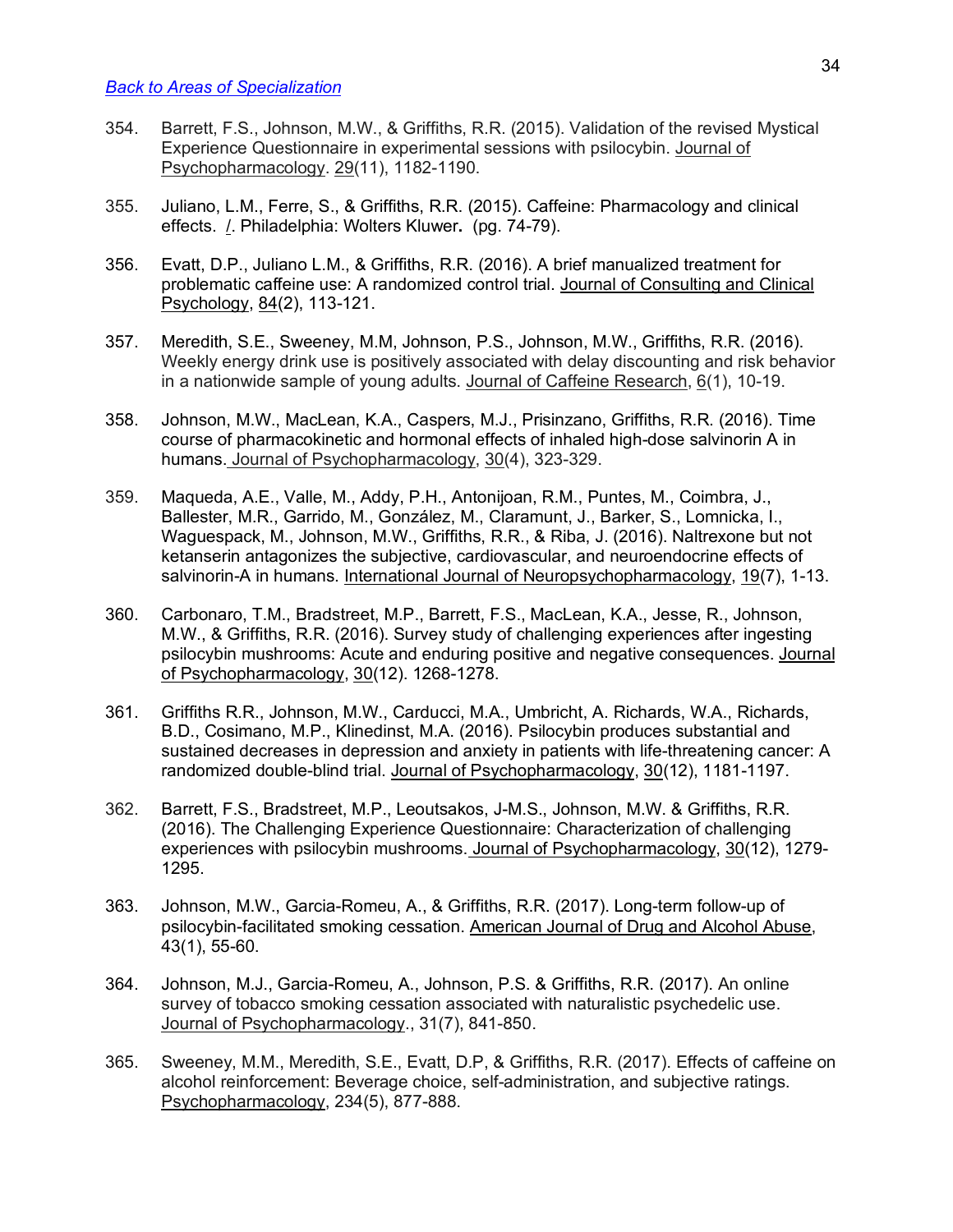- 366. Barrett F.S., & Griffiths R.R. (2017). Classic hallucinogens and mystical experiences: Phenomenology and neural correlates, Curr Topics Behav Neuroscience, 36, 393-430.
- 367. Johnson, M.W., & Griffiths, R.R. (2017). Potential therapeutic effects of psilocybin. Neurotherapeutics, 14, 734-740.
- 368. Barrett, F.S., Johnson, M.W. & Griffiths, R.R. (2017). Neuroticism is associated with challenging experiences with psilocybin mushrooms. Personality and Individual Differences, 117, 155-160.
- 369. Juliano, L.M.., & Griffiths, R.R. (2017). Caffeine-related disorders. In B.J. Sadock, V.A. Sadock, & P. Ruiz (Eds.) Comprehensive Textbook of Psychiatry, Volume 1 (pp.1291- 1303). Tenth Edition. Philadelpia: Wolters Kluwer.
- 370. Barrett, F.S., Robbins, H., Smooke, D., Brown,J.L., Griffiths, R.R. (2017). Qualitative and quantitative features of music reported to support peak mystical experiences during psychedelic therapy sessions. Frontiers in Psychology, July 2017, 8, Article 1238.
- 371. Griffiths, R.R., Johnson, M.W., Richards, W.A., Richards B.D., Jesse, R., MacLean, K.A., Barrett, F.S., Cosimano, M.P., & Klinedinst, K.A. (2018). Psilocybin-occasioned mysticaltype experience in combination with meditation and other spiritual practices produces enduring positive changes in psychological functioning and in trait measures of prosocial attitudes and behaviors. Journal of Psychopharmacology, 32(1), 49-69.
- 372. Carbonaro, T.M., Johnson, M.W., Hurwitz, E., & Griffiths, R.R. (2018). Double-blind comparison of the two hallucinogens psilocybin and dextromethorphan: similarities and differences in subjective experiences. Psychopharmacology, 235, 521-534.
- 373. Johnson, M.W., Griffiths, R.R., Hendricks, P.S., & Henningfield, J.E. (2018). The abuse potential of medical psilocybin according to the 8 factors of the Controlled Substances Act. Neuropharmacology, 142, 143-166.
- 374. Barrett, F.S., Carbonaro, T.M., Hurwitz, E., Johnson, M.W., & Griffiths, R.R. (2018). Double-blind comparison of the two hallucinogens psilocybin and dextromethorphan: Effects on cognition. Psychopharmacology, 235, 2915-2927.
- 375. Sweeney, M. M., Juliano, L. M., Ferré, S., Griffiths, R. R. (2018). The Pharmacology of Caffeine. In Miller, S. C., Fiellin, D. A., Rosenthal, R. N., Saitz, R., (Eds.) The American Society of Addiction Medicine Principles of Addiction Medicine, Sixth Edition. Philadelphia: Wolters Kluwer.
- 376. Barsuglia, J.P, Davis, A.K., Palmer, R., Lancelotta, R., Windham-Herman, A.M., Peterson,K., Polanco, M., Grant, R.M., & Griffiths, R.R. (2018). Intensity of mystical experiences occasioned by 5-MeO-DMT and comparison with a prior psilocybin study. Frontiers in Psychology, December 2018, 9, Article 2459.
- 377. Noori, T. Garcia-Romeu, A., Swift, T.C., Griffiths, R.R., & Johnson, M.W. (2018). Psychedelic therapy for smoking cessation: Qualitative analysis of participant accounts. Journal of Psychopharmacology, 32, 756-769.
- 378. Sweeney, M.M., Meredith, S.E., Juliano, L.M., Evatt, D.P. & Griffiths, R.R. (2019). A randomized controlled trial of a manual-only treatment for reduction and cessation of problematic caffeine use. Drug and Alcohol Dependence, 195, 45-51.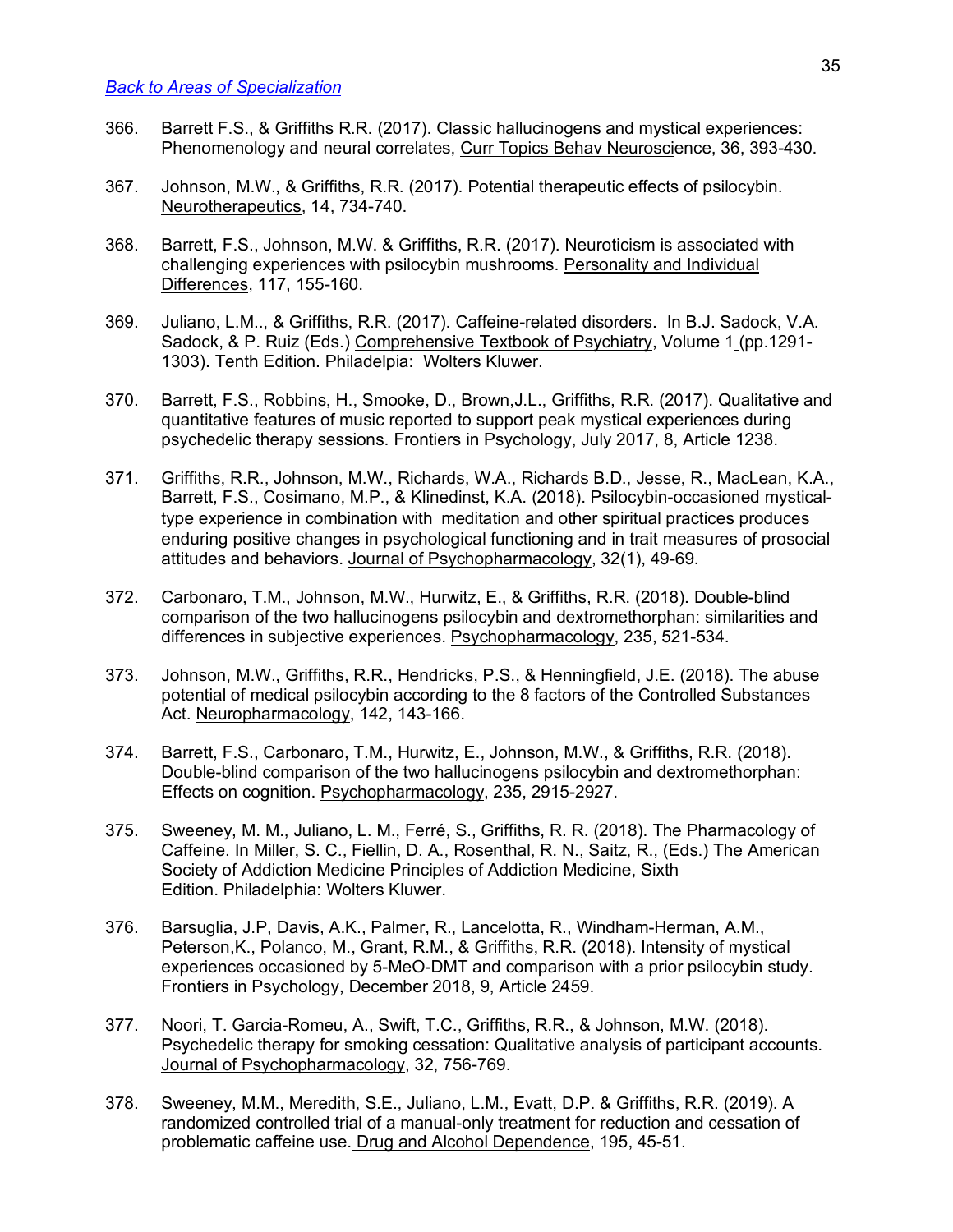- 379. Davis, A.K., So, S., Lancelotta, R., Barsuglia, J.P., & Griffiths, R.R. (2019). 5-methoxy-N,N-dimethyltryptamine (5-MeO-DMT) used in a naturalistic setting is associated with subjective improvements in depression and anxiety. American Journal of Drug and Alcohol Abuse, 9, 161-169.
- 380. Sweeney, M. M., Juliano, L. M., Ferré, S., Griffiths, R. R. (in press). The Pharmacology of Caffeine. In Herron, A. J., Brennan, T. K., (Eds.) The American Society of Addiction Medicine Principles of Addiction Medicine: The Essentials, 3rd Edition. Philadelphia: Wolters Kluwer.
- 381. Griffiths, R.R., Ethan S. Hurwitz, E.S., Davis, A.K., Johnson, M.W. & Jesse, R. (2019) Survey of subjective "God encounter experiences": Comparisons among naturally occurring experiences and those occasioned by the classic psychedelics psilocybin, LSD, ayahuasca, or DMT, PLOS One, 14(4): e0214377.
- 382. Garcia-Romeu, A., Davis, A.K., Erowid, F., Erowid, E., Griffiths, R.R., & Johnson, M.W. (in press). Cessation and reduction in alcohol consumption and misuse after psychedelic use. Journal of Psychopharmacology.
- 383. Johnson, M.W., Hendricks, P.S., Barrett, F.S., & Griffiths, R.R. (2019). Classic psychedelics: An integrative review of epidemiology, mystical experience, brain network function, and therapeutics. Pharmacology & Therapeutics, 197, 83-102.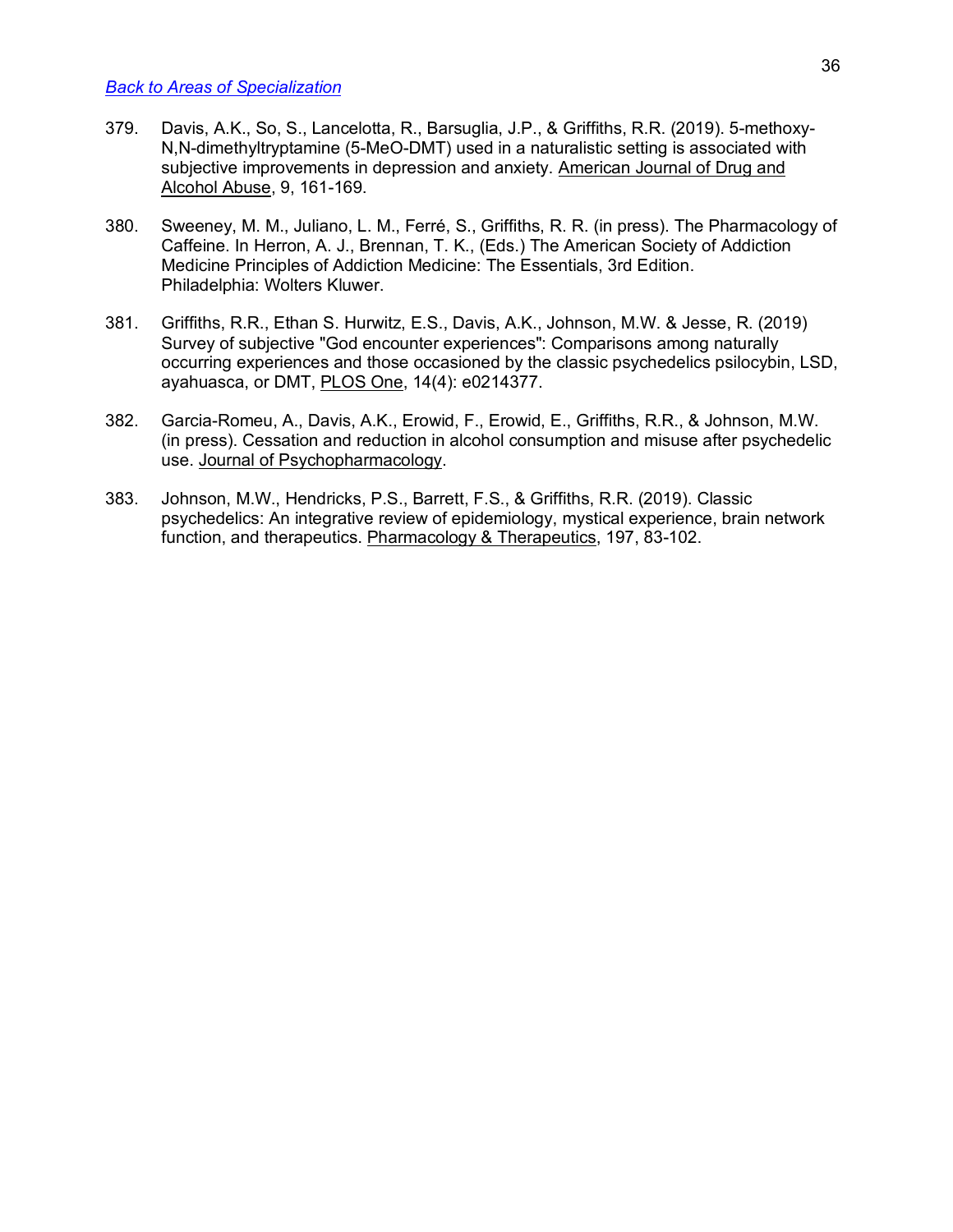# **Publications Organized by Topical Areas**

## **Psychedelics [49 publications, reverse chronological order]**

- 383. Johnson, M.W., Hendricks, P.S., Barrett, F.S., & Griffiths, R.R. (2019). Classic psychedelics: An integrative review of epidemiology, mystical experience, brain network function, and therapeutics. Pharmacology & Therapeutics, 197, 83-102.
- 382. Garcia-Romeu, A., Davis, A.K., Erowid, F., Erowid, E., Griffiths, R.R., & Johnson, M.W. (in press). Cessation and reduction in alcohol consumption and misuse after psychedelic use. Journal of Psychopharmacology.
- 381. Griffiths, R.R., Ethan S. Hurwitz, E.S., Davis, A.K., Johnson, M.W. & Jesse, R. (2019) Survey of subjective "God encounter experiences": Comparisons among naturally occurring experiences and those occasioned by the classic psychedelics psilocybin, LSD, ayahuasca, or DMT, PLOS One, 14(4): e0214377.
- 379. Davis, A.K., So, S., Lancelotta, R., Barsuglia, J.P., & Griffiths, R.R. (2019). 5-methoxy-N,N-dimethyltryptamine (5-MeO-DMT) used in a naturalistic setting is associated with subjective improvements in depression and anxiety. American Journal of Drug and Alcohol Abuse, 9, 161-169.
- 377. Noori, T. Garcia-Romeu, A., Swift, T.C., Griffiths, R.R., & Johnson, M.W. (2018). Psychedelic therapy for smoking cessation: Qualitative analysis of participant accounts. Journal of Psychopharmacology, 32, 756-769.
- 376. Barsuglia, J.P, Davis, A.K., Palmer, R., Lancelotta, R., Windham-Herman, A.M., Peterson,K., Polanco, M., Grant, R.M., & Griffiths, R.R. (2018). Intensity of mystical experiences occasioned by 5-MeO-DMT and comparison with a prior psilocybin study. Frontiers in Psychology, December 2018, 9, Article 2459.
- 374. Barrett, F.S., Carbonaro, T.M., Hurwitz, E., Johnson, M.W., & Griffiths, R.R. (2018). Double-blind comparison of the two hallucinogens psilocybin and dextromethorphan: Effects on cognition. Psychopharmacology, 235, 2915-2927.
- 373. Johnson, M.W., Griffiths, R.R., Hendricks, P.S., & Henningfield, J.E. (2018). The abuse potential of medical psilocybin according to the 8 factors of the Controlled Substances Act. Neuropharmacology, 142, 143-166.
- 372. Carbonaro, T.M., Johnson, M.W., Hurwitz, E., & Griffiths, R.R. (2018). Double-blind comparison of the two hallucinogens psilocybin and dextromethorphan: similarities and differences in subjective experiences. Psychopharmacology, 235, 521-534.
- 371. Griffiths, R.R., Johnson, M.W., Richards, W.A., Richards B.D., Jesse, R., MacLean, K.A., Barrett, F.S., Cosimano, M.P., & Klinedinst, K.A. (2018). Psilocybin-occasioned mysticaltype experience in combination with meditation and other spiritual practices produces enduring positive changes in psychological functioning and in trait measures of prosocial attitudes and behaviors. Journal of Psychopharmacology, 32(1), 49-69.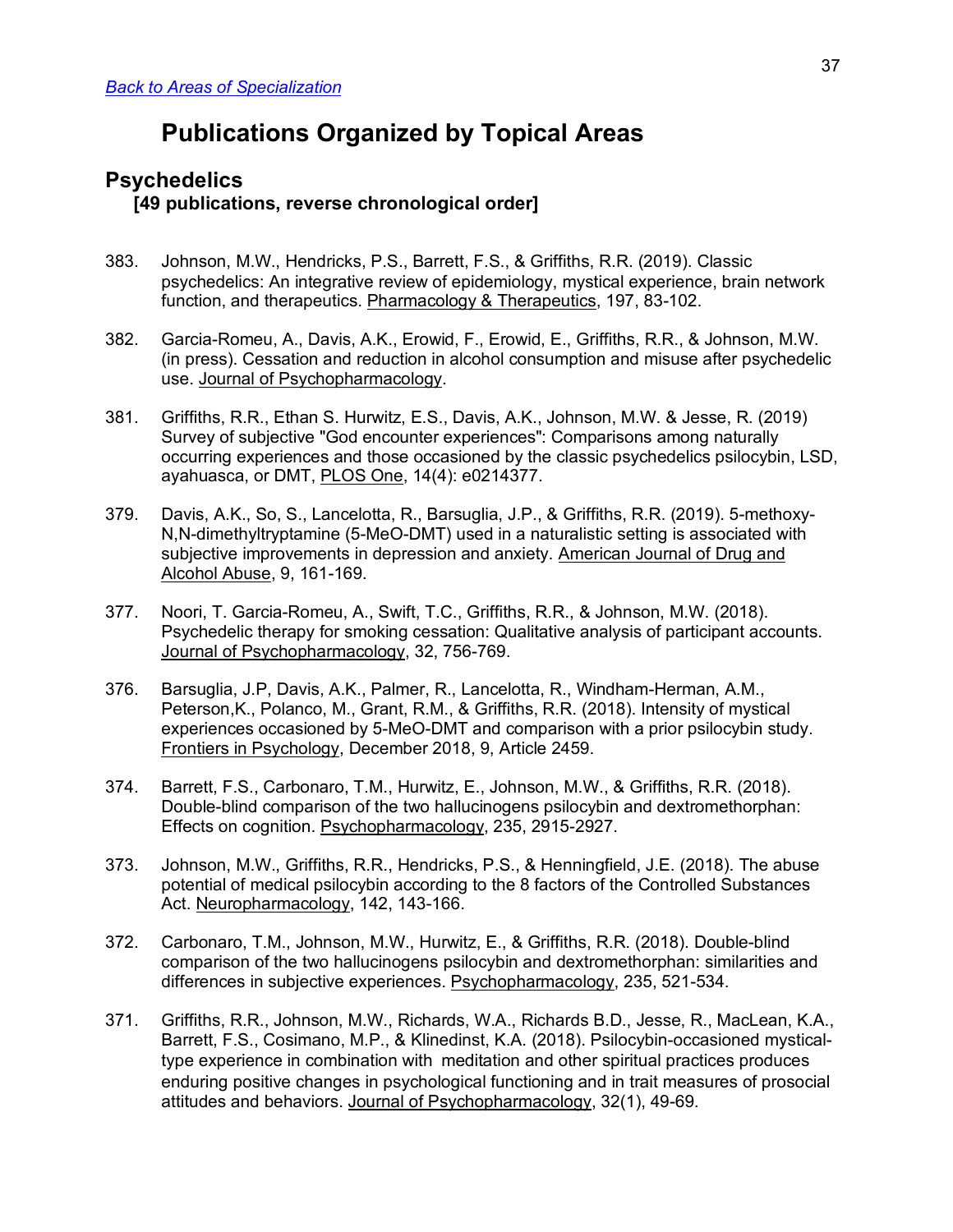- 370. Barrett, F.S., Robbins, H., Smooke, D., Brown,J.L., Griffiths, R.R. (2017). Qualitative and quantitative features of music reported to support peak mystical experiences during psychedelic therapy sessions. Frontiers in Psychology, July 2017, 8, Article 1238.
- 368. Barrett, F.S., Johnson, M.W. & Griffiths, R.R. (2017). Neuroticism is associated with challenging experiences with psilocybin mushrooms. Personality and Individual Differences, 117, 155-160.
- 367. Johnson, M.W., & Griffiths, R.R. (2017). Potential therapeutic effects of psilocybin. Neurotherapeutics, 14, 734-740.
- 366. Barrett F.S., & Griffiths R.R. (2017). Classic hallucinogens and mystical experiences: Phenomenology and neural correlates, Curr Topics Behav Neuroscience, 36, 393-430.
- 364. Johnson, M.J., Garcia-Romeu, A., Johnson, P.S. & Griffiths, R.R. (2017). An online survey of tobacco smoking cessation associated with naturalistic psychedelic use. Journal of Psychopharmacology., 31(7), 841-850.
- 363. Johnson, M.W., Garcia-Romeu, A., & Griffiths, R.R. (2017). Long-term follow-up of psilocybin-facilitated smoking cessation. American Journal of Drug and Alcohol Abuse, 43(1), 55-60.
- 362. Barrett, F.S., Bradstreet, M.P., Leoutsakos, J-M.S., Johnson, M.W. & Griffiths, R.R. (2016). The Challenging Experience Questionnaire: Characterization of challenging experiences with psilocybin mushrooms. Journal of Psychopharmacology, 30(12), 1279- 1295.
- 361. Griffiths R.R., Johnson, M.W., Carducci, M.A., Umbricht, A. Richards, W.A., Richards, B.D., Cosimano, M.P., Klinedinst, M.A. (2016). Psilocybin produces substantial and sustained decreases in depression and anxiety in patients with life-threatening cancer: A randomized double-blind trial. Journal of Psychopharmacology, 30(12), 1181-1197.
- 360. Carbonaro, T.M., Bradstreet, M.P., Barrett, F.S., MacLean, K.A., Jesse, R., Johnson, M.W., & Griffiths, R.R. (2016). Survey study of challenging experiences after ingesting psilocybin mushrooms: Acute and enduring positive and negative consequences. Journal of Psychopharmacology, 30(12). 1268-1278.
- 359. Maqueda, A.E., Valle, M., Addy, P.H., Antonijoan, R.M., Puntes, M., Coimbra, J., Ballester, M.R., Garrido, M., González, M., Claramunt, J., Barker, S., Lomnicka, I., Waguespack, M., Johnson, M.W., Griffiths, R.R., & Riba, J. (2016). Naltrexone but not ketanserin antagonizes the subjective, cardiovascular, and neuroendocrine effects of salvinorin-A in humans. International Journal of Neuropsychopharmacology, 19(7), 1-13.
- 358. Johnson, M.W., MacLean, K.A., Caspers, M.J., Prisinzano, Griffiths, R.R. (2016). Time course of pharmacokinetic and hormonal effects of inhaled high-dose salvinorin A in humans. Journal of Psychopharmacology, 30(4), 323-329.
- 354. Barrett, F.S., Johnson, M.W., & Griffiths, R.R. (2015). Validation of the revised Mystical Experience Questionnaire in experimental sessions with psilocybin. Journal of Psychopharmacology. 29(11), 1182-1190.
- 353. Hendricks, P.S., Johnson, M.W., & Griffiths, R.R. (2015) Psilocybin, psychological distress, and suicidality. Journal of Psychopharmacology 29(9), 1041-1043.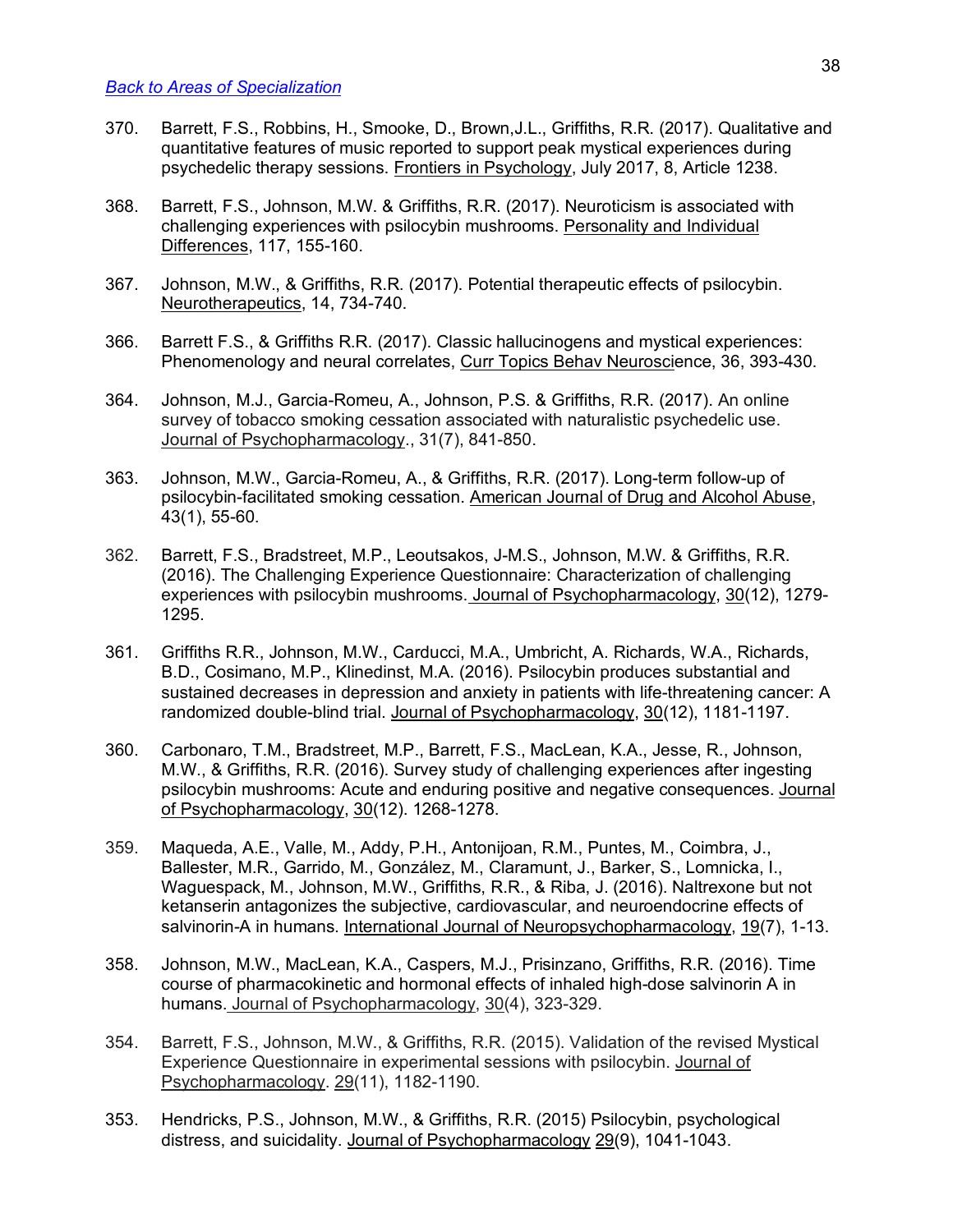- 351. Maqueda, A.E., Valle, M., Addy, P.H., Antonijoan, R.M., Puntes, M., Coimbra, J., Ballester, M.R., Garrido, M., González, M., Claramunt, J., Barker, S., Johnson, M.W., Griffiths, R.R., & Riba, J. (2015). Salvinorin-A induces intense dissociative effects, blocking external sensory perception and modulating interoception and sense of body ownership in humans. International Journal of Neuropsychopharmacology. 18(12) 1-14.
- 349. MacLean, K.A., Johnson, M.W., & Griffiths, R.R. (2015). Hallucinogens and club drugs, In:, M. Galanter, H.D. Kleber, & K Brady (Eds.). The American Psychiatric Press Textbook of Substance Abuse Treatment (Fifth Edition) (pp 209-222),The American Psychiatric Press, Arlington, VA.
- 347. Garcia-Romeu, A., Griffiths, R. R., & Johnson, M. W. (2014). Psilocybin-occasioned mystical experiences in the treatment of tobacco addiction. Current Drug Abuse Reviews, 7(3), 157-164.
- 346. Jesse, R. and Griffiths, R.R. (2014) Psilocybin research at Johns Hopkins: A 2014 report. In: J.H. Ellens (Ed.). Seeking the Sacred with Psychoactive Substances (Volume 2) (pp 29-43). Praeger, Santa Barbara, CA
- 345. Johnson, M.W., Garcia-Romeu, A., Cosimano, M.P., & Griffiths, R.R. (2014). Pilot study of the 5-HT2AR agonist psilocybin in the treatment of tobacco addiction. Journal of Psychopharmacology, 11, 983-992.
- 340. Caspers, M.J., Williams, T.D., Lovell, K.M. Lozama, A, Butelman, E.R., Kreek, M.J., Johnson, M. Griffiths, R., MacLean, K., & Prisinzano, T.E. (2013). LC-MS/MS quantification of salvinorin A from biological fluids. Analytical Methods 5, 7042-7048.
- 339. MacLean, K.A., Johnson, M.W., Reissig, C.J., Prisinzano, T.E., & Griffiths, R.R. (2013). Dose-related effects of salvinorin A in humans: Dissociative, hallucinogenic and memory effects. Psychopharmacology, 226, 381-392.
- 338. Carter, L.P., Kleykamp, B.A., Griffiths, R.R., & Mintzer, M.Z. (2013). Cognitive effects of intramuscular ketamine and oral triazolam in healthy volunteers. Psychopharmacology, 226, 53-63.
- 337. Grob, C.S., Bossis, A.P. & Griffiths, R.R. (2013). Use of the Classic Hallucinogen Psilocybin for Treatment of Existential Distress Associated with Cancer. In B.I. Carr and J.L.Steel (Eds), Psychological Aspects of Cancer, (pp. 291-308) Springer Science and Business Media LLC, New York.
- 336. Carter, L.P., Reissig, C.J., Johnson, M.W., Klinedinst, M.A., Griffiths, R.R. & Mintzer, M.Z. (2013). Acute cognitive effects of high doses of dextromethorphan relative to triazolam in humans. Drug and Alcohol Dependence, 128, 206-213. Corrigendum, 2013, Drug and Alcohol Dependence, 133, 294.
- 335. MacLean, K.A., Leoutsakos, J-M.S., Johnson, M.W., & Griffiths, R.R. (2012) Validation and factor analysis of a scale to measure mystical experience: A study of experiences occasioned by the hallucinogen psilocybin. Journal for the Scientific Study of Religion, 51(4), 721-737.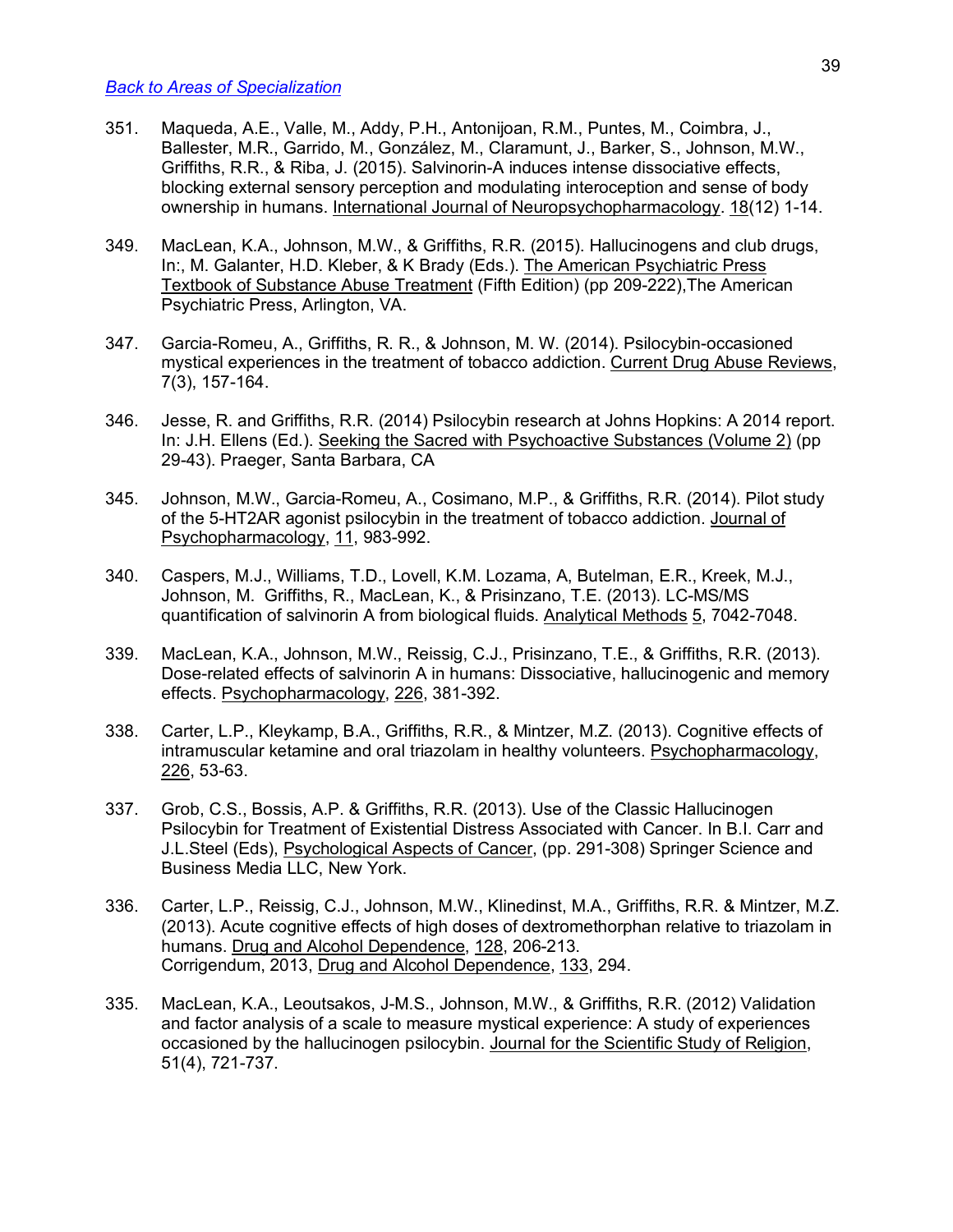- 332. Reissig, C.J., Carter, L.P., Johnson, M.W., Mintzer, M.Z., Klinedinst, M.A. & Griffiths, R.R. (2012). High doses of dextromethorphan, an NMDA antagonist, produces effects similar to classic hallucinogens. Psychopharmacology, 223(1), 1-15. PMID: 22526529. Erratum, 2013, Psychopharmacology, 228, 513.
- 331. Johnson, M.W., Sewell, R.A, & Griffiths, R.R. (2012). Psilocybin dose-dependently causes delayed, transient headaches in healthy volunteers. Drug and Alcohol Dependence, 123, 132-140. PMCID: PMC3345296
- 329. MacLean, K.A., Johnson, M.W., & Griffiths, R.R. (2011). Mystical experiences occasioned by the hallucinogen psilocybin lead to increases in the personality domain of openness. Journal of Psychopharmacology, 25(11), 1453-1461. PMID: 21956378
- 328. Griffiths, R.R., Johnson, M.W., Richards, W.A., Richards, B.D., McCann, U., & Jesse, R. (2011). Psilocybin occasioned mystical-type experiences: Immediate and persisting doserelated effects. Psychopharmacology, 218(4), 649-665. PMCID: PMC3308357
- 323. Johnson, M.W. MacLean, K.A., Reissig, C.J., Prisinzano, T.E. & Griffiths, R.R. (2011). Human psychopharmacology and dose-effects of salvinorin A, a kappa opioid agonist hallucinogen present in the plant Salvia divinorum. Drug and Alcohol Dependence, 115, 150-155. PMCID: PMC3089685
- 320. Griffiths, R.R. & Grob, C.S. (2010). Hallucinogens as medicine. Scientific American, 303, 77-79.
- 307. Johnson, M.W., Richards, W.A., & Griffiths, R.R. (2008). Human hallucinogen research: guidelines for safety. Journal of Psychopharmacology, 22(6), 603-620. PMCID: PMC3056407
- 305. Griffiths, R.R., Richards, W.A., Johnson, M.W., McCann, U., & Jesse, R. (2008). Mystical-type experiences occasioned by psilocybin mediate the attribution of personal meaning and spiritual significance 14 months later. Journal of Psychopharmacology, 22(6), 621-632.
- 296. Griffiths, R.R., Richards, W.A., McCann, U., & Jesse, R. (2006). Psilocybin can occasion mystical experiences having substantial and sustained personal meaning and spiritual significance. Psychopharmacology, 187, 268-283.
- 224. Sannerud, C.A., Kaminski, B. J., & Griffiths, R.R. (1996). Intravenous self-injection of four novel phenethylamines in baboons. Behavioural Pharmacology, 7, 315-323. PMID: 11224424
- 129. Lamb, R.J., & Griffiths, R.R. (1987). Self-injection of *d*, l-3,4 methylenedioxymethamphetamine (MDMA) in the baboon. Psychopharmacology, 91, 268-272. PMID: 2882537
- 99. Lukas, S.E., Griffiths, R.R., Brady, J.V., & Wurster, R.M. (1984). Phencyclidine-analogue self-injection by the baboon. Psychopharmacology, 83, 316-320. PMID: 6436860
- 45. Griffiths, R.R., Brady, J.V., & Bradford, L.D. (1979). Predicting the abuse liability of drugs with animal drug self-administration procedures: Psychomotor stimulants and hallucinogens. In T. Thompson, & P. Dews (Eds.), Advances in Behavioral Pharmacology: Volume II (pp. 163-208). New York: Academic Press.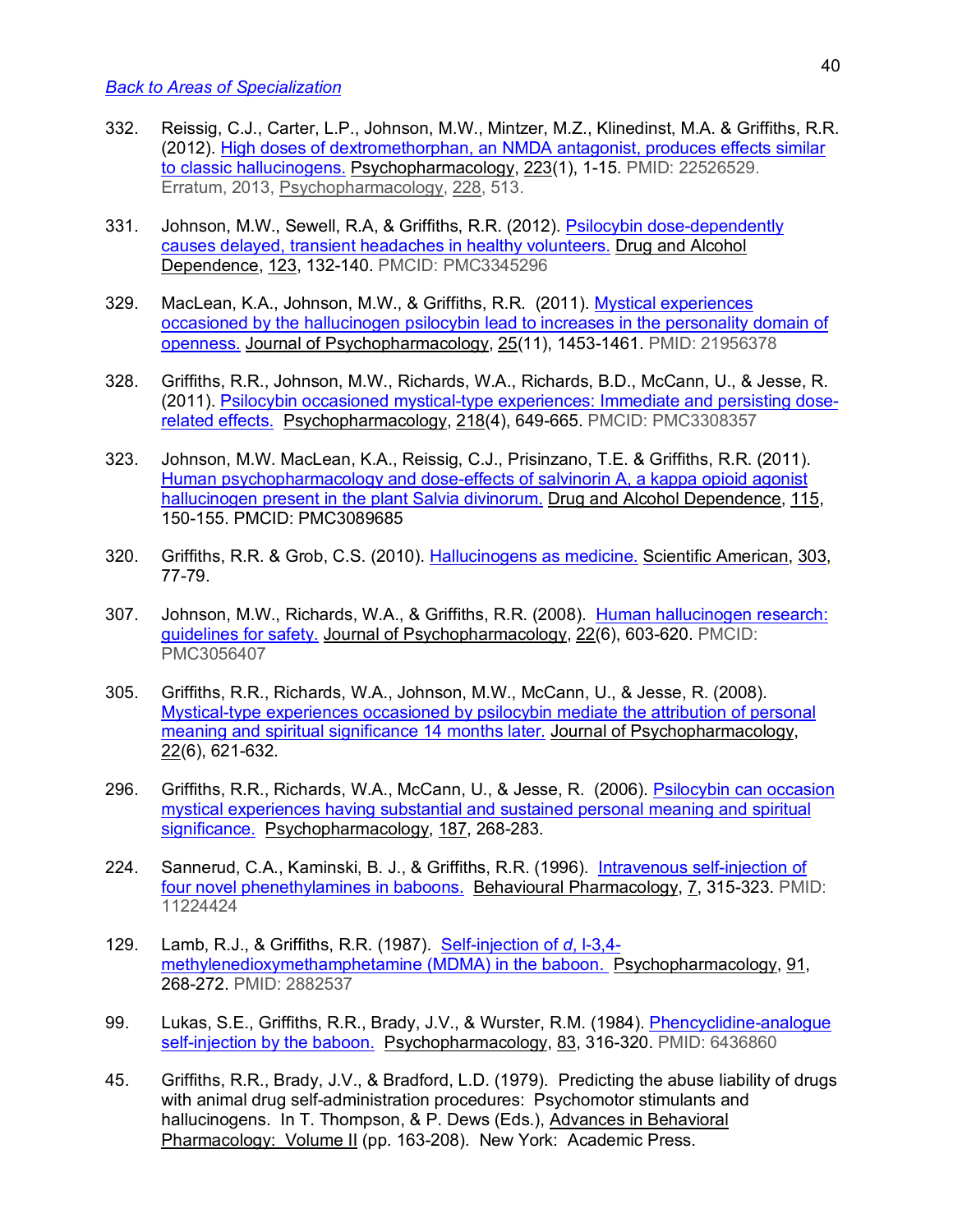## **Caffeine self-administration, withdrawal, subjective effects, and addiction**

## **[61 publications, reverse chronological order]**

- 380. Sweeney, M. M., Juliano, L. M., Ferré, S., Griffiths, R. R. (in press). The Pharmacology of Caffeine. In Herron, A. J., Brennan, T. K., (Eds.) The American Society of Addiction Medicine Principles of Addiction Medicine: The Essentials, 3rd Edition. Philadelphia: Wolters Kluwer.
- 378. Sweeney, M.M., Meredith, S.E., Juliano, L.M., Evatt, D.P. & Griffiths, R.R. (2019). A randomized controlled trial of a manual-only treatment for reduction and cessation of problematic caffeine use. Drug and Alcohol Dependence, 195, 45-51.
- 375. Sweeney, M. M., Juliano, L. M., Ferré, S., Griffiths, R. R. (2018). The Pharmacology of Caffeine. In Miller, S. C., Fiellin, D. A., Rosenthal, R. N., Saitz, R., (Eds.) The American Society of Addiction Medicine Principles of Addiction Medicine, Sixth Edition. Philadelphia: Wolters Kluwer.
- 369. Juliano, L.M.., & Griffiths, R.R. (2017). Caffeine-related disorders. In B.J. Sadock, V.A. Sadock, & P. Ruiz (Eds.) Comprehensive Textbook of Psychiatry, Volume 1 (pp.1291- 1303). Tenth Edition. Philadelpia: Wolters Kluwer.
- 365. Sweeney, M.M., Meredith, S.E., Evatt, D.P, & Griffiths, R.R. (2017). Effects of caffeine on alcohol reinforcement: Beverage choice, self-administration, and subjective ratings. Psychopharmacology, 234(5), 877-888.
- 357. Meredith, S.E., Sweeney, M.M, Johnson, P.S., Johnson, M.W., Griffiths, R.R. (2016). Weekly energy drink use is positively associated with delay discounting and risk behavior in a nationwide sample of young adults. Journal of Caffeine Research, 6(1), 10-19.
- 356. Evatt, D.P., Juliano L.M., & Griffiths, R.R. (2016). A brief manualized treatment for problematic caffeine use: A randomized control trial. Journal of Consulting and Clinical Psychology, 84(2), 113-121.
- 355. Juliano, L.M., Ferre, S., & Griffiths, R.R. (2015). Caffeine: Pharmacology and clinical effects. Principles of Addiction Medicine: The Essentials. Baltimore: Lippincott Williams & Wilkins**.** (pg. 74-79).
- 350. Meredith, S.E., & Griffiths, R.R. (2015). Substance use and addictive disorders: Caffeine. In. A. Tasman, J. Kay, J.A. Lieberman, M.B. First, and M.B. Riba (Eds.), Psychiatry, Fourth Edition (pp. 1435-1457), Hoboken NJ, Wiley-Blackwell.
- 344. Juliano, L.M., Ferré, S., & Griffiths, R.R. (2014). The pharmacology of caffeine. In R.K. Ries, D.A. Fiellin, S.C. Miller, & R. Saitz, (Eds.) Principles of Addiction Medicine, Fifth Edition (pp.180-200). Philadelphia:Wolters Kluwer.
- 343. Meredith, S.E., Juliano, L.M., Hughes, J.R. & Griffiths, R.R. (2013). Caffeine use disorder: a comprehensive review and research agenda. Journal of Caffeine Research, 3(3), 114- 130.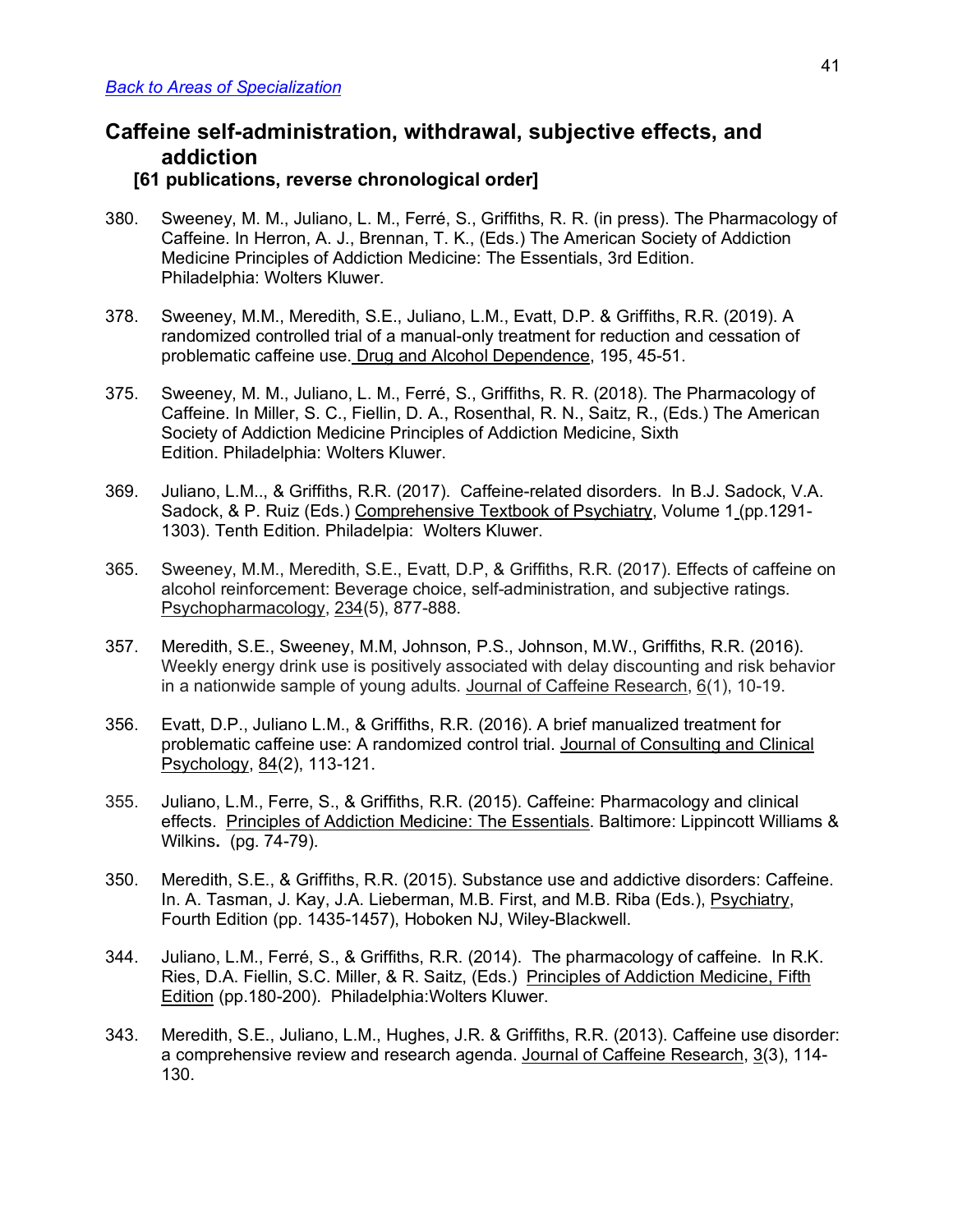- 341. Budney, J.A., Brown, P.C., Griffiths, R.R., Hughes, J.R. & Juliano, L.M. (2013). Caffeine withdrawal and dependence: A convenience survey among addiction professionals. Journal of Caffeine Research, 3(2), 67-71.
- 334. Juliano, L.M., Evatt, D.P., Richards, B.D., & Griffiths, R.R. (2012). Characterization of individuals seeking treatment for caffeine dependence. Psychology of Addictive Behaviors, 26, 948-954.
- 330. Striley, C.L.W., Griffiths, R.R. & Cottler, L.B. (2011). Evaluating dependence criteria for caffeine. Journal of Caffeine Research, 1(4), 219-225.
- 327. Evatt, D.P., & Griffiths, R.R. (2013). Caffeine. In Caballero B. (Ed.) Encyclopedia of Human Nutrition, third edition, Volume 1, pp. 221-227. Waltham, MA: .Academic Press.
- 326. Evatt, D.P., & Griffiths, R.R. (2012). Caffeine, Addiction, and Food Consumption. In K.D. Brownell & M.S. Gold. (Eds.) Handbook of Food and Addiction, (pp. 238-243), New York, Oxford University Press.
- 325. Juliano, L.M., Anderson, B.L., & Griffiths, R.R. (2011). Caffeine. In P. Ruiz, & E. Strain, (Eds.) Lowinson & Ruiz's Substance Abuse: A Comprehensive Textbook, Fifth Edition (pp. 335-353). Philadelphia: Lippincott Williams & Wilkins.
- 324. Sigmon, S.C. & Griffiths, R.R. (2011). Caffeine choice prospectively predicts positive subjective effects of caffeine and *d*-amphetamine. Drug and Alcohol Dependence, 118, 341-348. PMCID: PMC3188327
- 321. Arria, A.M., Calderira, K.M., Kasperski, S.J., Vincent, K.B., Griffiths, R.R., & O'Grady, K.E. (2011). Energy drink consumption and increased risk for alcohol dependence. Alcoholism: Clinical and Experimental Research**,** 4, 74-80. PMCID: PMC3058776
- 319. Johnson, M.W., Strain, E.C., & Griffiths, R.R. (2010). Effects of oral caffeine pretreatment on response to intravenous nicotine and cocaine. Experimental and Clinical Psychopharmacology, 18, 305-315. PMID: 20695686
- 318. Arria, A.M., Calderira, K.M.,Kasperski, S.J., O'Grady, K.E., Vincent, K.B., Griffiths, R.R., & Wish, E.D. (2010). Increased alcohol consumption, nonmedical prescription drug use, and illicit drug use are associated with energy drink consumption among college students. Journal of Addition Medicine, 4, 74-80. PMCID: PMC2923814
- 311. Sigmon, S.C., Herning, R.I., Better, W,., Cadet J.L., & Griffiths R.R. (2009). Caffeine withdrawal, acute effects, tolerance, and absence of net beneficial effects of chronic administration: cerebral blood flow velocity, quantitative EEG, and subjective effects. Psychopharmacology, 204(4), 573-585. PMCID: PMC2738587
- 310. Ressig, C.J., Strain, E.C., & Griffiths, R.R. (2009). Caffeinated energy drinks A growing problem. Drug and Alcohol Dependence, 99, 1-10. PMCID: PMC2735818
- 306. Griffiths, R.R., & Ressig, C.J. (2008). Substance abuse: Caffeine use disorders. In A. Tasman, J. Kay, J. Lieberman, M. B. First, M Maj (Eds.) Psychiatry, third edition, volume 1 (pp.1019-1040). Chichester, UK: John Wiley & Sons.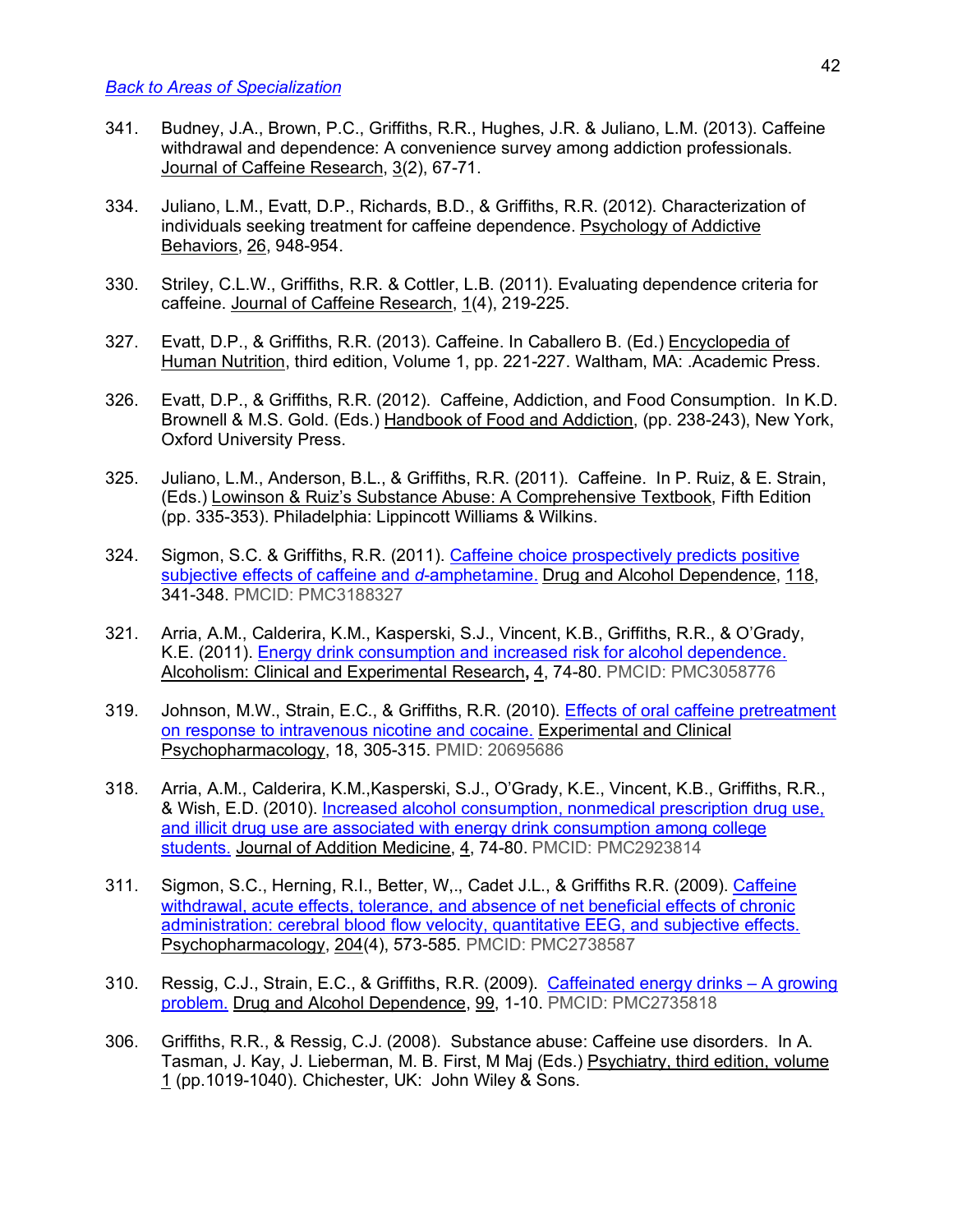- 290. Svikis, D.S., Berger, N., Haug, N.A., & Griffiths, R.R. (2005). Caffeine dependence in combination with a family history of alcoholism as a predictor of continued use of caffeine during pregnancy.ability to quit caffeine use during pregnancy. American Journal of Psychiatry, 162, 2344-2351. PMID: 16330600
- 280. Sobel, B.X., Sigmon, S.C. & Griffiths, R.R. (2004). Transdermal nicotine maintenance attenuates the subjective and reinforcing effects of intravenous nicotine, but not cocaine or caffeine, in cigarette-smoking stimulant abusers. Neuropsychopharmacology, 29, 991- 1003. PMID: 15010695
- 279. Juliano, L.M., & Griffiths, R.R. (2004). A critical review of caffeine withdrawal: Empirical validation of symptoms and signs, incidence, severity, and associated features. Psychopharmacology, 176, 1-29. PMID: 15448977
- 272. Jones, H.E., & Griffiths, R.R. (2003). Oral caffeine maintenance potentiates the reinforcing and stimulant subjective effects of intravenous nicotine in cigarette smokers. Psychopharmacology, 165, 280-290. PMID: 12434259
- 271. Griffiths, R.R., Juliano, L.M., & Chausmer, A.L. (2003). Caffeine pharmacology and clinical effects. In: Graham A.W., Schultz T.K., Mayo-Smith M.F., Ries R.K. & Wilford, B.B. (Eds.) Principles of Addiction Medicine, Third Edition (pp. 193-224). Chevy Chase, MD: American Society of Addiction Medicine
- 259. Garrett, B.E., & Griffiths, R.R. (2001). Intravenous nicotine and caffeine: Subjective and physiological effects in cocaine abusers. Journal of Experimental Pharmacology and Therapeutics, 296, 486-494. PMID: 11160635
- 256. Jones, H.E., Herning, R.I., Cadet, J.L., & Griffiths, R.R. (2000). Caffeine withdrawal increases cerebral blood flow velocity and alters quantitative electroencephalography (EEG) activity. Psychopharmacology, 147, 371-377. PMID: 10672630
- 255. Griffiths, R.R., & Vernotica, E.M. (2000). Is caffeine a flavoring agent in cola soft drinks? Archives of Family Medicine, 9, 727-734. PMID: 10927712
- 254. Griffiths, R.R., & Chausmer, A.L. (2000). Caffeine as a model drug of dependence: Recent developments in understanding caffeine withdrawal, the Caffeine Dependence Syndrome, and caffeine negative reinforcement. Japanese Journal of Neuropsychopharmacology, 20, 223-231. PMID: 11326548
- 244. Evans, S.E., & Griffiths, R.R. (1999). Caffeine withdrawal: a parametric analysis of caffeine dosing conditions. Journal of Pharmacology and Experimental Therapeutics, 289, 285-294. PMID: 10087016
- 237. Garrett, B.E., & Griffiths, R.R. (1998). Physical dependence increases the relative reinforcing effects of caffeine verses placebo. Psychopharmacology, 139, 195-202. PMID: 9784073
- 233. Schuh, K.J., & Griffiths, R.R. (1997). Caffeine reinforcement: the role of withdrawal. Psychopharmacology, 130, 320-326. PMID: 9160847
- 228. Garrett, B.E., & Griffiths, R.R. (1997). The role of dopamine in the behavioral effects of caffeine in animals and humans. Pharmacology Biochemistry and Behavior, 57, 533-541. PMID: 9218278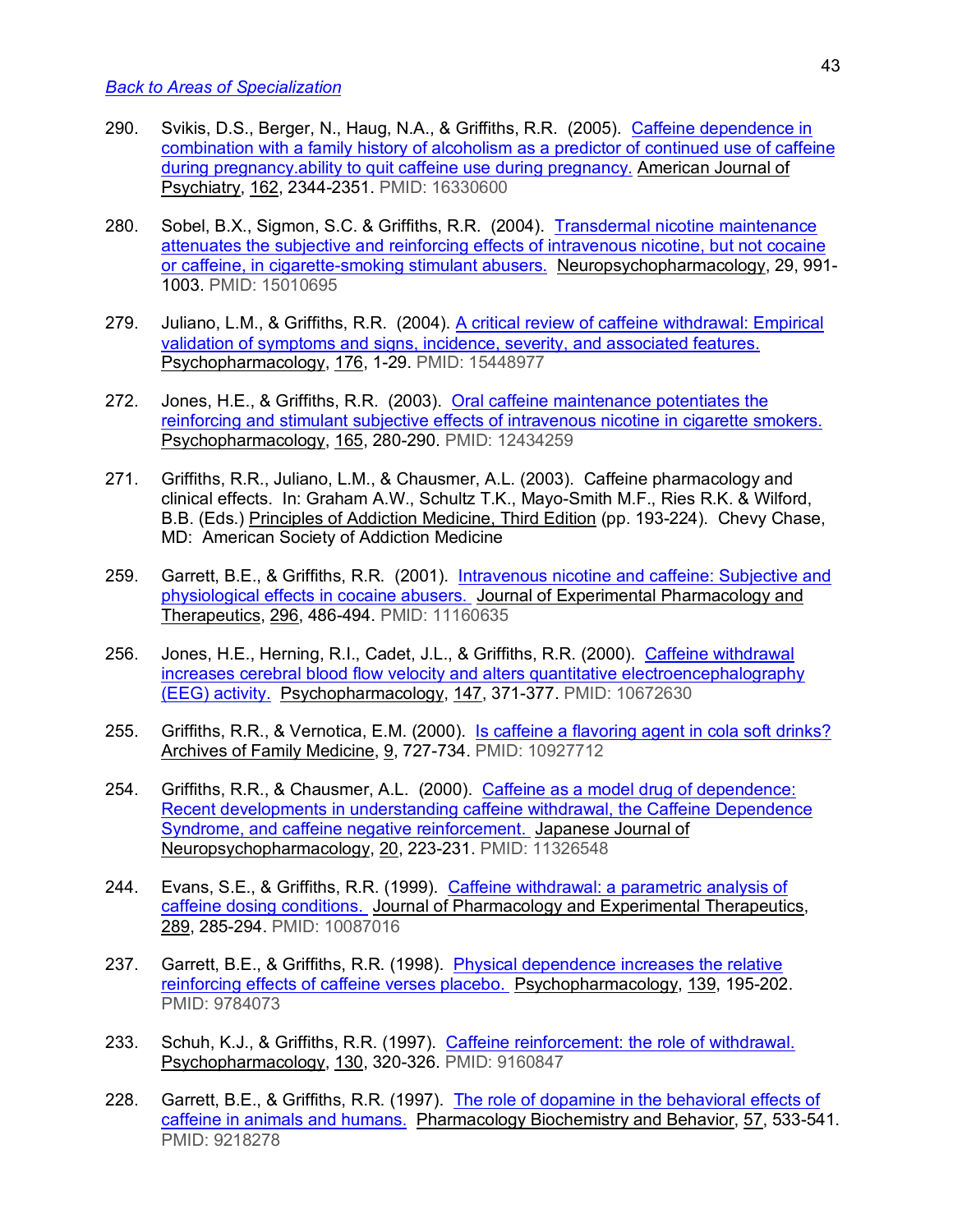- 227. Eissenberg, T., & Griffiths, R.R. (1997). Human drug discrimination and multiple chemical sensitivity: caffeine exposure as an experimental model. Environmental Health Perspectives, 105 (Suppl. 2), 509-513. PMCID: PMC1469818
- 225. Strain, E.C., & Griffiths, R.R. (1996). Caffeine dependence: Fact or fiction? Woman's Health Digest, 2, 15-17. (Reprinted from J R Soc Med, 88, 437-440)
- 221. Mumford, G.K., Benowitz, N.L., Evans, S.M., Kaminski, B.J., Preston, K.L., Sannerud, C.A., Silverman, K., & Griffiths, R.R. (1996). Absorption rate of methylxanthines following capsules, cola and chocolate. European Journal of Clinical Pharmacology, 51, 319-325. PMID: 9010706
- 215. Abreu, M.E., & Griffiths, R.R. (1996). Drug tasting may confound human drug discrimination studies. Psychopharmacology, 125, 255-257. PMID: 8815961
- 214. Strain, E.C., Mumford, G.K., Silverman, K., & Griffiths, R.R. (1995). Caffeine dependence syndrome. (Letter) Journal of the American Medical Association, 273, 1418- 1419.
- 213. Strain, E.C., & Griffiths, R.R. (1995). Caffeine dependence: Fact or fiction? (Commentary) Journal of the Royal Society of Medicine, 88, 437-440. PMCID: PMC1295296
- 207. Rush, C.R., Sullivan, J.T., & Griffiths, R.R. (1995). Intravenous caffeine in stimulant drug abusers: subjective reports and physiological effects. Journal of Pharmacology and Experimental Therapeutics, 273, 351-358. PMID: 7714788
- 200. Strain, E.C., Mumford, G.K., Silverman, K., & Griffiths, R.R. (1994). Caffeine dependence syndrome: evidence from case histories and experimental evaluations. Journal of the American Medical Association, 272 (13), 1043-1048. PMID: 8089887
- 199. Silverman, K., Mumford, G.K., & Griffiths, R.R. (1994). Enhancing caffeine reinforcement by behavioral requirements following drug ingestion. Psychopharmacology, 114, 424- 432. PMID: 7855200
- 197. Silverman, K., Mumford, G.K., & Griffiths, R.R. (1994). A procedure for studying the within-session onset of human drug discrimination. Journal of the Experimental Analysis of Behavior, 61, 181-189. PMCID: PMC1334406
- 196. Mumford, G.K., Evans, S.M., Kaminski, B.J., Preston, K.L., Sannerud, C.A., Silverman, K., & Griffiths, R.R. (1994). Discriminative stimulus and subjective effects of theobromine and caffeine in humans. Psychopharmacology, 115, 1-8. PMID: 7862879
- 194. Evans, S.M., Critchfield, T.S., & Griffiths, R.R. (1994). Caffeine reinforcement demonstrated in a majority of moderate caffeine users. Behavioural Pharmacology, 5, 231-238. PMID: 11224272
- 178. Silverman, K., Evans, S. M., Strain, E. C., et Griffiths, R. R. (1992). Syndrome de sevrage après arrêt en double-aveugle de la consommation de caféine. Le Journal International de Medécine, 252, 26-32. (Reprinted from NEJM, 327, 1109-1114)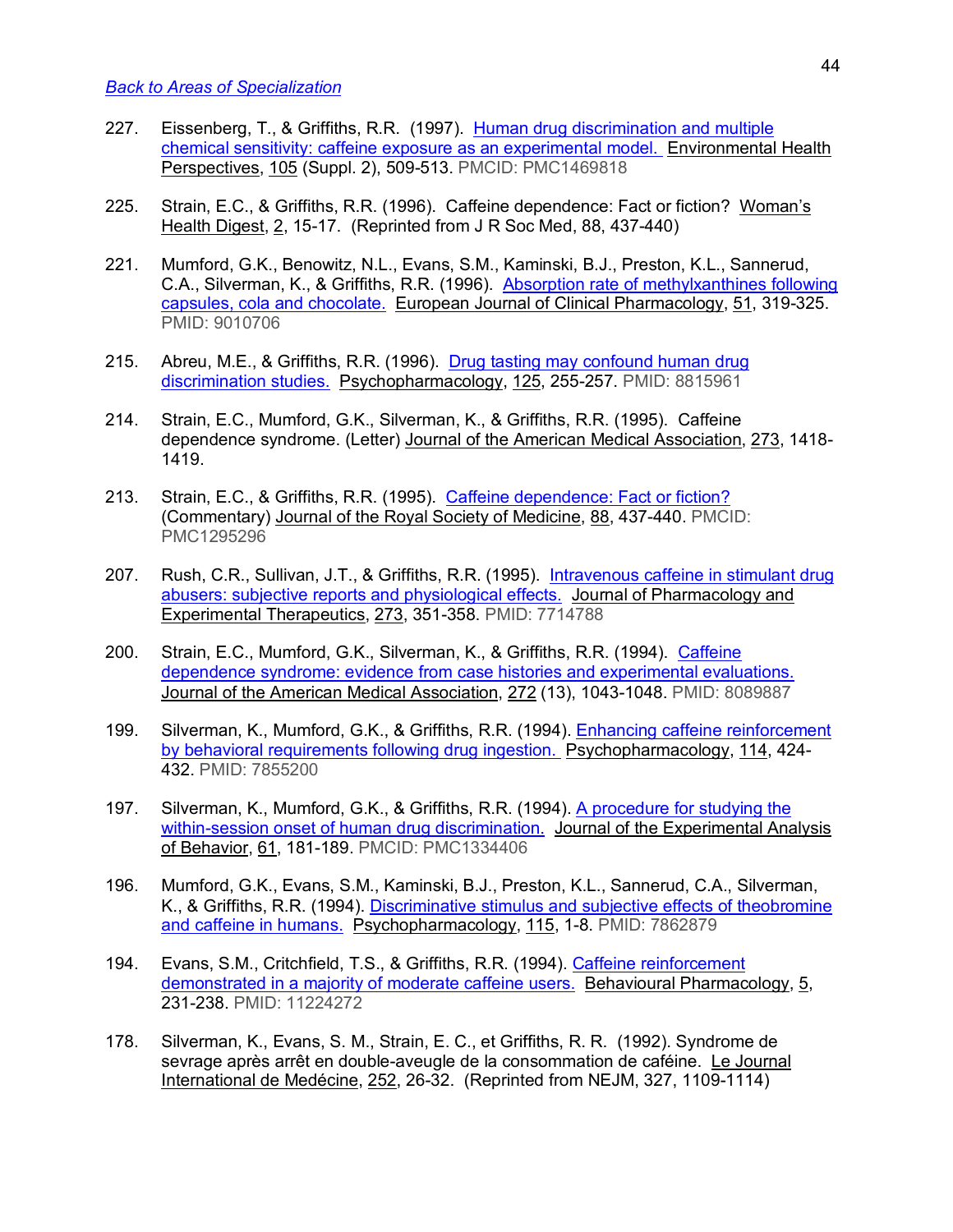- 177. Silverman, K., Evans, S.M., Strain, E.C., & Griffiths, R.R. (1992). Withdrawal syndrome after the double-blind cessation of caffeine consumption. The New England Journal of Medicine, 327, 1109-1114. PMID: 1528206
- 176. Silverman, K., & Griffiths, R.R. (1992). Low-dose caffeine discrimination and selfreported mood effects in normal volunteers. Journal of the Experimental Analysis of Behavior, 57, 91-107. PMCID: PMC1323072
- 172. Evans, S.M., & Griffiths, R.R. (1992). Caffeine tolerance and choice in humans. Psychopharmacology, 108, 51-59. PMID: 1410146
- 164. Evans, S.M., & Griffiths, R.R. (1991). Dose-related caffeine discrimination in normal volunteers: individual differences in subjective effects and self-reported cues. Behavioural Pharmacology, 2, 345-356. PMID: 11224078
- 157. Griffiths, R.R., Evans, S.M., Heishman, S.J., Preston, K.L., Sannerud, C.A., Wolf, B., & Woodson, P.P. (1990). Low-dose caffeine physical dependence in humans. Journal of Pharmacology and Experimental Therapeutics, 255, 1123-1132. PMID: 2262896
- 156. Griffiths, R.R., Evans, S.M., Heishman, S.J., Preston, K.L., Sannerud, C.A., Wolf, B., & Woodson, P.P. (1990). Low-dose caffeine discrimination in humans. Journal of Pharmacology and Experimental Therapeutics, 252, 970-978. PMID: 2319479
- 149. Griffiths, R.R., Bigelow, G.E., & Liebson, I.A. (1989). Reinforcing effects of caffeine in coffee and capsules. Journal of the Experimental Analysis of Behavior, 52, 127-140. PMCID: PMC1338955
- 142. Griffiths, R.R., & Woodson, P.P. (1988). Reinforcing effects of caffeine in humans. Journal of Pharmacology and Experimental Therapeutics, 246, 21-29. PMID: 3392652
- 140. Griffiths, R.R., & Woodson, P.P. (1988). Caffeine physical dependence: A review of human and laboratory animal studies. Psychopharmacology, 94, 437-451. PMID: 3131789
- 139. Griffiths, R.R., & Woodson, P.P. (1988). Reinforcing properties of caffeine: Studies in humans and laboratory animals. Pharmacology Biochemistry and Behavior, 29, 419-427. PMID: 3283780
- 116. Griffiths, R.R., Bigelow, G.E., & Liebson, I.A. (1986). Human coffee drinking: Reinforcing and physical dependence producing effects of caffeine. Journal of Pharmacology and Experimental Therapeutics, 239, 416-425. PMID: 3772801
- 115. Griffiths, R.R., Bigelow, G.E., Liebson, I.A., O'Keeffe, M., O'Leary, D., & Russ, N. (1986). Human coffee drinking: Manipulation of concentration and caffeine dose. Journal of the Experimental Analysis of Behavior, 45, 133-148. PMCID: PMC1348223
- 84. Chait, L.D., & Griffiths, R.R. (1983). Effects of caffeine on cigarette smoking behavior and subjective response. Clinical Pharmacology and Therapeutics, 34, 612-622. PMID: 6627821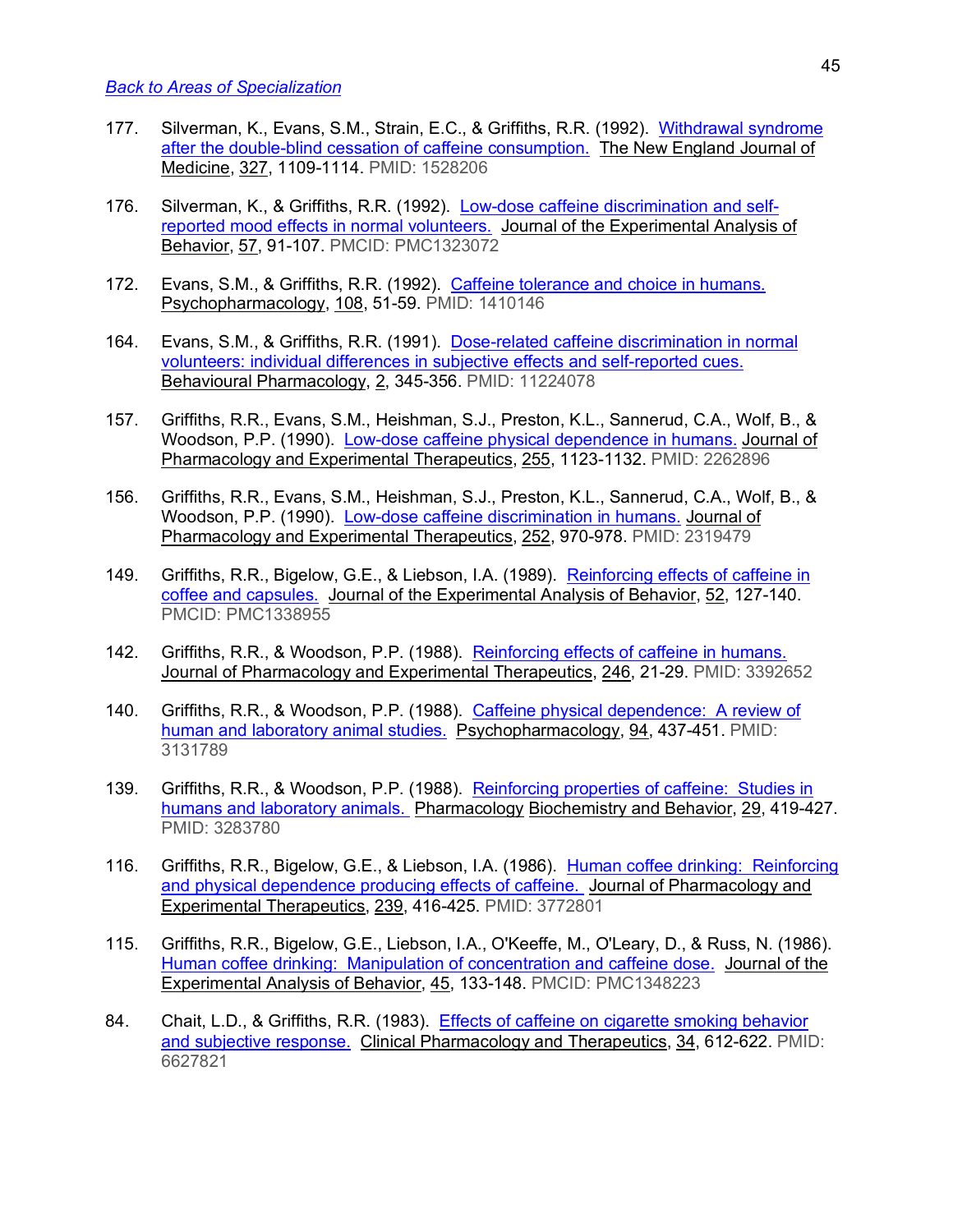## **Sedative self-administration and sedative effects [101 publications, reverse chronological order]**

- 348. Reissig, C.J., Harrison, J.A., Carter, L.P., & Griffiths, R.R. (2015). Inhaled vs. oral alprazolam: Subjective, behavioral and cognitive effects, and modestly increased abuse potential. Psychopharmacology. 232, 871-883.
- 342. Johnson, M.W. & Griffiths, R.R. (2013). Comparative abuse liability of GHB and ethanol in humans. Experimental and Clinical Psychopharmacology, 21(2), 112-123.
- 338. Carter, L.P., Kleykamp, B.A., Griffiths, R.R., & Mintzer, M.Z. (2013). Cognitive effects of intramuscular ketamine and oral triazolam in healthy volunteers. Psychopharmacology, 226, 53-63.
- 333. Kleykamp B.A., Griffiths R.R., McCann U.D., Smith M.T., & Mintzer M.Z. (2012). Acute effects of zolpidem extended-release on cognitive performance and sleep in healthy males after repeated nightly use. Exp Clin Psychopharmacol. 20(1), 28-39. PMCID: PMC3280925
- 317. Mintzer, M.Z., Kleykamp, B.A., & Griffiths, R.R. (2010). Dose effects of triazolam and scopolamine on metamemory. Experimental and Clinical Psychopharmacology, 18, 17- 31. PMCID: PMC2846306
- 316. Kleykamp, B.A., Griffiths, R.R., & Mintzer, M.Z. (2010). Dose effects of triazolam and alcohol on cognitive performance in healthy volunteers. Experimental and Clinical Psychopharmacology, 18, 1-16. PMCID: PMC2847582
- 315. Carter, L.P. & Griffiths, R.R. (2009). Principles of laboratory assessment of drug abuse liability and implications for clinical development. Drug and Alcohol Dependence, 105S, S14-S25. PMCID: PMC2763984
- 314. Carter, L.P., Mintzer, M.Z., & Griffiths, R.R. (2009). Amnestic effects of sodium oxybate are less than those of triazolam – reply to Drs. Zvosec and Smith. Psychopharmacology, 207, 511-512. PMID: 19777215
- 313. Carter, L.P., Griffiths, R.R., & Mintzer, M.Z. (2009). Cognitive, psychomotor, and subjective effects of sodium oxybate and triazolam in healthy volunteers. Psychopharmacology, 206, 141-154. PMCID: PMC2792587
- 312. Carter, L.P., Pardi, D., Gorsline, J., & Griffiths, R.R. (2009). Illicit gammahydroxybutyrate (GHB) and pharmaceutical sodium oxybate (Xyrem®): Differences in characteristics and misuse. Drug and Alcohol Dependence, 104, 1-10. PMCID: PMC2713368
- 303. Mintzer, M.Z, & Griffiths, R.R. (2007). Differential effects of scopolamine and lorazepam on working memory maintenance versus manipulation processes. Cognitive, Affective, and Behavioral Neuroscience, 7, 120-129. PMID: 17672383
- 302. Mintzer, M.Z, & Griffiths, R.R. (2007). A triazolam/amphetamine dose-effect interaction study: dissociation of effects on memory versus arousal. Psychopharmacology (Berl). 192,425-440. PMID: 17342474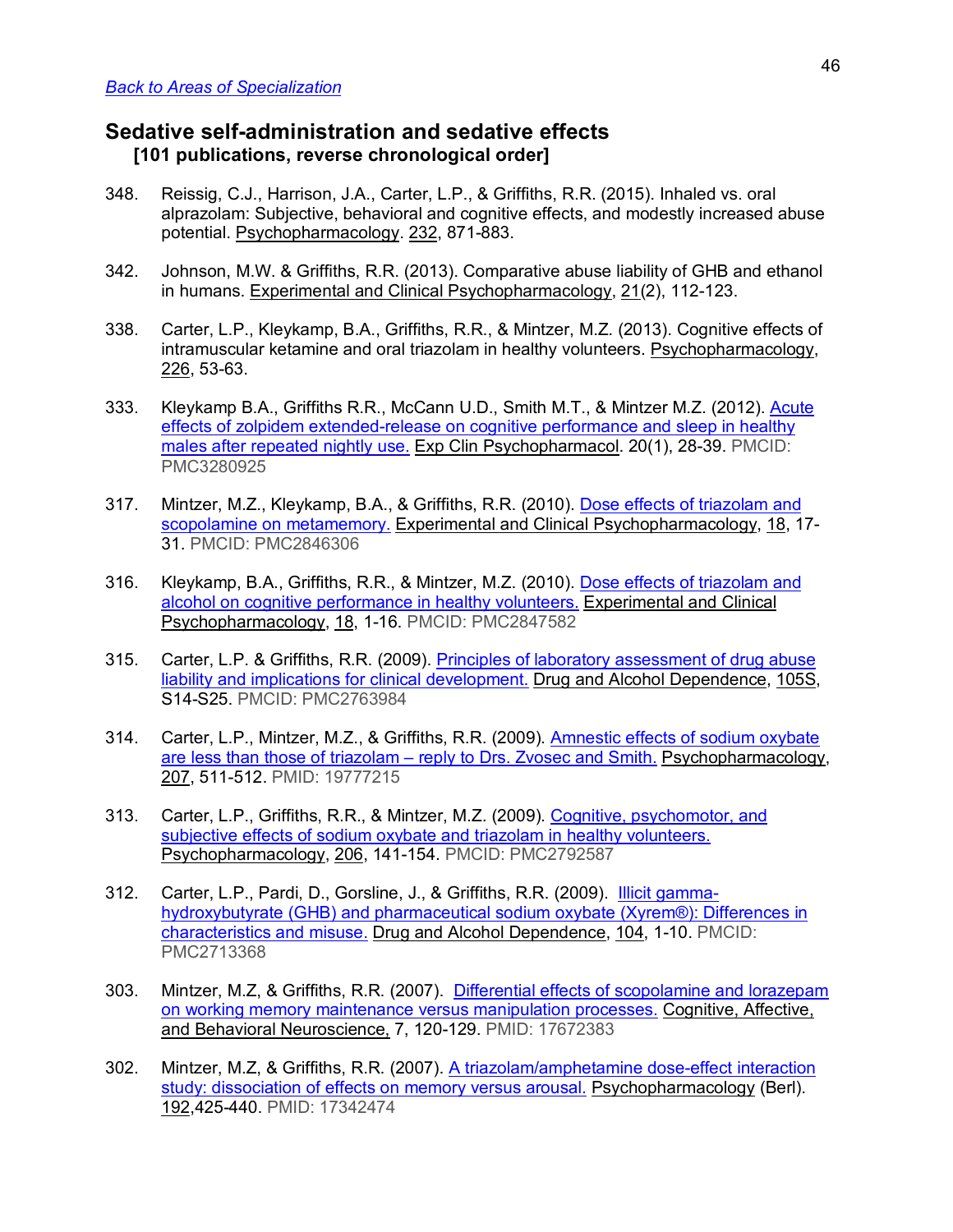- 301. Carter L.P., Griffiths R.R, Suess P.E., Casada J.H., Wallace C.L., & Roache J.D. (2007). Relative abuse liability of indiplon and triazolam in humans: a comparison of psychomotor, subjective, and cognitive effects. Journal Pharmacology and Experimental Therapeutics, 322, 749-59. PMID: 17502431
- 300. Mintzer, M.Z., Kuwabara, H., Alexander, M., Brasic, J.R., Ye, W., Ernst, M., Griffiths, R.R., & Wong, D.F (2006). Dose effects of triazolam on brain activity during episodic memory encoding: A PET study. Psychopharmacology, 199, 445-461. PMID: 16847681
- 299. Lofwall, M.R., Griffiths, R.R., & Mintzer, M.Z. (2006). Cognitive and subjective acute dose effects of intramuscular ketamine in healthy adults. Experimental and Clinical Psychopharmacology, 14, 439-449. PMID: 17115871
- 298. Johnson, M.W., Suess, P.E., & Griffiths, R.R. (2006). Ramelteon: A Novel Hypnotic Lacking Abuse Liability and Sedative Side Effects. Archives of General Psychiatry, 63, 1149-1157. PMID: 17015817
- 297. Grudzinskas, C., Balster, R.L., Gorodetzky, C.W., Griffiths, R.R., Henningfield, J.E., Johanson, C.E., Mansbach, R.S., McCormick, C.G., Schnoll, S.H., Strain, E.C., & Wright, C. (2006). Impact of formulation on the abuse liability, safety and regulation of medications: The expert panel report. Drug and Alcohol Dependence, 83 Suppl 1:S77- 82. PMID: 16580154
- 294. Carter, L.P., Richards, B.D., Mintzer, M.Z., & Griffiths, R.R. (2006). Relative abuse liability of GHB in humans: a comparison of psychomotor, subjective, and cognitive effects of supratherapeutic doses of triazolam, pentobarbital, and GHB. Neuropsychopharmacology, 31, 2537-2551. PMID: 16880774
- 288. Mintzer, M.Z., & Griffiths, R.R. (2005). Flumazenil-precipitated withdrawal in healthy volunteers following repeated diazepam exposure. Psychopharmacology, 178, 259-267. PMID: 15452683
- 287. Mintzer, M.Z., & Griffiths, R.R. (2005). Drugs, memory, and metamemory: A dose-effect study with lorazepam and scopolamine. Experimental and Clinical Psychopharmacology, 13, 336-347. PMID: 16366764
- 286. Mintzer, M.Z., & Griffiths, R.R. (2005). An abuse liability comparison of flunitrazepam and triazolam in sedative drug abusers. Behavioural Pharmacology, 16, 579-584. PMID: 16170235
- 284. Johnson, M.W., & Griffiths, R.R. (2005). Ramelteon (guest commentary). CNS Drugs, 19, 1066-1067.
- 282. Griffiths, R.R., & Johnson, M.W. (2005). Relative abuse liability of hypnotic drugs: A conceptual framework and algorithm for differentiating among compounds. Journal of Clinical Psychiatry, 66 (suppl. 9), 31-41. PMID: 16336040
- 276. Mintzer, M.Z., Griffiths, R.R., & Hirshman, E. (2003). A paradoxical dissociation in the effects of midazolam on recollection and automatic processes in the process dissociation procedure. American Journal of Psychology, 116, 213-237. PMID: 12762176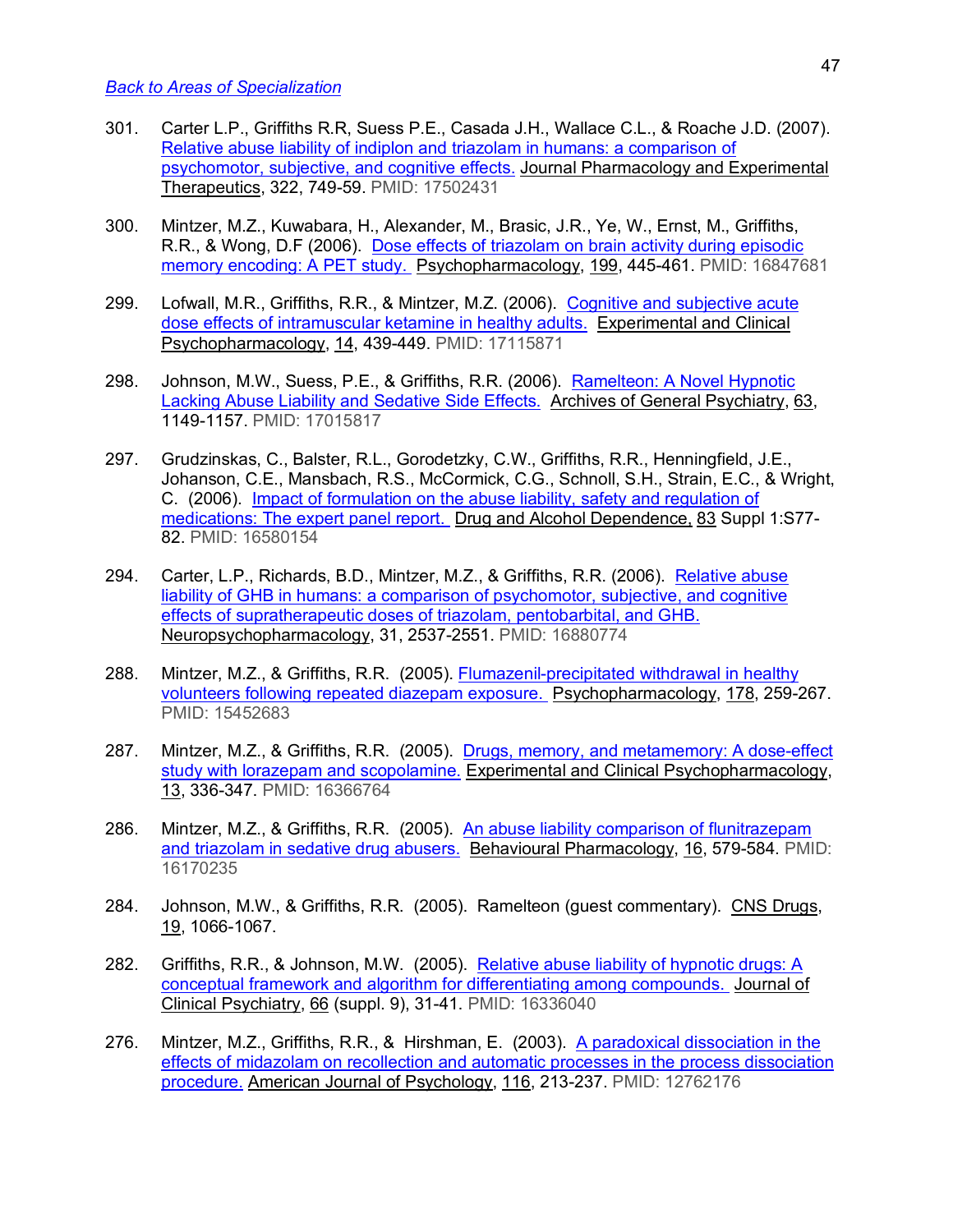- 275. Mintzer, M.Z., & Griffiths, R.R. (2003). Triazolam-amphetamine interactions: dissociation of effects on memory versus arousal. Journal of Psychopharmacology, 17, 17-29. PMID: 12680736
- 274. Mintzer, M.Z., & Griffiths, R.R. (2003). Lorazepam and scopolamine: A single-dose comparison of effects on human memory and attentional processes. Experimental and Clinical Psychopharmacology, 11, 56-72. PMID: 12622344
- 270. Griffiths, R.R., Bigelow, G.E., & Ator, N.A. (2003). Principles of initial experimental drug abuse liability assessment in humans. Drug and Alcohol Dependence, 70, S41-S54. PMID: 12759196
- 267. Mintzer, M.Z., & Griffiths, R.R. (2002). Alcohol and triazolam: differential effects on memory, psychomotor performance, and subjective ratings of effects. Behavioural Pharmacology, 13, 653-658. PMID: 12478216
- 265. Mintzer, M.Z., Griffiths, R.R., Contoreggi, C., Kimes, A.S., London, E.D., & Ernst, M. (2001). Effects of triazolam on brain activity during episodic memory encoding: A PET study. Neuropsychopharmacology, 25, 744-756. PMID: 11682258
- 264. Mintzer, M.Z., & Griffiths, R.R. (2001). Alcohol and false recognition: a dose effect study. Psychopharmacology, 159, 51-57. PMID: 11797069
- 263. Mintzer, M.Z., & Griffiths, R.R. (2001). Acute dose-effects of scopolamine on false recognition. Psychopharmacology, 153, 425-433. PMID: 11243489
- 262. Mintzer, M.Z., & Griffiths, R.R. (2001). False recognition in triazolam-induced amnesia. Journal of Memory and Language, 44, 475-492.
- 261. Mintzer, M.Z., Allen, R.P., & Griffiths, R.R. (2001). Investigation of preference for nightly triazolam verses placebo in moderate social alcohol drinkers. Journal of Psychopharmacology, 15, 3-8. PMID: 11277606
- 257. Mintzer, M.Z., & Griffiths, R.R. (2000). Acute effects of triazolam on false recognition. Memory and Cognition, 28, 1357-1365. PMID: 11219963
- 249. Rush, C.R., Frey, J.M., & Griffiths, R.R. (1999). Zaleplon and triazolam in humans: acute behavioral effects and abuse potential. Psychopharmacology, 145, 39-51. PMID: 10445371
- 248. Mintzer, M.Z., Stoller, K.B., & Griffiths, R.R. (1999). A controlled study of flumazenilprecipitated withdrawal in chronic low-dose benzodiazepine users. PMID: 10591888 Psychopharmacology, 147, 200-209.
- 247. Mintzer, M.Z., & Griffiths, R.R. (1999). Triazolam and zolpidem: effects on human memory and attentional processes. Psychopharmacology, 144, 8-19. PMID: 10379619
- 246. Mintzer, M.Z., & Griffiths, R.R. (1999). Selective effects of zolpidem on human memory functions. Journal of Psychopharmacology, 13, 18-31. PMID: 10221356
- 239. Mintzer, M.Z., & Griffiths, R.R. (1998). Flunitrazepam and triazolam: a comparison of behavioral effects and abuse liability. Drug and Alcohol Dependence, 53, 49-66. PMID: 10933340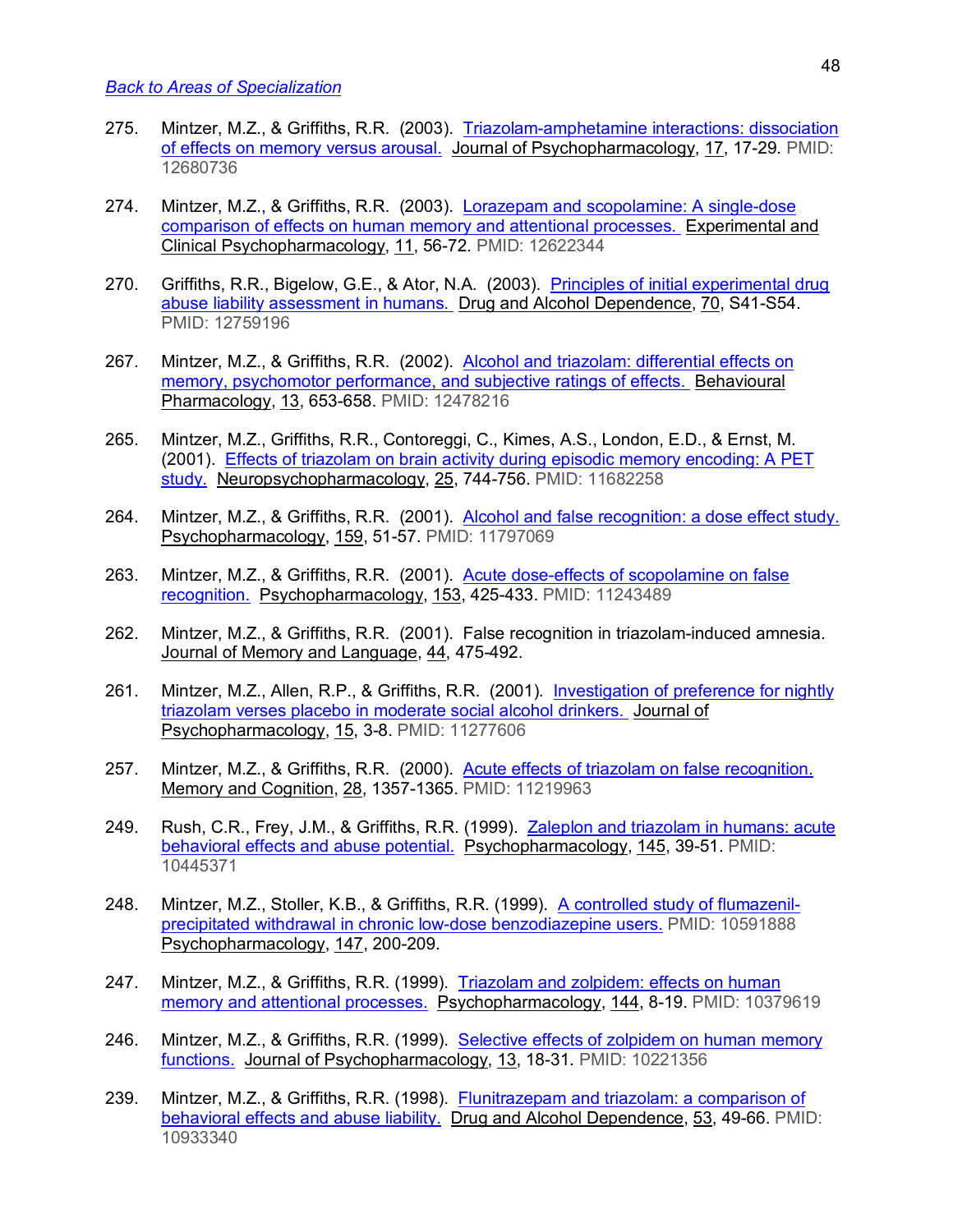- 238. Mintzer, M.Z., Frey, J.M. & Griffiths, R.R. (1998). Zolpidem is differentiated from triazolam in humans using a three-response drug discrimination procedure. Behavioural Pharmacology, 9, 545-559. PMID: 9862080
- 236. Frey, J.M., Mintzer, M.Z., Rush, C.R., & Griffiths, R.R. (1998). Buspirone is differentiated from diazepam in humans using a three-response drug discrimination procedure. Psychopharmacology, 138, 16-26. PMID: 9694522
- 232. Rush, C.R., & Griffiths, R.R. (1997). Acute participant-rated and behavioral effects of alprazolam and buspirone, alone and in combination with ethanol, in normal volunteers. Experimental and Clinical Psychopharmacology, 5, 28-38. PMID: 9234037
- 231. Mintzer, M.Z., Guarino, J., Kirk, T., Roache, J.D., & Griffiths, R.R. (1997). Ethanol and pentobarbital: comparison of behavioral and subjective effects in sedative drug abusers. Experimental and Clinical Psychopharmacology, 5, 203-215. PMID: 9260068
- 230. Mintzer, M.Z., Frey, J.M., Yingling, J.E., & Griffiths, R.R. (1997). Triazolam and zolpidem: a comparison of their psychomotor, cognitive, and subjective effects in healthy volunteers. Behavioural Pharmacology, 8, 561-574. PMID: 9832970
- 229. Griffiths, R.R., & Weerts, E.M. (1997). Benzodiazepine self-administration in humans and laboratory animals -- implications for problems of long-term use and abuse. Psychopharmacology, 134, 1-37. PMID: 9399364
- 223. Rush, C.R., & Griffiths, R.R. (1996). Zolpidem, triazolam, and temazepam: behavioral and subject-rated effects in normal volunteers. Journal of Clinical Psychopharmacology, 16, 146-157. PMID: 8690830
- 222. Mumford, G.K., Silverman, K., & Griffiths, R.R. (1996). Reinforcing, subjective and performance effects of lorazepam and diphenhydramine in humans. Experimental and Clinical Psychopharmacology, 4, 421-430.
- 219. Griffiths, R.R., Rush, C.R., & Puhala, K.A. (1996). Validation of the multiple-choice procedure for investigating drug reinforcement in humans. Experimental and Clinical Psychopharmacology, 4, 97-106.
- 216. Evans, S.M., Griffiths, R.R., & deWit, H. (1996). Preference for diazepam, but not buspirone, in moderate drinkers. Psychopharmacology, 123, 154-163.
- 208. Rush, C.R., Critchfield, T.S., Troisi II, J.R., & Griffiths, R.R. (1995). Discriminative stimulus effects of diazepam and buspirone in normal volunteers. Journal of the Experimental Analysis of Behavior, 63, 277-294. PMCID: PMC1334446
- 206. Mumford, G.K., Evans, S.M., Fleishaker, J.C., & Griffiths, R.R. (1995). Alprazolam absorption kinetics affects abuse liability. Clinical Pharmacology and Therapeutics, 57, 356-365. PMID: 7697954
- 205. Mumford, G.K., Rush, C.R., & Griffiths, R.R. (1995). Abecarnil and alprazolam in humans: Behavioral, subjective and reinforcing effects. Journal of Pharmacology and Experimental Therapeutics, 272, 570-580. PMID: 7853170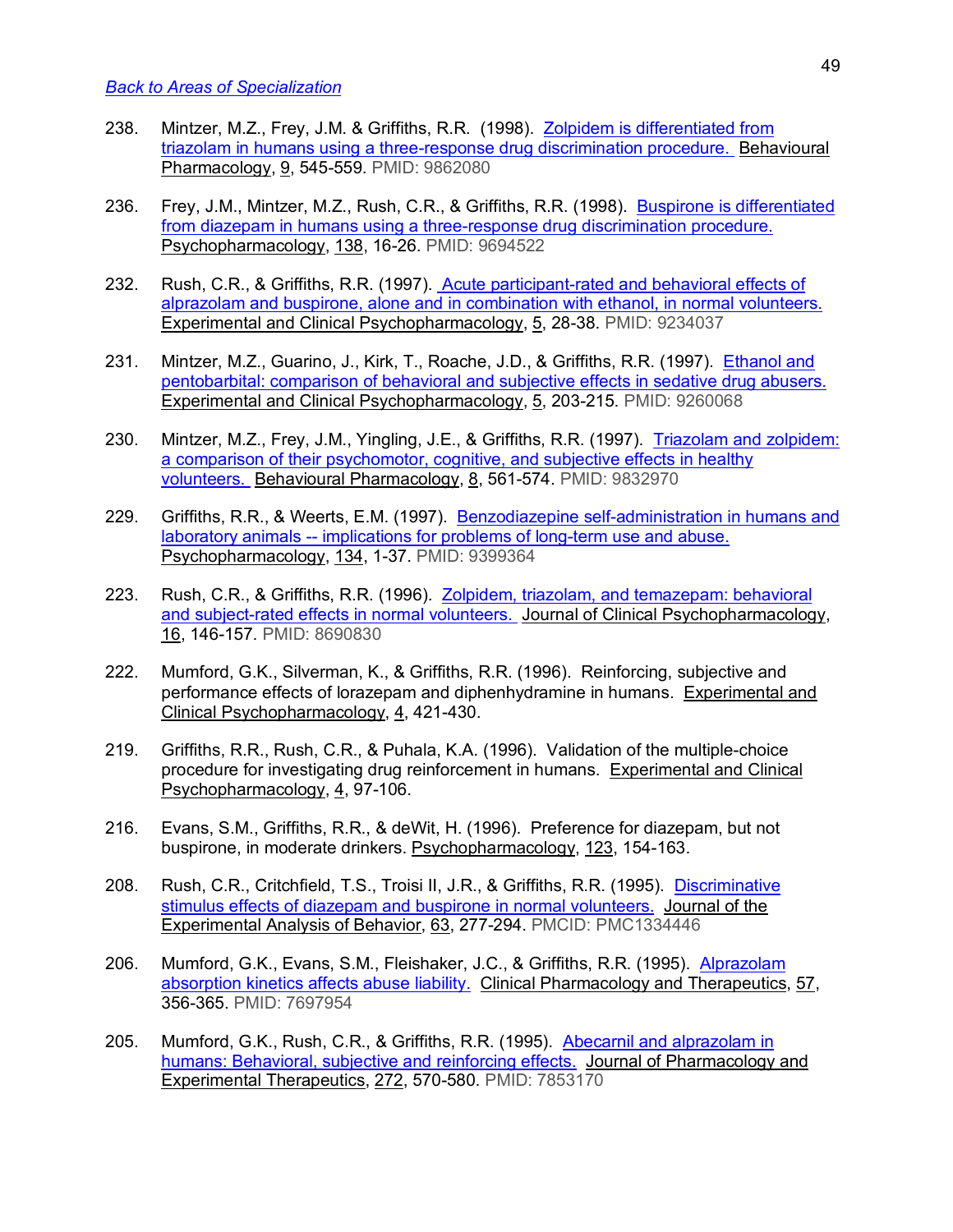- 204. Mumford, G.K., Rush, C.R., & Griffiths, R.R. (1995). Alprazolam and DN-2327 (Pazinaclone) in humans: Psychomotor, memory, subjective and reinforcing effects. Experimental and Clinical Psychopharmacology, 3, 39-48.
- 203. Kidorf, M., Stitzer, M.L., & Griffiths, R.R. (1995). Evaluating the reinforcement value of clinic-based privileges through a multiple choice procedure. Drug and Alcohol Dependence, 39, 167-172.
- 201. Griffiths, R.R. (1995). Benzodiazepines: long-term use among patients is a concern and abuse among polydrug abusers is not trivial. Psychopharmacology, 118, 116-117. PMID: 16336040
- 198. Silverman, K., Kirby, K.C., & Griffiths, R.R. (1994). Modulation of drug reinforcement by behavioral requirements following drug ingestion. Psychopharmacology, 114, 243-247. PMID: 7838915
- 193. Evans, S.M., Troisi, J.R., & Griffiths, R.R. (1994). Tandospirone and alprazolam: comparison of behavioral effects and abuse liability in humans. Journal of Pharmacology and Experimental Therapeutics, 271, 683-694. PMID: 7965783
- 191. Troisi II, J.R., Critchfield, T.S., & Griffiths, R.R. (1993). Buspirone and lorazepam abuse liability in humans: behavioral effects, subjective effects and choice. Behavioural Pharmacology, 4, 217-230. PMID: 11224189
- 190. Sellers, E.M., Ciraulo, D.A., DuPont, R.L., Griffiths, R.R., Kosten, T.R., Romach, M.K., & Woody, G.E. (1993). Alprazolam and benzodiazepine dependence. Journal of Clinical Psychiatry, 54 (suppl), 64-75. PMID: 8262891
- 185. Iguchi, M.Y., Handelsman, L., Bickel, W.K., & Griffiths, R.R. (1993). Benzodiazepine and sedative use/abuse by methadone maintenance clients. Drug and Alcohol Dependence, 32, 257-266. PMID: 8102331
- 184. Griffiths, R.R., Evans, S.M., Guarino, J.J., Roache, J.D., Furman, W.R., Liebson, I., & Schwam, E.M. (1993). Intravenous flumazenil following acute and repeated exposure to lorazepam in healthy voluteers: antagonism and precipitated withdrawal. Journal of Pharmacology and Experimental Therapeutics, 265, 1163-1174. PMID: 8510001
- 183. Griffiths, R.R., Troisi II, J.R., Silverman, K., & Mumford, G.K. (1993). Multiple-choice procedure: an efficient approach for investigating drug reinforcement in humans. Behavioural Pharmacology, 4, 3-13. PMID: 11224166
- 182. Funderburk, F.R., Mackenzie, A., Felch, L., Bigelow, G.E., Liebson, I.A., & Griffiths, R.R. (1993). Behavioral evaluation of drugs: a comparison of the behavioral effects of adinazolam and lorazepam. Journal of Clinical Research and Drug Development, 7, 65- 75.
- 174. Preston, K.L., Wolf, B., Guarino, J.J., & Griffiths, R.R. (1992). Subjective and behavioral effects of diphenhydramine, lorazepam, and methocarbamol: Evaluation of abuse liability. Journal of Pharmacology and Experimental Therapeutics, 262, 707-720. PMID: 1501118
- 170. Wolf, B., & Griffiths, R.R. (1991). Physical dependence on benzodiazepines: Differences within the class. Drug and Alcohol Dependence, 29, 153-156. PMID: 1686752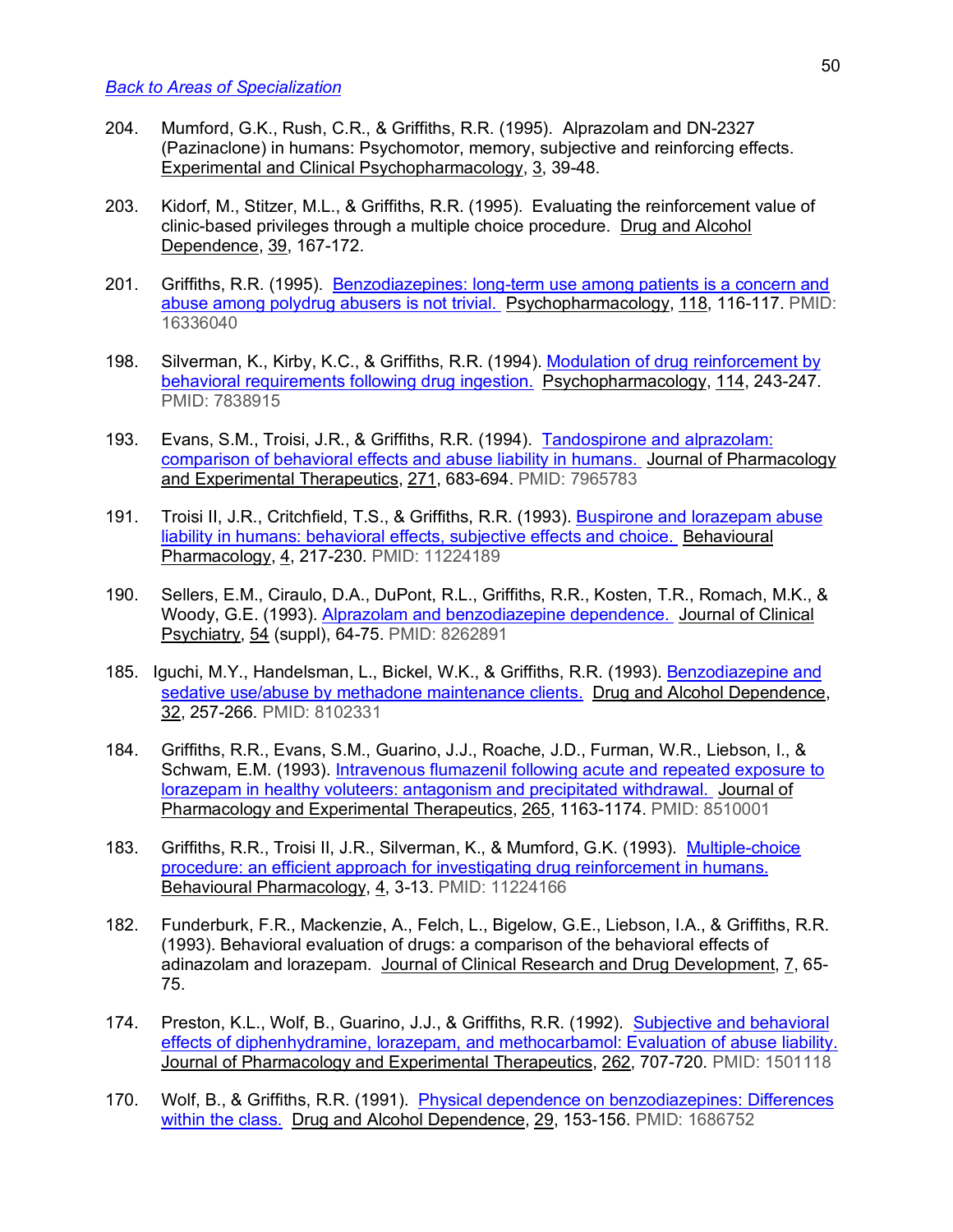- 165. Evans, S.M., Critchfield, T.S., & Griffiths, R.R. (1991). Abuse liability assessment of anxiolytics/hypnotics: rationale and laboratory lore. British Journal of Addiction, 86, 1625- 1632. PMID: 1686197
- 163. de Wit, H., & Griffiths, R.R. (1991). Testing the abuse liability of anxiolytic and hypnotic drugs in humans. Drug and Alcohol Dependence, 28, 83-111. PMID: 1679388
- 162. Camí, J., Bigelow, G.E., Griffiths, R.R., & Drummond (Eds.)(1991) Special issue: Clinical testing of drug abuse liability. British Journal of Addiction, 86, Number 12. PMID: 1786480
- 16. Bigelow, G., Griffiths, R.R., & Liebson, I. (1976). Experimental human drug selfadministration: Methodology and application to the study of sedative abuse. Pharmacological Reviews, 27, 523-53l. PMID: 1223915
- 159. Kirk, T., Roache, J.D., & Griffiths, R.R. (1990). Dose-response evaluation of the amnestic effects of triazolam and pentobarbital in normal subjects. Journal of Clinical Psychopharmacology,.10, 160-167. PMID: 2198294
- 158. Griffiths, R.R., & Wolf, B. (1990). Relative abuse liability of different benzodiazepines in drug abusers. Journal of Clinical Psychopharmacology, 10, 237-243. PMID: 1981067
- 155. Evans, S.M., Funderburk, F.R., & Griffiths, R.R. (1990). Zolpidem and triazolam in humans: Behavioral and subjective effects and abuse liability. Journal of Pharmacology and Experimental Therapeutics, 255, 1246-1255. PMID: 2262904
- 152. Roache, J.D., & Griffiths, R.R. (1989). Diazepam and triazolam self-administration in sedative abusers: concordance of subject ratings, performance and drug selfadministration. Psychopharmacology, 99, 309-315. PMID: 2594898
- 150. Preston, K.L., Guarino, J.J., Kirk, W.T., & Griffiths, R.R. (1989). Evaluation of the abuse potential of methocarbamol. Journal of Pharmacology and Experimental Therapeutics, 248, 1146-1157. PMID: 2703967
- 148. Funderburk, F.R., Bigelow, G.E., Liebson, I.A., Mackenzie, A., McLeod, D.R., Nemeth-Coslett, R., & Griffiths, R.R. (1989). Behavioral differentiation of anxiolytic medications: alone and in combination with alcohol. Current Therapeutic Research, 45, 21-32
- 147. Bickel, W.K., Higgins, S.T., & Griffiths, R.R. (1989). Repeated diazepam administration: Effects on the acquisition and performance of response chains in humans. Journal of the Experimental Analysis of Behavior, 52, 47-56. PMCID: PMC1338943
- 138. Funderburk, F.R., Griffiths, R.R., McLeod, D.R., Bigelow, G.E., Mackenzie, A., Liebson, I.A., & Nemeth-Coslett, R. (1988). Relative abuse liability of lorazepam and diazepam: an evaluation in 'recreational' drug users. Drug and Alcohol Dependence, 22, 215-222. PMID: 3234245
- 136. Roache, J.D., & Griffiths, R.R. (1987). Interactions of diazepam and caffeine: Behavioral and subjective dose effects in humans. Pharmacology Biochemistry and Behavior, 26, 801-812. PMID: 3602037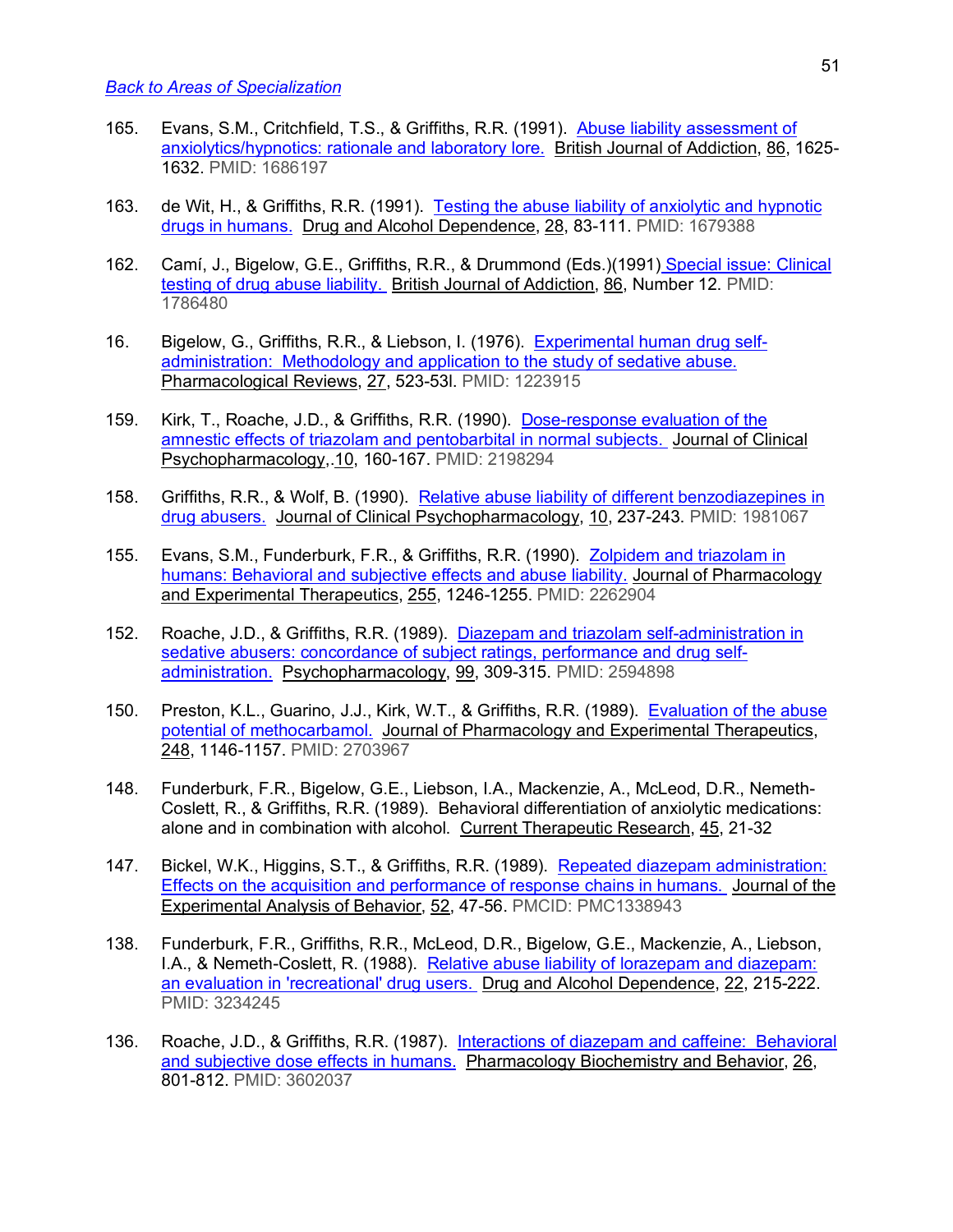- 135. Roache, J.D., & Griffiths, R.R. (1987). Lorazepam and meprobamate dose effects in humans: Behavioral effects and abuse liability. Journal of Pharmacology and Experimental Therapeutics, 243, 978-988. PMID: 3694540
- 124. Ator, N.A., & Griffiths, R.R. (1987). Self-administration of barbiturates and benzodiazepines: A review. Pharmacology Biochemistry and Behavior, 27, 391-398. PMID: 2888136
- 123. Roache, J.D., & Griffiths, R.R. (1986). Repeated administration of diazepam and triazolam to subjects with histories of drug abuse. Drug and Alcohol Dependence, 17, 15-29. PMID: 3720528
- 122. Preston, K.L., Griffiths, R.R., Cone, E.J., Darwin, W.D., & Gorodetzky, C.W. (1986). Diazepam and methadone blood levels following concurrent administration of diazepam and methadone. Drug and Alcohol Dependence, 18, 195-202. PMID: 3096681
- 114. Bergman, U., & Griffiths, R.R. (1986). Relative abuse of diazepam and oxazepam: Prescription forgeries and theft/loss reports in Sweden. Drug and Alcohol Dependence, 16, 293-301. PMID: 3486104
- 111. Roache, J.D., & Griffiths, R.R. (1985). Comparison of triazolam and pentobarbital: Performance impairment, subjective effects, and abuse liability. Journal of Pharmacology and Experimental Therapeutics, 234, 120-133. PMID: 2861282
- 102. Preston, K.L., Griffiths, R.R., Stitzer, M.L., Bigelow, G.E., & Liebson, I.A. (1984). Diazepam and methadone interactions in methadone maintenance. Clinical Pharmacology and Therapeutics, 36, 534-541. PMID: 6478738
- 96. Henningfield, J.E., Chait, L.D., & Griffiths, R.R. (1984). Effects of ethanol on cigarette smoking by volunteers without histories of alcoholism. Psychopharmacology, 82, 1-5. PMID: 6420817
- 95. Griffiths, R.R., McLeod, D.R., Bigelow, G.E., Liebson, I.A., & Roache, J.D. (1984). Relative abuse liability of diazepam and oxazepam: Behavioral and subjective dose effects. Psychopharmacology, 84, 147-154. PMID: 6438672
- 94. Griffiths, R.R., McLeod, D.R., Bigelow, G.E., Liebson, I.A., Roache, J.D., & Nowowieski, P. (1984). Comparison of diazepam and oxazepam: preference, liking, and extent of abuse. Journal of Pharmacology and Experimental Therapeutics, 229, 501-508. PMID: 6716272
- 90. McLeod, D.R., & Griffiths, R.R. (1983). Human progressive-ratio performance: Maintenance by pentobarbital. Psychopharmacology, 79, 4-9. PMID: 6403962
- 87. Henningfield, J.E., Chait, L.D., & Griffiths, R.R. (1983). Cigarette smoking and subjective response in alcoholics: Effects of pentobarbital. Clinical Pharmacology and Therapeutics, 33, 806-812. PMID: 6870483
- 85. Griffiths, R.R., Bigelow, G.E., & Liebson, I. (1983). Differential effects of diazepam and pentobarbital on mood and behavior. Archives of General Psychiatry, 40, 865-873. PMID: 6870483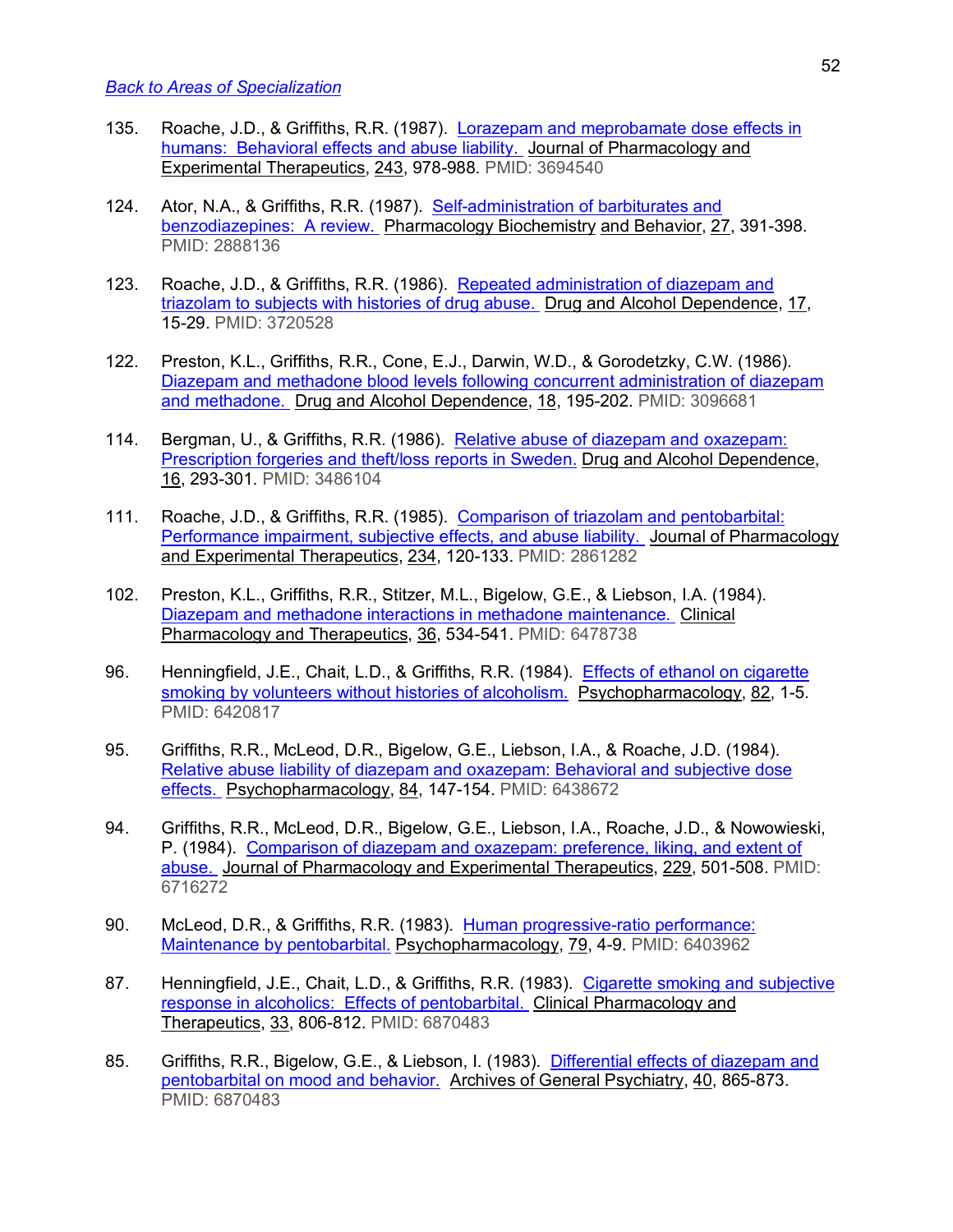- 68. Stitzer, M.L., Griffiths, R.R., McLellan, A.T., Grabowski, J., & Hawthorne, J.W. (1981). Diazepam use among methadone maintenance patients: Patterns and dosages. Drug and Alcohol Dependence, 8, 189-199. PMID: 7327083
- 66. Stitzer, M.L., Griffiths, R.R., Bigelow, G.E., & Liebson, I. (1981). Human social conversation: Effects of ethanol, secobarbital and chlorpromazine. Pharmacology Biochemistry and Behavior, 14, 353-360. PMID: 7232461
- 52. Griffiths, R.R., Bigelow, G.E., Liebson, I., & Kaliszak, J.E. (1980). Drug preference in humans: Double-blind choice comparison of pentobarbital, diazepam and placebo. Journal of Pharmacology and Experimental Therapeutics, 215, 649-661. PMID: 7441524
- 51. Griffiths, R.R., Bigelow, G.E., & Henningfield, J.E. (1980). Similarities in animal and human drug-taking behavior. In N.K. Mello (Ed.), Advances in Substance Abuse (pp. 1- 90). Greenwich, CT: JAI Press, Inc.
- 48. Bigelow, G.E., Griffiths, R.R., Liebson, I., & Kaliszak, J.E. (1980). Double-blind evaluation of reinforcing and anorectic actions of weight control medications. Archives of General Psychiatry, 37, 1118-1123. PMID: 7000029
- 43. Griffiths, R.R., Bigelow, G., & Liebson, I. (1979). Human drug self-administration: Double-blind comparison of pentobarbital, diazepam, chlorpromazine and placebo. Journal of Pharmacology and Experimental Therapeutics, 210, 301-310. PMID: 458637
- 22. Griffiths, R.R., Bigelow, G., & Liebson, I. (1976). Human sedative self-administration: Effects of interingestion interval and dose. Journal of Pharmacology and Experimental Therapeutics, 197, 488-494. PMID: 932989
- 17. Bigelow, G., Griffiths, R.R., & Liebson, I. (1976). Effects of response requirement upon human sedative self-administration and drug-seeking behavior. Pharmacology Biochemistry and Behavior, 5, 681-685. PMID: 1023234
- 11. Griffiths, R.R., & Thompson, T. (1974). Pentobarbital facilitated extinction: Effect of different schedules of drug withdrawal. Pharmacology Biochemistry and Behavior, 2, 331- 338. PMID: 4858098
- 4. Griffiths, R.R., & Thompson, T. (1973). Effects of chlorpromazine and pentobarbital on pattern and number of responses in extinction. Psychological Reports, 33, 323-334. PMID: 4728477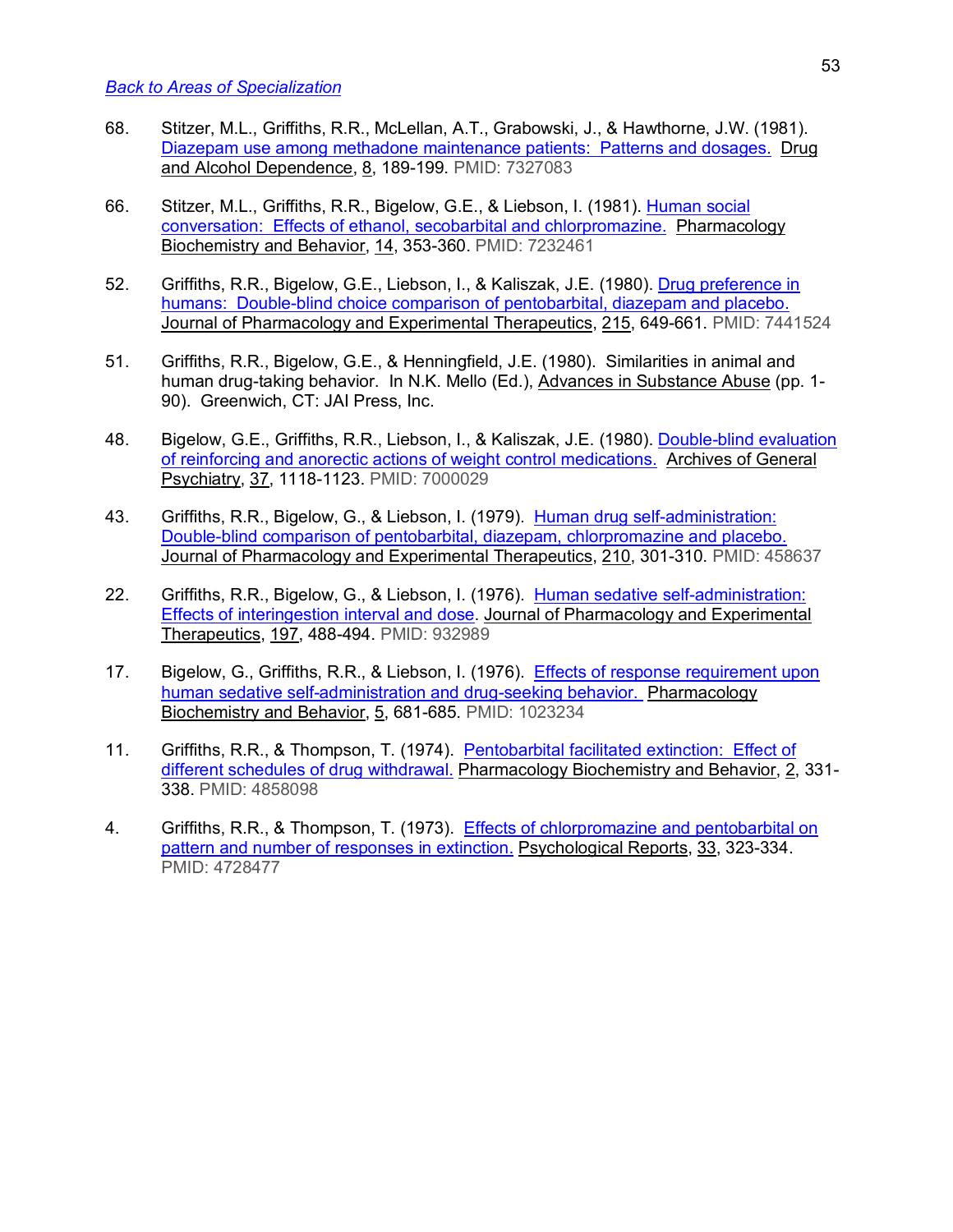## **Cigarette smoking and nicotine self-administration [33 publications, reverse chronological order]**

- 352. Duke, A.N., Johnson, M.W., Reissig, C.J., & Griffiths, R.R. (2015). Nicotine reinforcement in never-smokers. Psychopharmacology. 232(23), 4243-4252.
- 319. Johnson, M.W., Strain, E.C., & Griffiths, R.R. (2010). Effects of oral caffeine pretreatment on response to intravenous nicotine and cocaine. Experimental and Clinical Psychopharmacology, 18, 305-315. PMID: 20695686
- 280. Sobel, B.X., Sigmon, S.C. & Griffiths, R.R. (2004). Transdermal nicotine maintenance attenuates the subjective and reinforcing effects of intravenous nicotine, but not cocaine or caffeine, in cigarette-smoking stimulant abusers. Neuropsychopharmacology, 29, 991- 1003. PMID: 15010695
- 272. Jones, H.E., & Griffiths, R.R. (2003). Oral caffeine maintenance potentiates the reinforcing and stimulant subjective effects of intravenous nicotine in cigarette smokers. Psychopharmacology, 165, 280-290. PMID: 12434259
- 269. Chausmer, A.L., Smith, B.J., Kelly, R.Y., & Griffiths, R.R. (2003). Cocaine-like subjective effects of nicotine are not blocked by the D1 selective antagonist ecopipam (SCH 39166). Behavioural Pharmacology, 14, 111-120. PMID: 12658071
- 259. Garrett, B.E., & Griffiths, R.R. (2001). Intravenous nicotine and caffeine: Subjective and physiological effects in cocaine abusers. Journal of Experimental Pharmacology and Therapeutics, 296, 486-494. PMID: 11160635
- 245. Jones, H.E., Garrett, B.E., & Griffiths, R.R. (1999). Subjective and physiological effects of intravenous nicotine and cocaine in cigarette smoking cocaine abusers. Journal of Pharmacology and Experimental Therapeutics, 288, 188-197. PMID: 9862770
- 217. Eissenberg, T., Griffiths, R.R., & Stitzer, M.L. (1996). Mecamylamine does not precipitate withdrawal in cigarette smokers. Psychopharmacology, 127, 328-336. PMID: 8923568
- 179. Woodson, P.P., & Griffiths, R.R. (1992). Control of cigarette smoking topography: smoke filtration and draw resistance. Behavioural Pharmacology, 3, 99-111. PMID: 11224106
- 137. Zacny, J.P., Stitzer, M.L., Brown, F.J., Yingling, F.E., & Griffiths, R.R. (1987). Human cigarette smoking: Effects of puff and inhalation parameters on smoke exposure. Journal of Pharmacology and Experimental Therapeutics, 240, 554-564. PMID: 3806411
- 134. Nemeth-Coslett, R., Henningfield, J.E., O'Keeffe, M.K., & Griffiths, R.R. (1987). Nicotine gum: Dose-related effects on cigarette smoking and subjective ratings. Psychopharmacology, 92, 424-430. PMID: 3114794
- 121. Nemeth-Coslett, R., Henningfield, J.E., O'Keeffe, M.K., & Griffiths, R.R. (1986). Effects of mecamylamine on human cigarette smoking and subjective ratings. Psychopharmacology, 88, 420-425. PMID: 3085131
- 120. Nemeth-Coslett, R., Henningfield, J.E., O'Keeffe, M.K. & Griffiths, R.R. (1986) Effects of marijuana smoking on subjective ratings and tobacco smoking. Pharmacology Biochemistry and Behavior, 25, 659-665. PMID: 3774833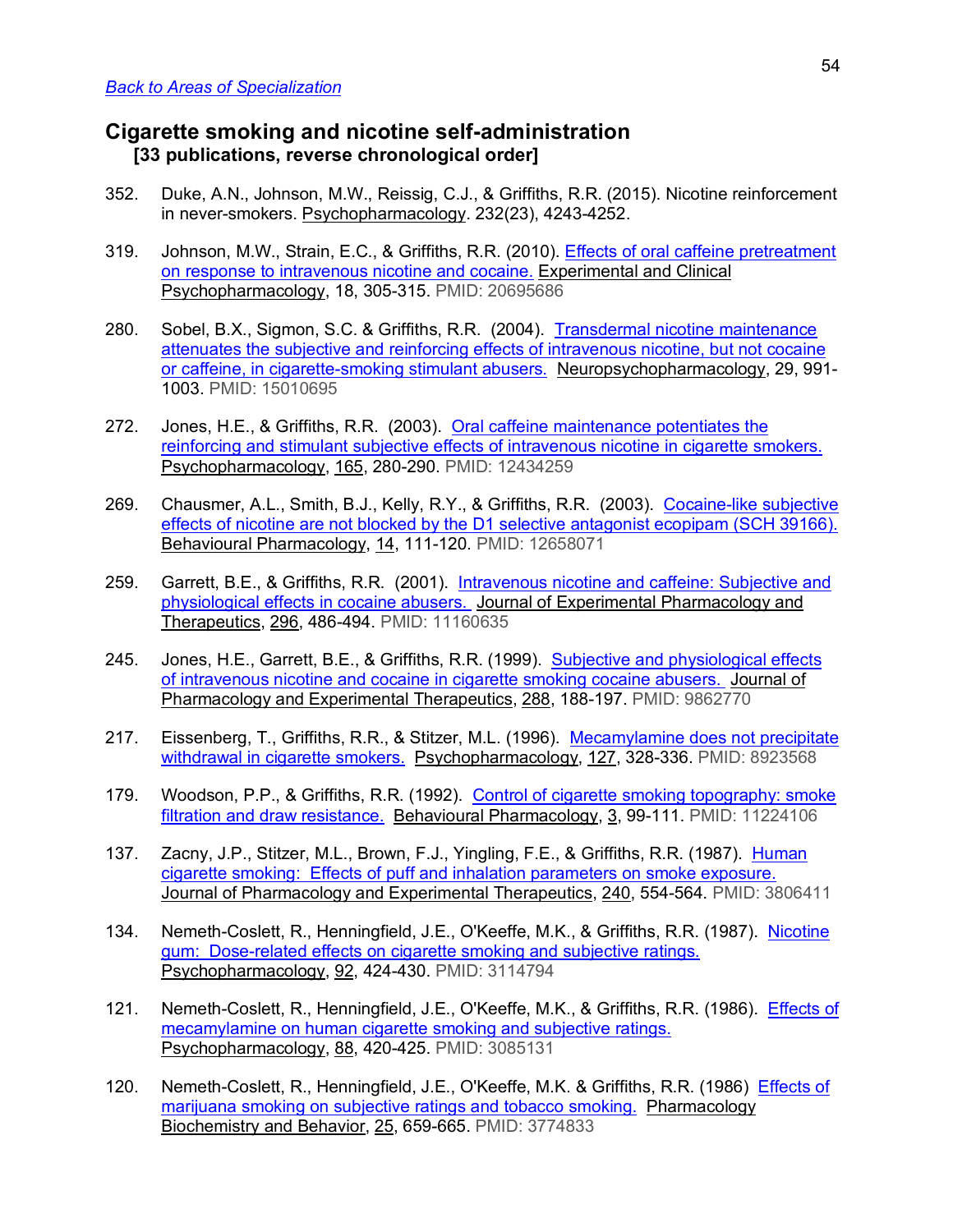- 119. Nemeth-Coslett, R., & Griffiths, R.R. (1986). Naloxone does not affect cigarette smoking. Psychopharmacology, 89, 261-264. PMID: 3088648
- 110. Nemeth-Coslett, R., & Griffiths, R.R. (1985). Effects of cigarette rod length on puff volume and carbon monoxide delivery in cigarette smokers. Drug and Alcohol Dependence, 15, 1-13. PMID: 4017866
- 105. Chait, L.D., Russ, N.W., & Griffiths, R.R. (1985). Effects of graded smoke inhalation on subsequent cigarette smoking behavior. Addictive Behaviors, 10, 273-280. PMID: 4083104
- 101. Nemeth-Coslett, R., & Griffiths, R.R. (1984). Determinants of puff duration in cigarette smokers II. Pharmacology Biochemistry and Behavior, 21, 903-912. PMID: 6522419
- 100. Nemeth-Coslett, R., & Griffiths, R.R. (1984). Determinants of puff duration in cigarette smokers I. Pharmacology Biochemistry and Behavior, 20, 957-971. PMID: 6463080
- 96. Henningfield, J.E., Chait, L.D., & Griffiths, R.R. (1984). Effects of ethanol on cigarette smoking by volunteers without histories of alcoholism. Psychopharmacology, 82, 1-5. PMID: 6420817
- 92. Chait, L.D., & Griffiths, R.R. (1984). Effects of methadone on human cigarette smoking and subjective ratings. Journal of Pharmacology and Experimental Therapeutics, 229, 636-640. PMID: 6726650
- 87. Henningfield, J.E., Chait, L.D., & Griffiths, R.R. (1983). Cigarette smoking and subjective response in alcoholics: Effects of pentobarbital. Clinical Pharmacology and Therapeutics, 33, 806-812. PMID: 6870483
- 84. Chait, L.D., & Griffiths, R.R. (1983). Effects of caffeine on cigarette smoking behavior and subjective response. Clinical Pharmacology and Therapeutics, 34, 612-622. PMID: 6627821
- 75. Griffiths, R.R., Henningfield, J.E., & Bigelow, G.E. (1982). Human cigarette smoking: Manipulation of number of puffs per bout, interbout interval, and nicotine dose. Journal of Pharmacology and Experimental Therapeutics, 220, 256-265. PMID: 7057391
- 74. Griffiths, R.R., & Henningfield, J.E. (1982). Pharmacology of cigarette smoking behavior. Trends in Pharmacological Sciences, 3, 260-263.
- 73. Griffiths, R.R., & Henningfield, J.E. (1982). Experimental analysis of human cigarette smoking behavior. Federation Proceedings, 41, 234-240. PMID: 7060751
- 71. Chait, L.D., & Griffiths, R.R. (1982). Smoking behavior and tobacco smoke intake: Response of smokers to shortened cigarettes. Clinical Pharmacology and Therapeutics, 32, 90-97. PMID: 7083736
- 70. Chait, L.D., & Griffiths, R.R. (1982). Differential control of puff duration and interpuff interval in cigarette smokers. Pharmacology Biochemistry and Behavior, 17, 155-158. PMID: 7122661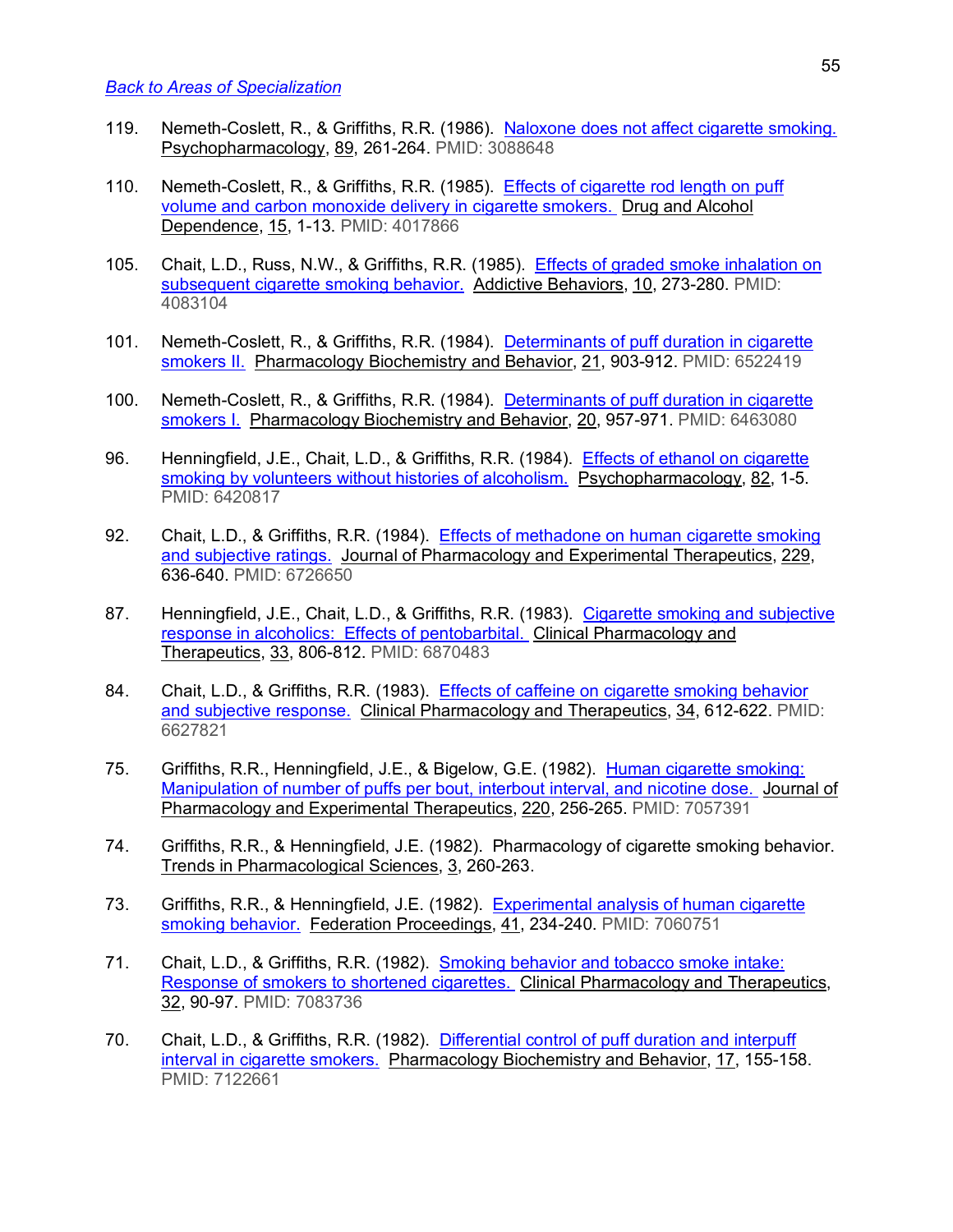- 64. Henningfield, J.E., & Griffiths, R.R. (1981). Cigarette smoking and subjective response: Effects of *d*-amphetamine. Clinical Pharmacology and Therapeutics, 30, 497-505. PMID: 7285484
- 55. Henningfield, J.E., Yingling, J., Griffiths, R.R., & Pickens, R. (1980). An inexpensive portable device for measuring puffing behavior by cigarette smokers. Pharmacology Biochemistry and Behavior, 12, 811-813. PMID: 7393977
- 54. Henningfield, J.E., Stitzer, M.L., & Griffiths, R.R. (1980). Expired air carbon monoxide accumulation and elimination as a function of number of cigarettes smoked. Addictive Behaviors, 5, 265-272. PMID: 7435315
- 53. Henningfield, J.E., & Griffiths, R.R. (1980). Effects of ventilated cigarette holders on cigarette smoking by humans. Psychopharmacology, 68, 115-119. PMID: 6776555
- 46. Henningfield, J.E., & Griffiths, R.R. (1979). A preparation for the experimental analysis of human cigarette smoking behavior. Behavior Research Methods and Instrumentation, 11, 538-544.
- 21. Griffiths, R.R., Bigelow, G., & Liebson, I. (1976). Facilitation of human tobacco selfadministration by ethanol: A behavioral analysis. Journal of the Experimental Analysis of Behavior, 25, 279-292. PMCID: PMC1333466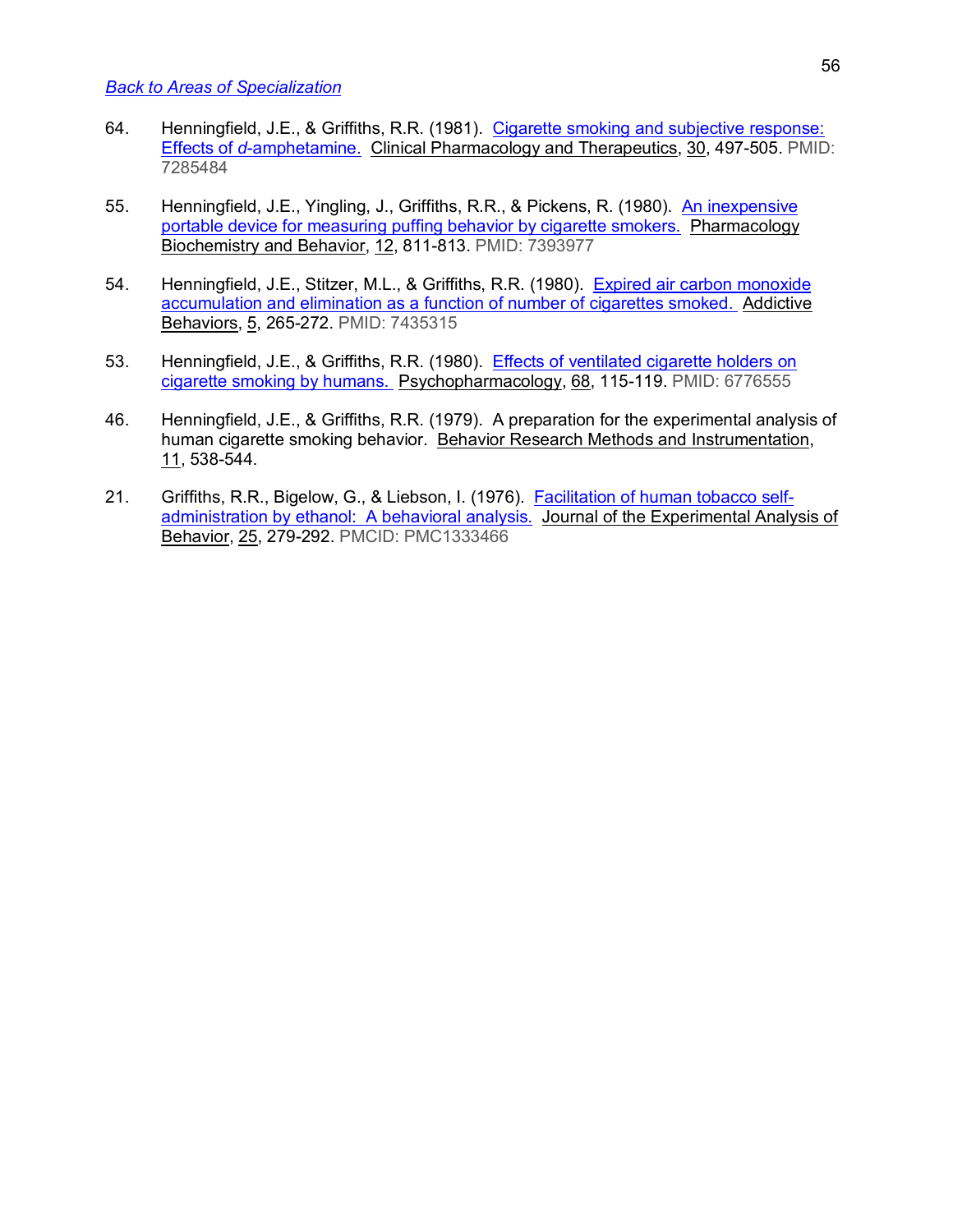## **Alcohol self-administration [6 publications, reverse chronological order]**

- 30. Griffiths, R.R., Bigelow, G., & Liebson, I. (1977). Comparison of social time-out and activity time-out procedures in suppressing ethanol self-administration in alcoholics. Behaviour Research and Therapy, 15, 329-336. PMID: 907606
- 21. Griffiths, R.R., Bigelow, G., & Liebson, I. (1976). Facilitation of human tobacco selfadministration by ethanol: A behavioral analysis. Journal of the Experimental Analysis of Behavior, 25, 279-292. PMCID: PMC1333466
- 19. Bigelow, G., Strickler, D., Liebson, I., & Griffiths, R.R. (1976). Maintaining disulfiram ingestion among outpatient alcoholics: A security-deposit contingency contracting procedure. Behaviour Research and Therapy, 14, 378-381. PMID: 971213
- 14. Griffiths, R.R., Bigelow, G., & Liebson, I. (1975). Effect of ethanol self-administration on choice behavior: Money vs. socializing. Pharmacology Biochemistry and Behavior, 3, 443-446. PMID: 1153447
- 12. Bigelow, G., Griffiths, R.R., & Liebson, I. (1975). Experimental models for the modification of human drug self-administration as exemplified by alcoholism. Federation Proceedings, 34, 1785-1792.
- 10. Griffiths, R.R., Bigelow, G.E., & Liebson, I. (1974). Suppression of ethanol selfadministration in alcoholics by contingent time-out from social interactions. Behaviour Research and Therapy, 12, 327-334. PMID: 4447570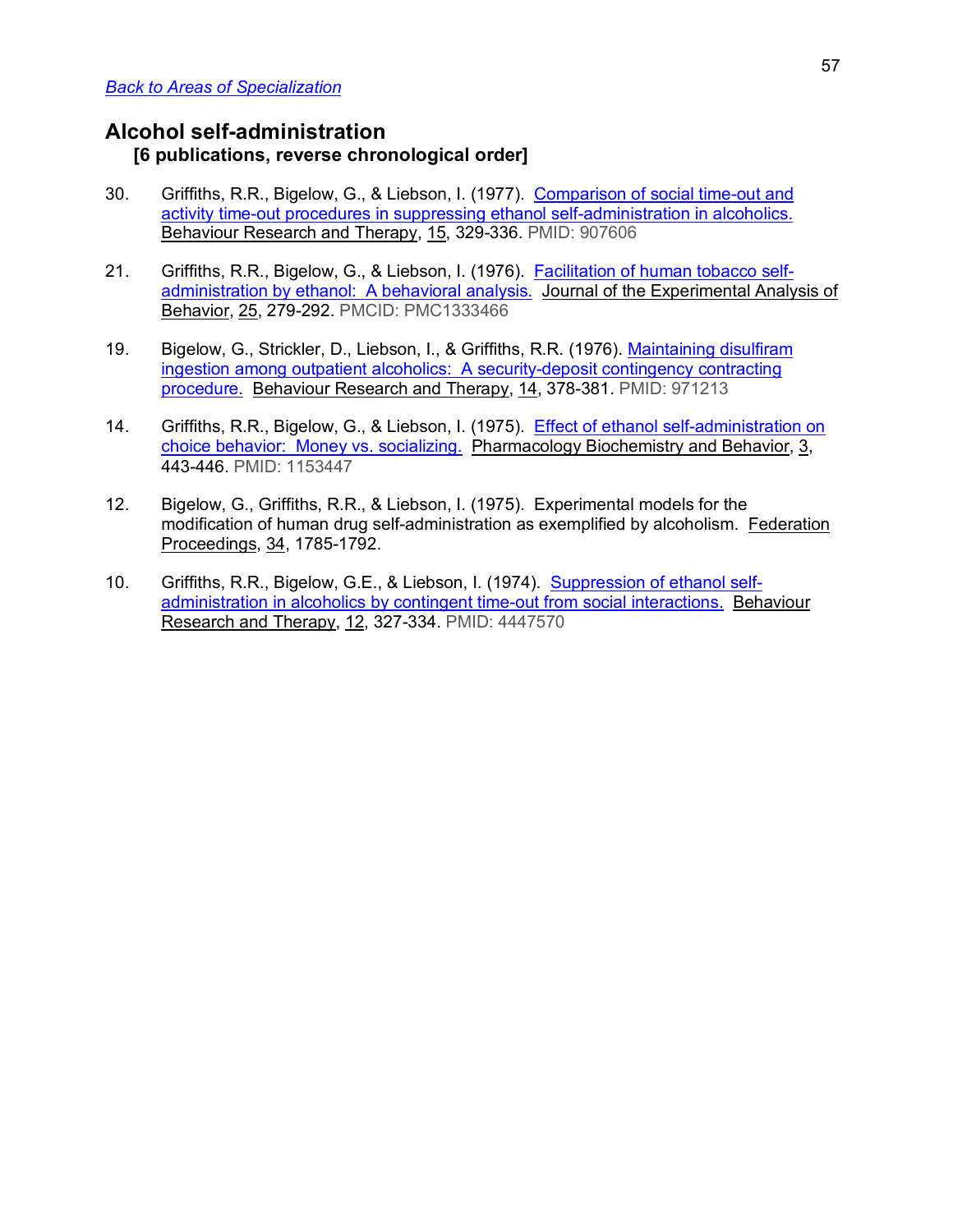## **Baboon drug self-administration and drug discrimination [69 publications, reverse chronological order]**

- 322. Goodwin A.K., Kaminski B.J., Griffiths R.R., Ator N.A., Weerts E.M. (2011). Intravenous self-administration of gamma-hydroxybutyrate (GHB) in baboons. Drug and Alcohol Dependence. 114, 217-24. PMCID: PMC3050086
- 304. Weerts, E.M., Froestl, W., Kaminski, B. & Griffiths, R.R. (2007). Attenuation of cocaineseeking by GABA<sub>B</sub> receptor agonists baclofen and CGP44532 but not the GABA reuptake blocker tiagabine in baboons. Drug and Alcohol Dependence, 89, 206-213. PMCID: PMC1933605
- 295. Goodwin, A.K, Griffiths, R.R; Brown, P.R., Froestl, W., Jakobs, C, Gibson, K.M., Weerts, E.M. (2006). Chronic intragastric administration of gamma-butyrolactone (GBL) produces physical dependence in baboons. Psychopharmacology, 189, 71-82. PMID: 17047936
- 292. Weerts, E.M., Ator, N.A., Kaminski, B.J., & Griffiths, R.R. (2005). Comparison of the behavioral effects of bretanzenil and flumazenil in triazolam-dependent and nondependent baboons. European Journal of Pharmacology, 519, 103-113. PMID: 16129429
- 291. Weerts, E.M. Goodwin A.K., Griffiths, R.R., Brown, P.R., W. Froestl, W., Jakobs, C., & Gibson, K.M. (2005). Spontaneous and precipitated withdrawal after chronic intragastric administration of gamma-hydroxybutyrate (GHB) in baboons. Psychopharmacology, 179, 678-687. PMID: 15645222
- 273. Kaminski, B.J., Sannerud, C.A., Weerts, E.M., Lamb, R.J., & Griffiths, R.R. (2003). Physical dependence in baboons chronically treated with low and high doses of diazepam. Behavioural Pharmacology, 14, 331-342. PMID: 12838039
- 253. Ator, N.A., Weerts, E.M., Kaminski, B.J., Kautz, M.A., & Griffiths, R.R. (2000). Zaleplon and triazolam physical dependence assessed across increasing doses under a oncedaily dosing regimen in baboons. Drug and Alcohol Dependence, 61, 69-84. PMID: 11064185
- 293. Weerts, E.M., Froestl, W., & Griffiths, R.R. (2005). Effects of GABAergic modulators on food and cocaine self-administration in baboons. Drug and Alcohol Dependence, 80:369- 376. PMID: 16005580
- 281. Ator, N.A., Griffiths, R.R., & Weerts, E. M. (2005). Self-injection of flunitrazepam alone and in the context of methadone maintenance in baboons. Drug and Alcohol Dependence, 78, 113-123. PMID: 15845314
- 278. Weerts, E.M., & Griffiths, R.R. (2003). The adenosine receptor antagonist CGS15943 reinstates cocaine-seeking behavior and maintains self-administration in baboons. Psychopharmacology, 168, 155-163. PMID: 12669180
- 268. Ator, N.A., & Griffiths, R.R. (2003). Principles of abuse liability assessment in laboratory animals. Drug and Alcohol Dependence, 70, S55-S72. PMID: 12759197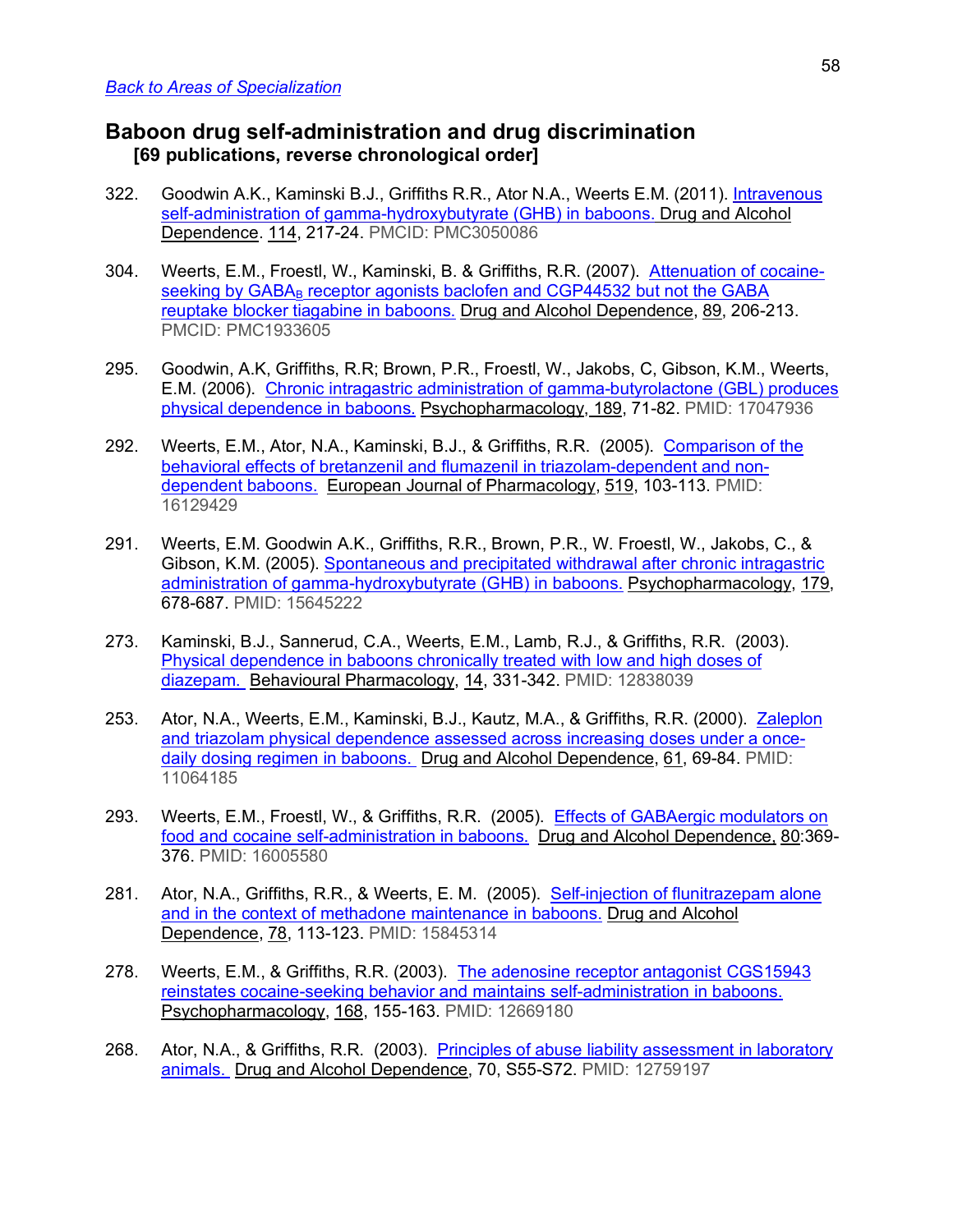- 252. Weerts, E.M., Ator, N.A., & Griffiths, R.R. (1999) Comparison of the reinforcing effects of propofol and methohexital in baboons. Drug and Alcohol Dependence, 57, 51-60. PMID: 10617313
- 251. Weerts, E.M., & Griffiths, R.R. (1999). Evaluation of limited and unlimited food intake during withdrawal in triazolam-dependent baboons. Behavioural Pharmacology, 10, 415- 421. PMID: 10780809
- 250. Weerts, E.M., & Griffiths, R.R. (1999). Evaluation of the intravenous reinforcing effects of clonidine in baboons. Drug and Alcohol Dependence, 53, 207-214. PMID: 10080046
- 242. Weerts, E.M., & Griffiths, R.R. (1998). Zolpidem self-injection with concurrent physical dependence under conditions of long-term continuous availability in baboons. Behavioural Pharmacology, 9, 285-297. PMID: 9832941
- 243. Ator, N.A.and Griffiths, R.R. (1999). Drug discrimination analysis of partial agonists at the benzodiazepine site. I. Differential effects of U-78875 across training conditions in baboons and rats. Journal of Pharmacology and Experimental Therapeutics, 289, 1434- 1446. PMID: 10336537
- 241. Weerts, E.M., Ator, N.A., Grech, D.M., & Griffiths, R.R. (1998). Zolpidem physical dependence assessed across increasing doses under a once-daily dosing regimen in baboons. Journal of Pharmacology and Experimental Therapeutics, 285, 41-53. PMID: 9535993
- 240. Weerts, E.M., Kaminski, B.J. & Griffiths, R.R. (1998). Stable low-rate midazolam selfinjection with concurrent physical dependence under conditions of long-term continuous availability in baboons. Psychopharmacology, 135, 70-81. PMID: 9489936
- 229. Griffiths, R.R., & Weerts, E.M. (1997). Benzodiazepine self-administration in humans and laboratory animals -- implications for problems of long-term use and abuse. Psychopharmacology, 134, 1-37. PMID: 9399364
- 226. Ator, N.A., & Griffiths, R.R. (1997). Selectivity in the generalization profile in baboons trained to discriminate lorazepam: benzodiazepines, barbiturates, and other sedative/anxiolytics. Journal of Pharmacology and Experimental Therapeutics, 282, 1442-1457. PMID: 9316858
- 220. Kaminski, B.J., Sannerud, C.A., & Griffiths, R.R. (1996). Intravenous self-injection of psychomotor stimulant-anorectics in the baboon. Journal of Clinical Psychopharmacology, 4, 141-150.
- 209. Sannerud, C.A., Kaminski, B.J., & Griffiths, R.R. (1995). Maintenance of H1 antagonists self-injection in baboons. Experimental and Clinical Psychopharmacology, 3, 26-32
- 195. Kaminski, B.J., & Griffiths, R.R. (1994). Intravenous self-injection of methcathinone in the baboon. Pharmacology Biochemistry and Behavior, 47, 981-983. PMID: 8029273
- 192. Ator, N.A., Cook, J.M., Allen, M.S., & Griffiths, R.R. (1994). Discriminative-stimulus effects of azaspirodecanedione anxiolytics in baboons trained to discriminate ß-carboline-3-carboxlylic acid ethyl ester or pentylenetetrazole. Behavioural Pharmacology, 5, 176- 188. PMID: 11224266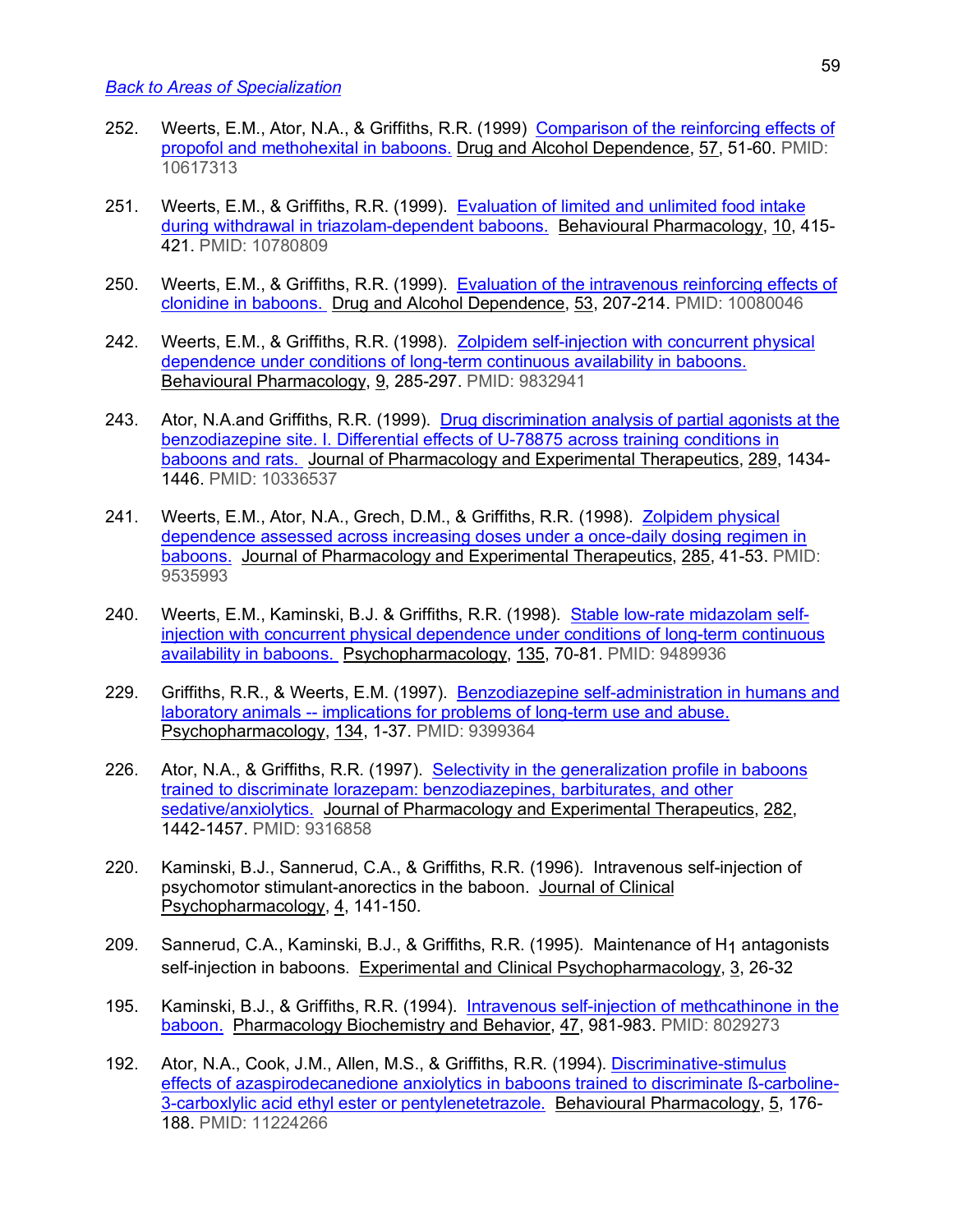- 188. Sannerud, C.A., Ator, N.A., & Griffiths, R.R. (1993). Behavioral pharmacology of tandospirone in baboons: chronic administration and withdrawal, self-injection, and drug discrimination. Drug and Alcohol Dependence, 32, 195-208. PMID: 8102330
- 187. Sannerud, C.A., & Griffiths, R.R. (1993). Tolerance to the discriminative stimulus effects of midazolam: evidence for environmental modification and dose fading. Behavioural Pharmacology, 4, 125-133. PMID: 11224179
- 186. Lamb, R.J., & Griffiths, R.R. (1993). Behavioral effects of pentobarbital, lorazepam, ethanol and chlorpromazine substitution in pentobarbital-dependent baboons. Journal of Pharmacology and Experimental Therapeutics, 265, 47-52. PMID: 8474029
- 181. Ator, N.A., Grant, K.A., Purdy, R.H., Paul, S.M., & Griffiths, R.R. (1993). Drug discrimination analysis of endogenous neuroactive steroids in rats. European Journal of Pharmacology, 241, 237-243. PMID: 7902289
- 180. Ator, N.A., & Griffiths, R.R. (1993). Differential sensitivity to midazolam discriminativestimulus effects following self-administered verses response-independent midazolam. Psychopharmacology, 110, 1-4. PMID: 7870866
- 175. Sannerud, C.A., Ator, N.A., & Griffiths, R.R. (1992). Behavioral pharmacology of abecarnil in baboons: self-injection, drug discrimination and physical dependence. Behavioural Pharmacology, 3, 507-516. PMID: 11224153
- 173. Griffiths, R.R., Sannerud, C.A., Ator, N.A., & Brady, J.V. (1992). Zolpidem behavioral pharmacology in baboons: Self-injection, discrimination, tolerance and withdrawal. Journal of Pharmacology and Experimental Therapeutics, 260, 1199-1208. PMID: 1312162
- 171. Ator, N.A., & Griffiths, R.R. (1992). Oral self-administration of triazolam, diazepam and ethanol in the baboon: drug reinforcement and benzodiazepine physical dependence. Psychopharmacology, 108, 301-312. PMID: 1523281
- 169. Sannerud, C.A., Allen, M., Cook, J.M. & Griffiths, R.R. (1991). Behavioral effects of benzodiazepine ligands in non-dependent, diazepam dependent and diazepamwithdrawn baboons. European Journal of Pharmacology, 202,159-169. PMID: 1666365
- 168. Sannerud, C.A., Ator, N.A., & Griffiths, R.R. (1991). Comparison of the discriminative stimulus effects of midazolam after intracerebroventricular and peripheral administration in the rat. Life Sciences, 49, 261-268. PMID: 1649362
- 167. Sannerud, C.A., Ator, N.A., & Griffiths, R.R. (1991). Methocarbamol: evaluation of reinforcing and discriminative stimulus effects. Behavioural Pharmacology, 2, 143-150. PMID: 11224058
- 166. Griffiths, R.R., Lamb, R.J., Sannerud, C.A., Ator, N.A., & Brady, J.V. (1991). Selfinjection of barbiturates, benzodiazepines and other sedative-anxiolytics in baboons. Psychopharmacology, 103, 154-161. PMID: 1674158
- 161. Mansbach, R.S., Sannerud, C.A., Griffiths, R.R., Balster, R.L., & Harris, L.S. (1990). Intravenous self-administration of 4-methylaminorex in primates. Drug and Alcohol Dependence, 26, 137-144. PMID: 2242714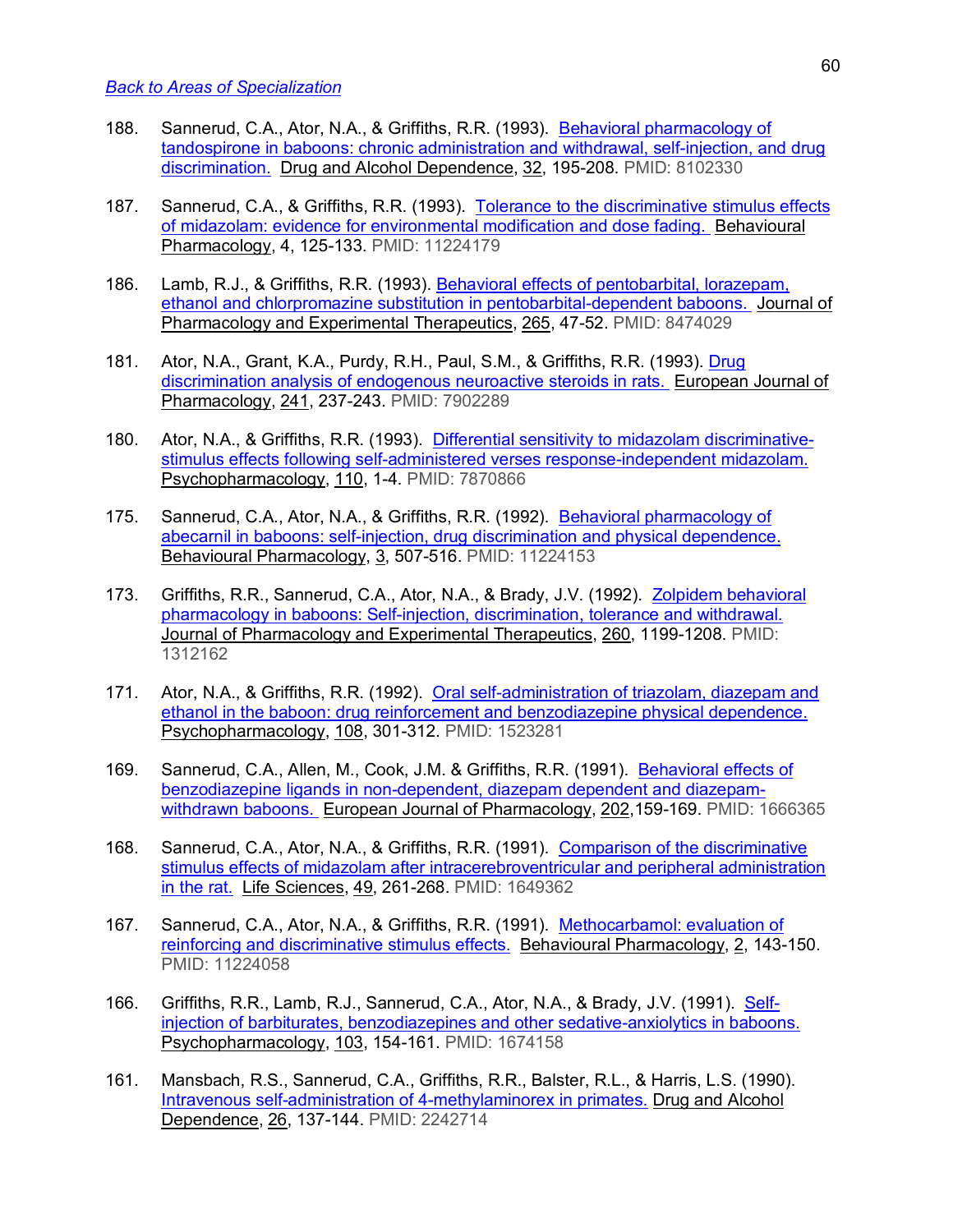- 160. Lamb, R.J., & Griffiths, R.R. (1990). Self-administration in baboons and the discriminative stimulus effects in rats of bupropion, nomifensine, diclofensine and imipramine. Psychopharmacology, 102, 183-190. PMID: 2125734
- 154. Sannerud, C.A., Cook, J.M., & Griffiths, R.R. (1989). Behavioral differentiation of benzodiazepine ligands after repeated administration in baboons. European Journal of Pharmacology, 167, 333-343. PMID: 2572434
- 146. Ator, N.A., & Griffiths, R.R. (1989). Differential generalization to pentobarbital in rats trained to discriminate lorazepam, chlordiazepoxide, diazepam, and triazolam. Psychopharmacology, 98, 20-30. PMID: 2567033
- 145. Ator, N.A., & Griffiths, R.R. (1989). Asymmetrical cross-generalization in drug discrimination with lorazepam and pentobarbital training conditions. Drug Development Research, 16, 355-364.
- 143. Sannerud, C.A., & Griffiths, R.R. (1988). Amantadine: Evaluation of reinforcing properties and effect on cocaine self-injection in baboons. Drug and Alcohol Dependence, 21, 195-202. PMID: 3168762
- 144. Ator, N.A., Cook, J.M., & Griffiths, R.R. (1989). Drug discrimination in pentylenetetrazoltrained baboons: Generalization to buspirone and ß-carboline-3-carboxylic acid ethyl ester but not lorazepam or pentobarbital.Drug Development Research, 16, 257-267.
- 131. Lamb, R.J., Sannerud, C.A., & Griffiths, R.R. (1987). An examination of the intravenous self-administration of phenylpropanolamine using a cocaine substitution procedure in the baboon. Pharmacology Biochemistry and Behavior, 28, 389-392. PMID: 3685074
- 130. Lamb, R.J., & Griffiths, R.R. (1987). Effects of Ro 15-1788 and CGS 8216 in diazepamdependent baboons. European Journal of Pharmacology, 143, 205-212. PMID: 3121366
- 118. Lukas, S.E., Brady, J.V., & Griffiths, R.R. (1986). Comparison of opioid self-injection and disruption of schedule-controlled performance in the baboon. Journal of Pharmacology and Experimental Therapeutics, 238, 924-931. PMID: 3746670
- 113. Ator, N.A., & Griffiths, R.R. (1986). Discriminative stimulus effects of atypical anxiolytics in baboons and rats. Journal of Pharmacology and Experimental Therapeutics, 237, 393- 403. PMID: 2871171
- 109. Lamb, R.J., & Griffiths, R.R. (1985). Effects of repeated Ro 15-1788 administration in benzodiazepine-dependent baboons. European Journal of Pharmacology, 110, 257-261. PMID: 2859217
- 108. Griffiths, R.R., Lamb, R.J., Ator, N.A., Roache, J.D., & Brady, J.V. (1985). Relative abuse liability of triazolam: Experimental assessment in animals and humans. Neuroscience and Biobehavioral Reviews, 9, 133-151. PMID: 2858078
- 103. Ator, N.A., & Griffiths, R.R. (1985). Lorazepam and pentobarbital discrimination: Interactions with CGS 8216 and caffeine. European Journal of Pharmacology, 107, 169- 181. PMID: 3979425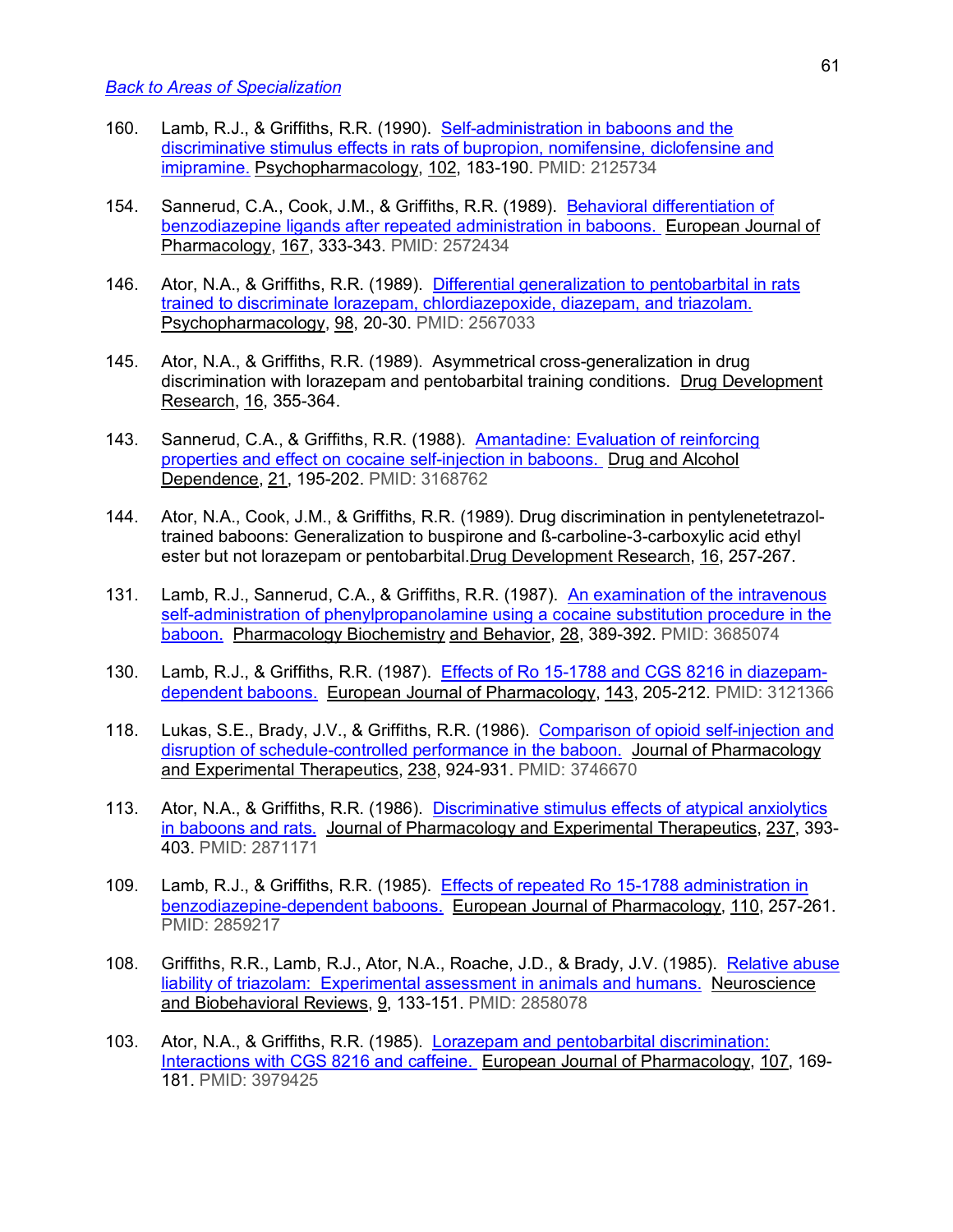- 98. Lukas, S.E., & Griffiths, R.R. (1984). Precipitated diazepam withdrawal in baboons: Effects of dose and duration of diazepam exposure. European Journal of Pharmacology, 100, 163-171. PMID: 6428921
- 97. Lamb, R.J., & Griffiths, R.R. (1984). Precipitated and spontaneous withdrawal in baboons after chronic dosing with lorazepam and CGS 9896. Drug and Alcohol Dependence, 14, 11-17. PMID: 6435982
- 81. Ator, N.A., & Griffiths, R.R. (1983). Nicotine self-administration in baboons. Pharmacology Biochemistry and Behavior, 19, 993-1003. PMID: 6657733
- 80. Ator, N.A., & Griffiths, R.R. (1983). Lorazepam and pentobarbital drug discrimination in baboons: Cross-drug generalization and interaction with Ro 15-1788. Journal of Pharmacology and Experimental Therapeutics, 226, 776-782. PMID: 6136600
- 79. Ator, N.A., & Griffiths, R.R. (1983). Oral self-administration of methohexital in baboons. Psychopharmacology, 79, 120-125. PMID: 6405419
- 77. Lukas, S.E., Griffiths, R.R., Bradford, L.D., Brady, J.V., Daley, A., & Delorenzo, R. (1982). A tethering system for intravenous and intragastric drug administration in the baboon. Pharmacology Biochemistry and Behavior, 17, 823-829. PMID: 7178190
- 76. Lukas, S.E., & Griffiths, R.R. (1982). Precipitated withdrawal by a benzodiazepine receptor antagonist (Ro 15-1788) after 7 days of diazepam. Science, 217, 1161-1163. PMID: 6287579
- 63. Henningfield, J.E., Ator, N.A., & Griffiths, R.R. (1981). Establishment and maintenance of oral ethanol self-administration in the baboon. Drug and Alcohol Dependence, 7, 113- 124. PMID: 7195797
- 62. Griffiths, R.R., Wurster, R.M., & Brady, J.V. (1981). Choice between food and heroin: Effects of morphine, naloxone, and secobarbital. Journal of the Experimental Analysis of Behavior, 35, 335-351. PMCID: PMC1333088
- 61. Griffiths, R.R., Lukas, S.E., Bradford, L.D., Brady, J.V., & Snell, J.D. (1981). Selfinjection of barbiturates and benzodiazepines in baboons. Psychopharmacology, 75, 101-109. PMID: 6119723
- 49. Bradford, L.D., & Griffiths, R.R. (1980). Responding maintained by cocaine or damphetamine under fixed-interval schedules in baboons. Drug and Alcohol Dependence, 5, 393-400. PMID: 6768538
- 44. Griffiths, R.R., Bradford, L.D., & Brady, J.V. (1979). Progressive ratio and fixed ratio schedules of cocaine-maintained responding in baboons. Psychopharmacology, 65, 125- 136. PMID: 117480
- 40. Griffiths, R.R., Brady, J.V., & Snell, J.D. (1978). Relationship between anorectic and reinforcing properties of appetite suppressant drugs: Implications for assessment of abuse liability. Biological Psychiatry, 13, 283-290. PMID: 96878
- 39. Griffiths, R.R., Brady, J.V., & Snell, J.D. (1978). Progressive-ratio performance maintained by drug infusions: Comparison of cocaine, diethylpropion, chlorphentermine and fenfluramine. Psychopharmacology, 56, 5-13. PMID: 415327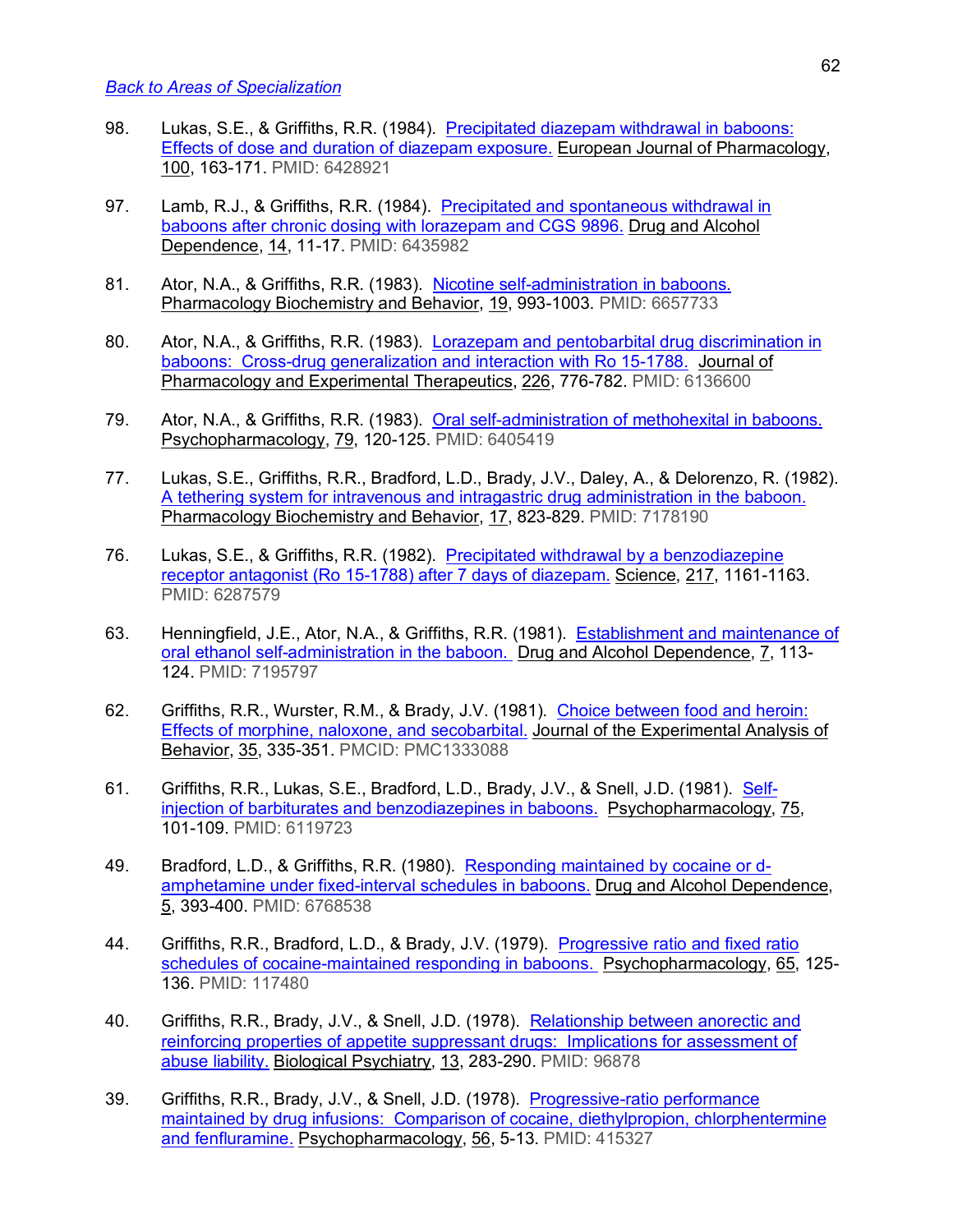- 33. Wurster, R.M., Griffiths, R.R., Findley, J.D., & Brady, J.V. (1977). Reduction of heroin self-administration in baboons by manipulation of behavioral and pharmacological conditions. Pharmacology Biochemistry and Behavior, 7, 519-528. PMID: 413116
- 26. Griffiths, R.R., Wurster, R.M., & Brady, J.V. (1976). Discrete-trial choice procedure: Effects of naloxone and methadone on choice between food and heroin. Pharmacological Reviews, 27, 357-365. PMID: 817307
- 25. Griffiths, R.R., Winger, G., Brady, J.V., & Snell, J. (1976). Comparison of behavior maintained by infusions of eight phenylethylamines in baboons. Psychopharmacology, 50, 251-258. PMID: 826970
- 20. Brady, J.V., & Griffiths, R.R. (1976). Behavioral procedures for evaluating the relative abuse potential of CNS drugs in primates. Federation Proceedings, 35, 2245-2253. PMID: 821784
- 15. Griffiths, R.R., Findley, J., Brady, J., Gutcher, Karen D., & Robinson, W. (1975). Comparison of progressive-ratio performance maintained by cocaine, methylphenidate and secobarbital. Psychopharmacologia, 43, 81-83. PMID: 1161995